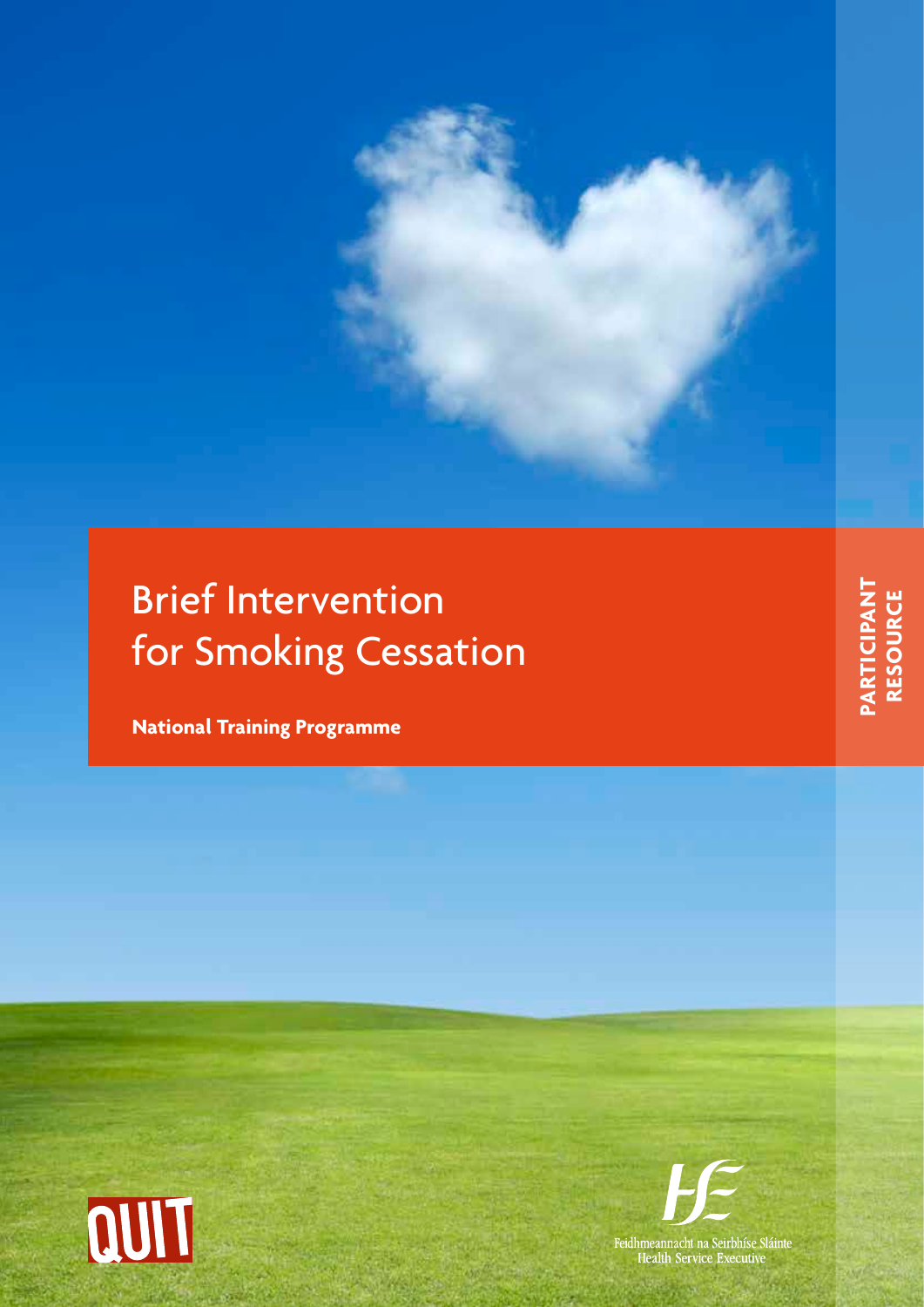The development of an accredited National Training Programme is one of the key priorities of the HSE cross service group responsible for implementation of the HSE's Tobacco Control Framework. The course is recognised for CPD by The Irish College of General Practitioners (5.5 CPD credits and 2 GMS study leave sessions for registered doctors) and has been awarded Category 1 Approval from An Bord Altranais (6 CEUs for registered nurses and midwives). This resource was delivered in collaboration between Health Promotion, the Irish Health Promoting Health Services' Network and the National Tobacco Control Office.

Available online at [www.hse.ie/bitobacco.](http://www.hse.ie/bitobacco)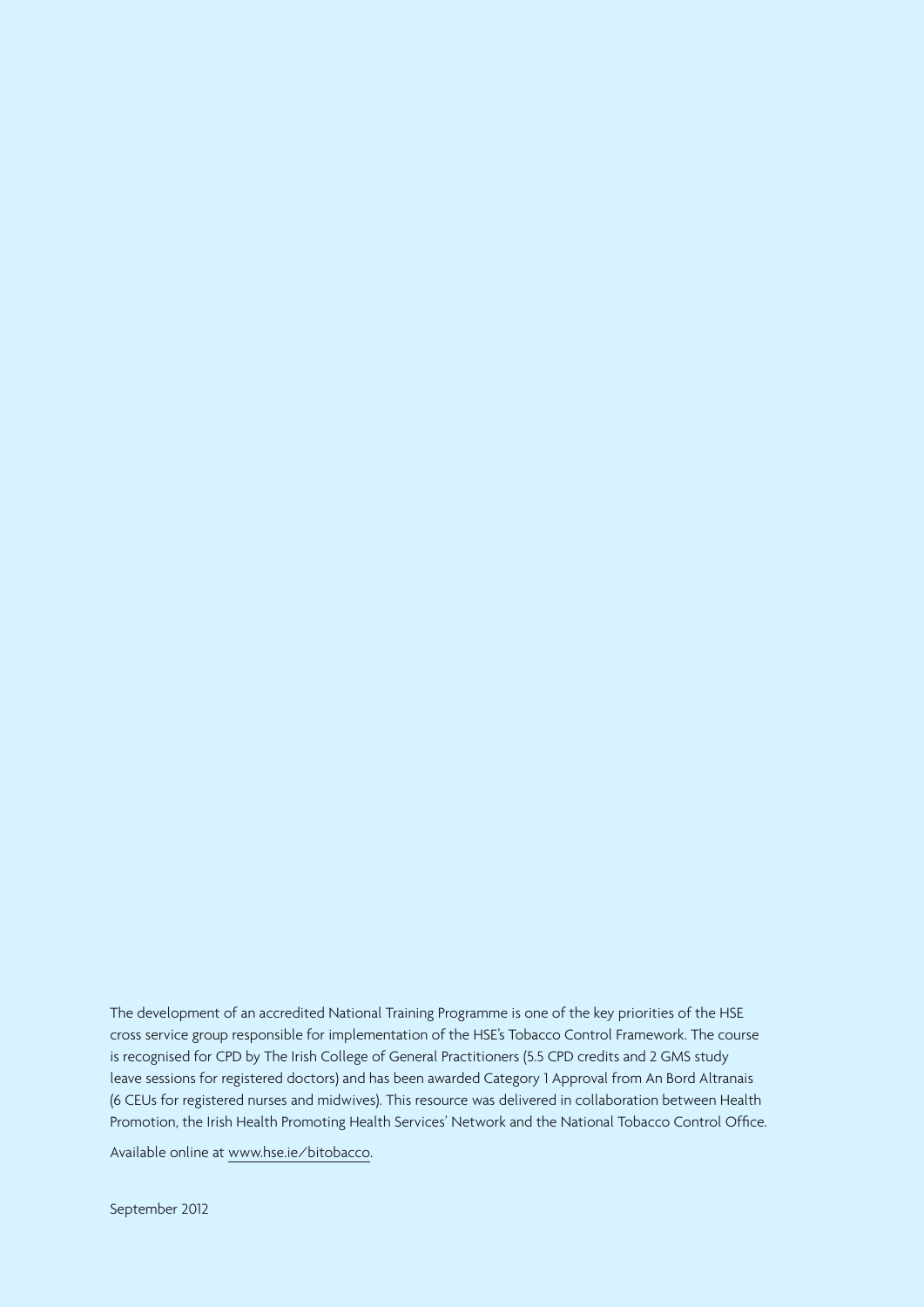# Table of Contents

| 1. | <b>Introduction</b>                                               | $\overline{\mathbf{c}}$ |
|----|-------------------------------------------------------------------|-------------------------|
| 2. | <b>Understanding Tobacco Use</b>                                  | 4                       |
|    | What's In a Cigarette?                                            | 4                       |
|    | What's in Cigarette Smoke?                                        | 4                       |
|    | Why Do People Smoke?                                              | 5                       |
|    | The Story of Smoking                                              | 7                       |
|    | Tobacco Quiz                                                      | 8                       |
| 3. | <b>Brief Intervention for Smoking Cessation</b>                   | 11                      |
|    | Framework for Brief Intervention for Smoking Cessation - The 5 As | 12                      |
| 4. | <b>Stages of Change</b>                                           | 13                      |
|    | Prochaska & DiClemente's Cycle of Change                          | 13                      |
| 5. | <b>Effecting Change</b>                                           | 15                      |
|    | Client Centred Approach                                           | 15                      |
|    | Motivational Interviewing                                         | 15                      |
|    | Responses for Challenging Statements                              | 18                      |
| 6. | <b>Tools and Techniques to Support Quitting</b>                   | 20                      |
|    | Top 10 Tips for Successful Quitting                               | 20                      |
|    | Withdrawal Symptoms                                               | 22                      |
|    | Medications for the Treatment of Tobacco Dependence               | 24                      |
|    | Comparison of Nicotine Delivery Devices                           | 28                      |
|    | Drug Interactions with Smoking                                    | 29                      |
| 7. | <b>Benefits of Quitting</b>                                       | 31                      |
| 8. | <b>Bibliography</b>                                               | 32                      |
|    | <b>Appendices</b>                                                 |                         |
|    | WHO Code of Practice on Tobacco Control                           | 35                      |
|    | <b>TFU Charter</b>                                                | 36                      |
|    | Five Key Tools for Successful Interventions                       | 37                      |

 [Useful](#page-43-0) Resources 42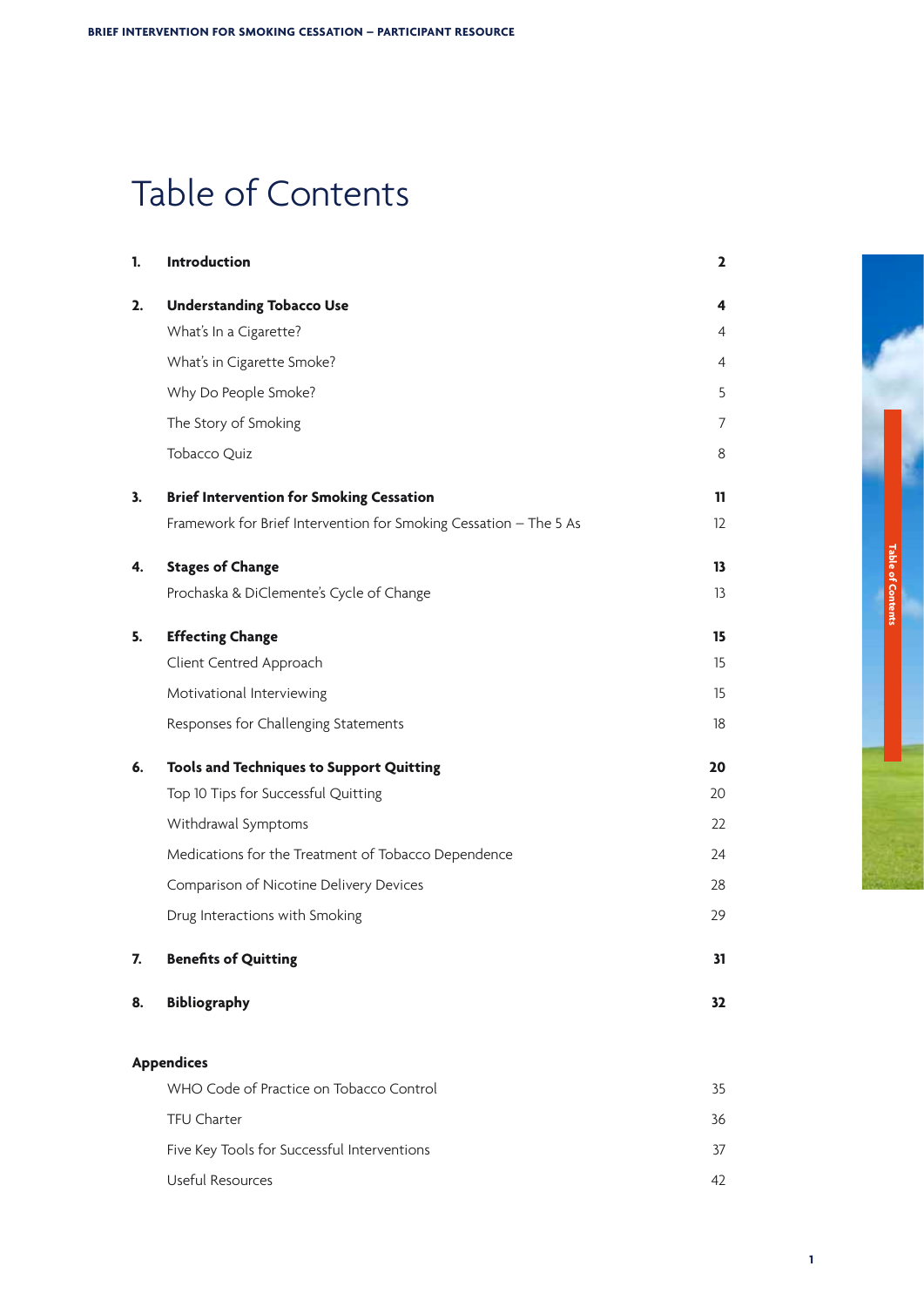# <span id="page-3-0"></span>**1.** Introduction

This resource has been developed as part of the HSE Brief Intervention for Smoking Cessation National Training Programme. It is a practical guide to support professionals who have undertaken the training programme and will assist in integrating brief interventions into daily practice.

The resource ([www.hse.ie/bitobacco\)](http://www.hse.ie/bitobacco) includes information and reference materials on the key topics presented during the course including:

- latest tobacco statistics for Ireland
- smoking behaviour and addiction
- 5As Framework for Brief Intervention for Smoking Cessation
- Prochaska & DiClemente's stages of change model
- motivational approach when raising the issue of smoking
- OARS: communications for effective interventions
- tools and supports to help smokers quit.

### **Tobacco or Health**

Smoking places an enormous burden of illness and mortality on our society. It affects the almost 1 million people who smoke in Ireland, and their families, while creating an enormous cost for our health service each year.

1 in every 2 smokers will die from a tobacco related disease, and most smokers lose between 10 to 15 quality life years. Tobacco use is the single biggest cause of cancer and chronic respiratory diseases and is a significant cause of cardiovascular disease. This major cause of death, illness, chronic disability and inequality is preventable, yet accounts for some 5,500 deaths in Ireland each year.

Department of Health estimates that tobacco use costs the exchequer somewhere in the region of €1-2bn per annum. A recent study of hospital discharges shows that smoking related diseases accounted for 3.7% of total discharges, but accounted for 9.4% of total costs, totalling €280m in 2008. These costs do not take account of the costs for OPD, GP, community based services and social services from smoking. The study also highlighted that despite a 25% decline in overall mortality rates (from all causes of death) in Ireland from the year 2000, the decline in deaths attributable to tobacco is only 10%.

Reducing the number of smokers in our society is the single most significant step that can be taken to improve population health and reduce pressure on the health system – this requires a sustained multi-faceted approach.

In 2010, the HSE adopted the Tobacco Control Framework to inform HSE policy and provide a coherent response to tobacco use in Ireland. A number of actions from the Framework are prioritised in the HSE's National Service Plans, including training all healthcare workers to have the necessary skills to address smoking as a care issue. Healthcare professionals are ideally placed to raise the issue of smoking with service users – and with the right mix of knowledge, skills and attitude can really "make every contact count" by encouraging and supporting smokers to quit.

**Introduction**

**2**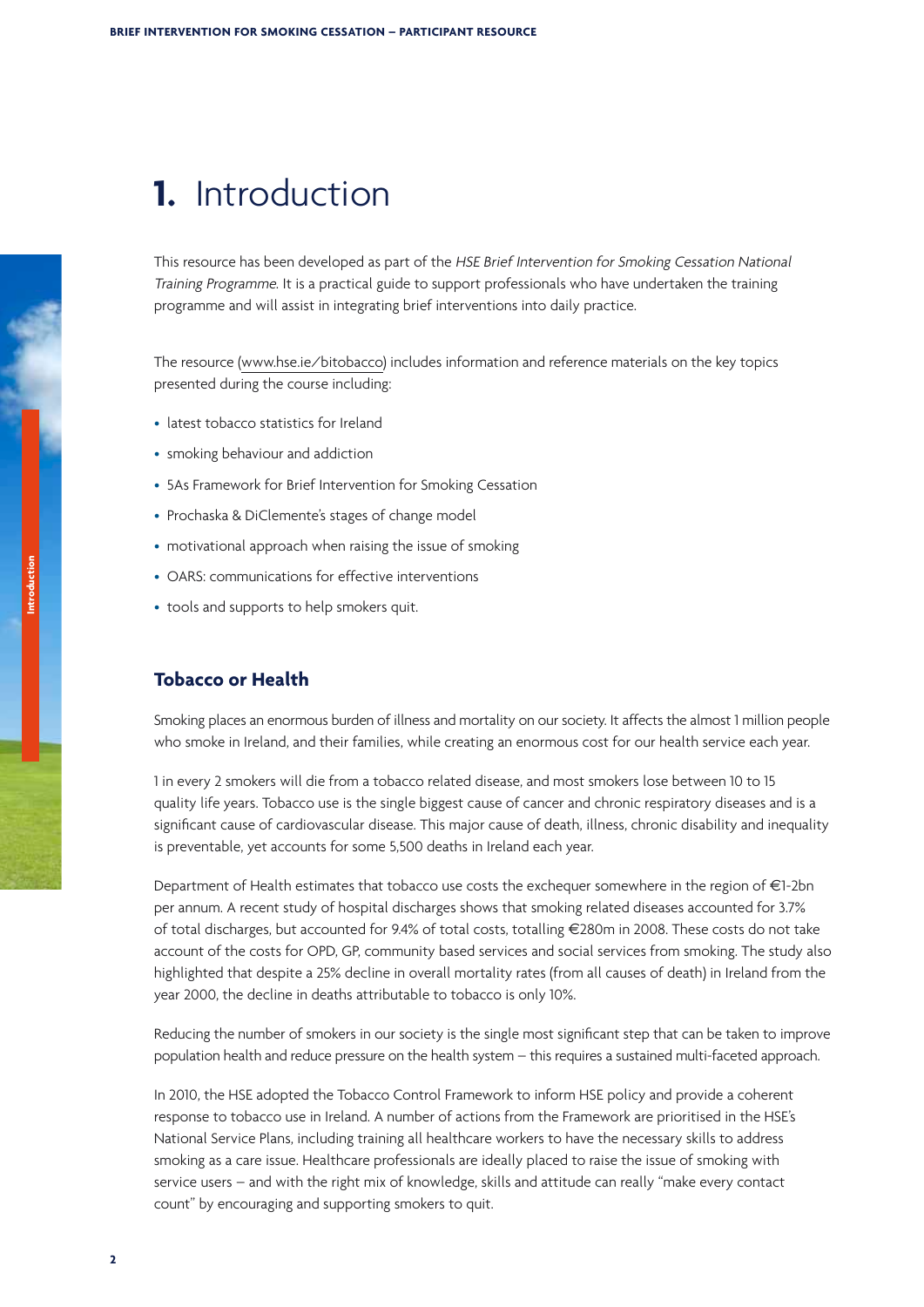### **Brief Interventions**

Brief Interventions are a range of effective behaviour change interventions that are client-centred, short in duration and used in a variety of settings by health and other professionals. They use an empathic approach, emphasising self efficacy, personal responsibility for change, information giving and details of resources available to support change.

For smoking cessation, brief interventions involve opportunistic advice, discussion, negotiation and encouragement that typically take between 5 and 10 minutes. The intervention may involve referral to a more intensive treatment if appropriate. Interventions should be recorded and followed up as appropriate.

Brief Interventions for smoking cessation are more successful when used with clients who:

- are unlikely to need/seek or attend specialist treatment
- are unsure/ambivalent about quitting
- may require access to other appropriate services.

# **Framework for Brief Intervention for Smoking Cessation** The 5 As

The five components of the Framework are:

- 1. **Ask:** systematically identify all smokers at every visit. Record smoking status, no. of cigarettes smoked per day/week and year started smoking.
- 2. **Advise:** urge all smokers to quit. Advice should be clear and personalised.
- 3. **Assess:** determine willingness and confidence to make a quit attempt; note the stage of change.
- 4. **Assist:** aid the smoker in quitting. Provide behavioural support. Recommend/prescribe pharmacological aids. If not ready to quit promote motivation for future attempt.
- 5. **Arrange:** follow-up appointment within 1 week or if appropriate refer to specialist cessation service for intensive support. Document the intervention.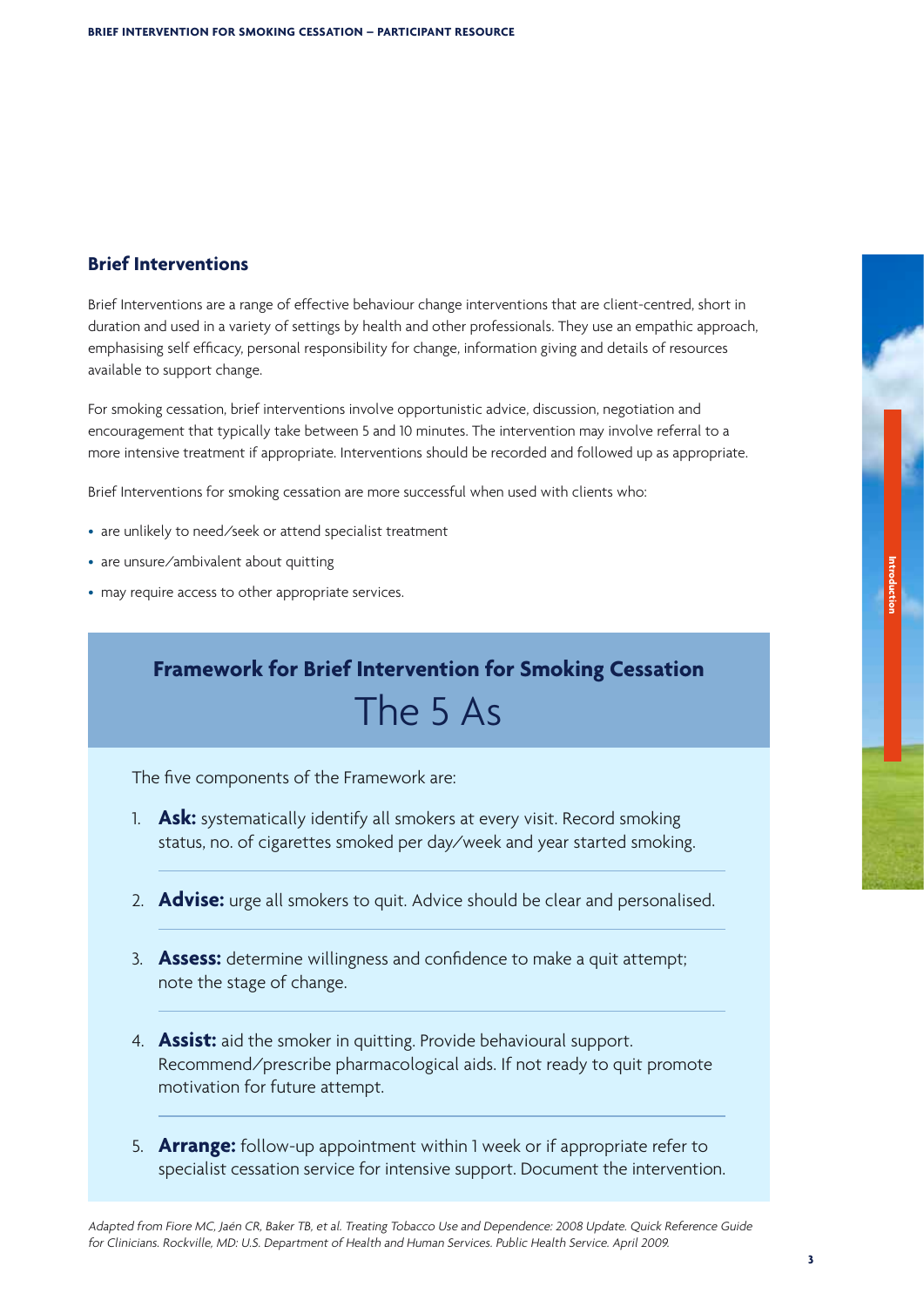# <span id="page-5-0"></span>**2.** Understanding Tobacco Use

### **What's in a Cigarette?**

A cigarette is a very efficient and highly engineered drug-delivery system. The primary ingredient in cigarettes is tobacco (including reconstituted tobacco and genetically modified tobacco) to which hundreds of chemical additives are introduced during the manufacturing process. 600 different addictives are currently approved for use in the manufacture of cigarettes and these include humectants (moisturisers) to prolong shelf life, sugars to make the smoke seem milder and easier to inhale; and flavourings such as chocolate, cinnamon and vanilla. While some additives may appear quite harmless, others are toxic or addictive in their own right, or in combination. When additives are burned, new products are formed and these too may be toxic or pharmacologically active.

### **What's in Cigarette Smoke?**

Tobacco smoke is made up of sidestream smoke from the burning tip of the cigarette and mainstream smoke that is inhaled by the smoker. Many toxins are present in higher concentrations in sidestream smoke than in mainstream smoke due to the lower temperature at which the cigarette burns when not being smoked.

Cigarette smoke contains more than 7,000 chemicals and compounds which are released into the air as particles and gases. Hundreds are toxic and at least 69 cause cancer. Tobacco smoke is a known human carcinogen. The chemicals in tobacco smoke reach the lungs very quickly when a smoker inhales, and then go quickly from the lungs into the blood which carries these chemicals to tissues all around the body.

The particulate phase includes nicotine, tar, benzene and benzo(a)pyrene. The gas phase includes carbon monoxide, ammonia, dimethylnitrosamine, formaldehyde and hydrogen cyanide.

**Nicotine** is a deadly poison – a small amount injected into the blood-stream can kill a person in less than an hour. Tobacco smoke contains very tiny amounts of nicotine and in the doses obtained from smoked tobacco is not a significant contributor to disease. It is however highly addictive – according to the WHO it is more addictive than heroin and cocaine.

Nicotine is a stimulant which affects many body systems, including the brain, the heart and the nervous system. Nicotine is absorbed by the body very quickly, reaching the brain within 10-20 seconds. It activates the reward pathways in the brain and increases levels of dopamine in the reward circuits, creating feelings of pleasure for the smoker. The acute effects of nicotine and the feelings of reward do not last more than a few minutes. As nicotine levels fall in the body, smokers feel an urgent desire to smoke (at intervals of 20-45 minutes depending on consumption rates) in order to restore these pleasurable feelings and avoid withdrawal.

Chronic exposure to nicotine causes structural changes in the brain by desensitising nicotine receptors and increasing the number of nicotinic receptors thus increasing the urge for the next cigarette and resulting in addiction.

Nicotine increases the heart rate and blood pressure, leading to the heart needing more oxygen.

**Tar** is the collection of solid particles that smokers inhale when they light a cigarette. It is a mixture of lots of chemicals, many of which cause cancer. Tar can stain smokers' fingers and teeth and it gathers in the lungs as a sticky brown substance increasing a smoker's risk of lung cancer, emphysema, and bronchial disorders.

**Carbon Monoxide** is a colourless gas with no smell which is released from burning tobacco and sticks to red blood cells in place of oxygen. This lowers the blood's ability to carry oxygen around the body to vital tissues and organs such as the heart and brain. Carbon monoxide also kills cilia (hairs lining the lungs) and reduces the lungs' ability to clear toxins making it easier for other chemicals to attack them. Up to 15% of a smoker's blood can be carrying carbon monoxide instead of oxygen.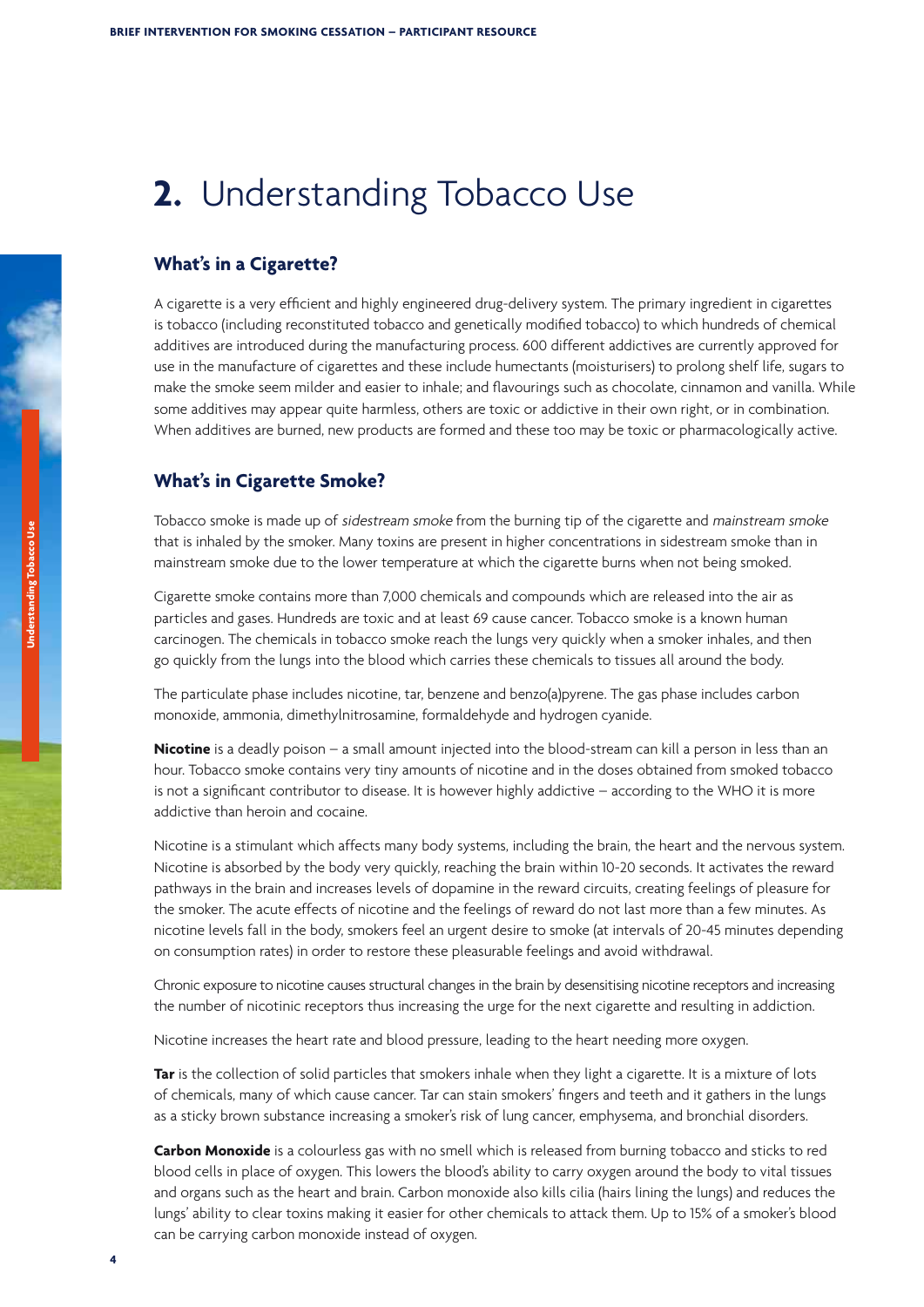<span id="page-6-0"></span>

Other chemicals include:

### **Cancer-Causing Chemicals**

- Formaldehyde: Used to embalm dead bodies
- Benzene: Found in gasoline
- Polonium 210: Radioactive and very toxic
- Vinyl chloride: Used to make pipes

### **Toxic Metals**

- Chromium: Used to make steel
- Arsenic: Used in pesticides
- Lead: Once used in paint
- • Cadmium: Used to make batteries

### **Poison Gases**

- Hydrogen cyanide: Used in chemical weapons
- • Ammonia: Used in household cleaners
- Butane: Used in lighter fluid
- Toluene: Found in paint thinners

US Department of Health and Human Services, CDC, Office on Smoking and Health, 2010. <sup>A</sup> Report of the Surgeon General: How Tobacco Smoke Causes Disease: What it Means to Us.

### **Why Do People Smoke?**

Tobacco use is a complex behaviour influenced by a range of physiological, behavioural and cognitive factors which is why people continue to smoke, despite widely publicised evidence of the health, social and financial burden it causes.

### **Physical addiction**

**4 5**

The WHO defines addiction as 'repeated use of <sup>a</sup> psychoactive substance or substances, to the extent that the user (referred to as an addict) is periodically or chronically intoxicated, shows <sup>a</sup> compulsion to take the preferred substance (or substances), has great difficulty in voluntarily ceasing or modifying substance use, and exhibits determination to obtain psychoactive substances by almost any means'.

The term dependence as applied to alcohol and other drugs, is defined by the WHO as 'a need for repeated doses of the drug to feel good or to avoid feeling bad'. In DSM-IIIR (Diagnostic and Statistical Manual of Mental Disorders), dependence is defined as 'a cluster of cognitive, behavioural and <sup>p</sup>hysiologic symptoms that indicate <sup>a</sup> person has impaired control of psychoactive substance use and continues use of the substance despite adverse consequences'.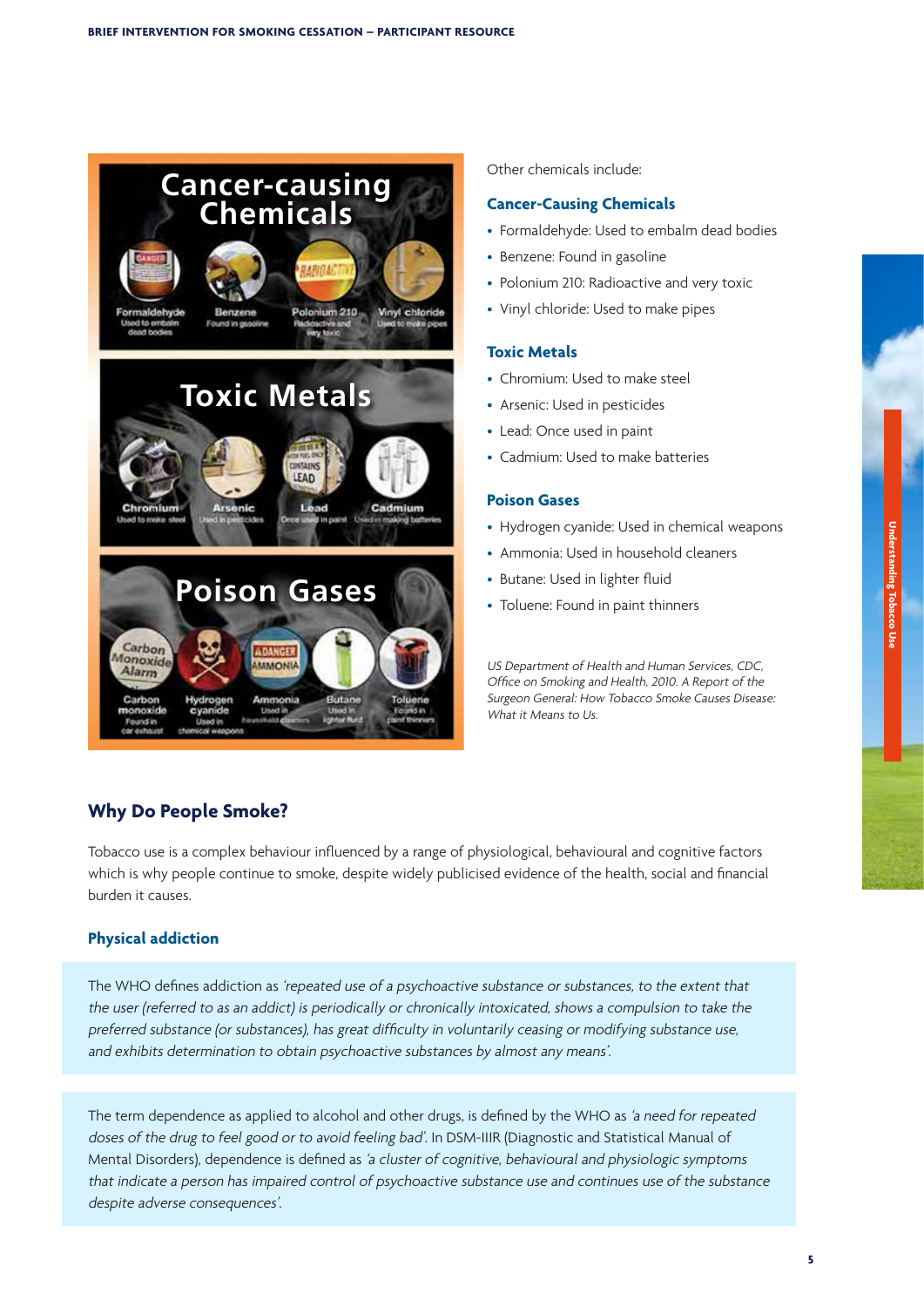Classification of Dependence

- Strong desire to take a substance, taking more than intended for longer
- Difficulty quitting or controlling use
- Considerable time spent obtaining, using and/or recovering from use
- Higher priority given to the drug than other social activities
- Continued use despite knowledge of harm
- Tolerance develops
- • Withdrawal syndrome

Tobacco dependence exhibits classic characteristics of drug dependence. Nicotine is psychoactive, tolerance producing, and causes physical and psychological dependence characterised by withdrawal symptoms and cravings.

#### **Automatic habit**

Smoking is often associated with and reinforced by routine activities, people and situations – at the end of a meal, driving the car, chatting on the phone, socialising with certain friends, drinking tea/coffee/alcohol. For some people, the feel, smell and sight of a cigarette and the ritual of handling, lighting and smoking the cigarette are all part of the enjoyment and pleasure of smoking. Within a short time, smoking becomes anchored in daily life, and often becomes an unconscious habit where a pack of 20 can be smoked without the person remembering many of the individual cigarettes.

### **Psychological dependence**

Emotional dependence is a feature of tobacco use and can manifest itself in many ways.

Smoking is often used as an aid to reduce and/or control negative feelings of anxiety, frustration or anger. Cigarettes are often used to cope with stress and the level of consumption may increase when a person feels under pressure. However, because nicotine is a stimulant it doesn't actually help a person relax – a smoker will "feel better" because having a cigarette will restore nicotine levels in the body preventing withdrawal.

Many smokers use cigarettes to give structure to their daily routine by providing breaks – for some this may be when they meet up with fellow smokers, for others it may be time to be alone. This behaviour can be triggered by boredom, loneliness or excitement.

Smoking is sometimes used to convey confidence and create an impression that a person is in control; it can be an ice-breaker in social situations for many individuals.

#### **Tobacco dependence shows many features of a chronic disease**

Seven out of ten smokers want to quit and four out of ten smokers make a quit attempt every year. However, only a small minority of smokers will quit successfully in an initial quit attempt. The majority of users continue to smoke for many years and typically cycle through multiple periods of relapse and remission.

Tobacco dependence is a disease that deserves treatment in the same way as other chronic diseases. Effective treatments have been identified and should be used with every smoker.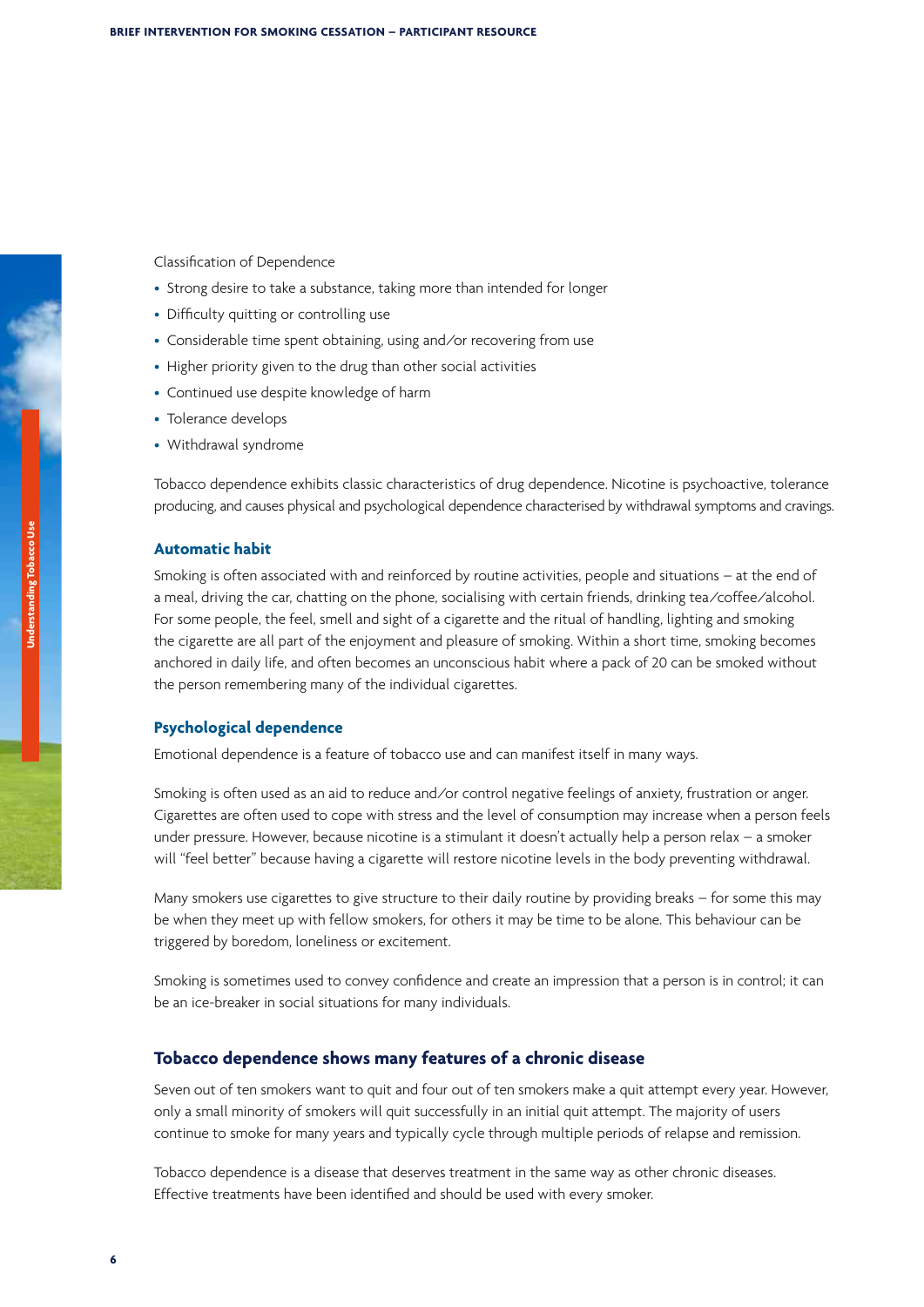## <span id="page-8-0"></span>**The Story of Smoking**



Scollo MM, Winstanley MH Tobacco in Australia: Facts and Issues. Third edition. Influences on Uptake of Smoking 2008.

### **What support does a person need to increase their chances of making a successful quit attempt?**

- Supportive environment
- Support from health professionals
- Easy access to smoking cessation support
- Personal coping strategies
- Family support
- Support of pharmacological aids in some cases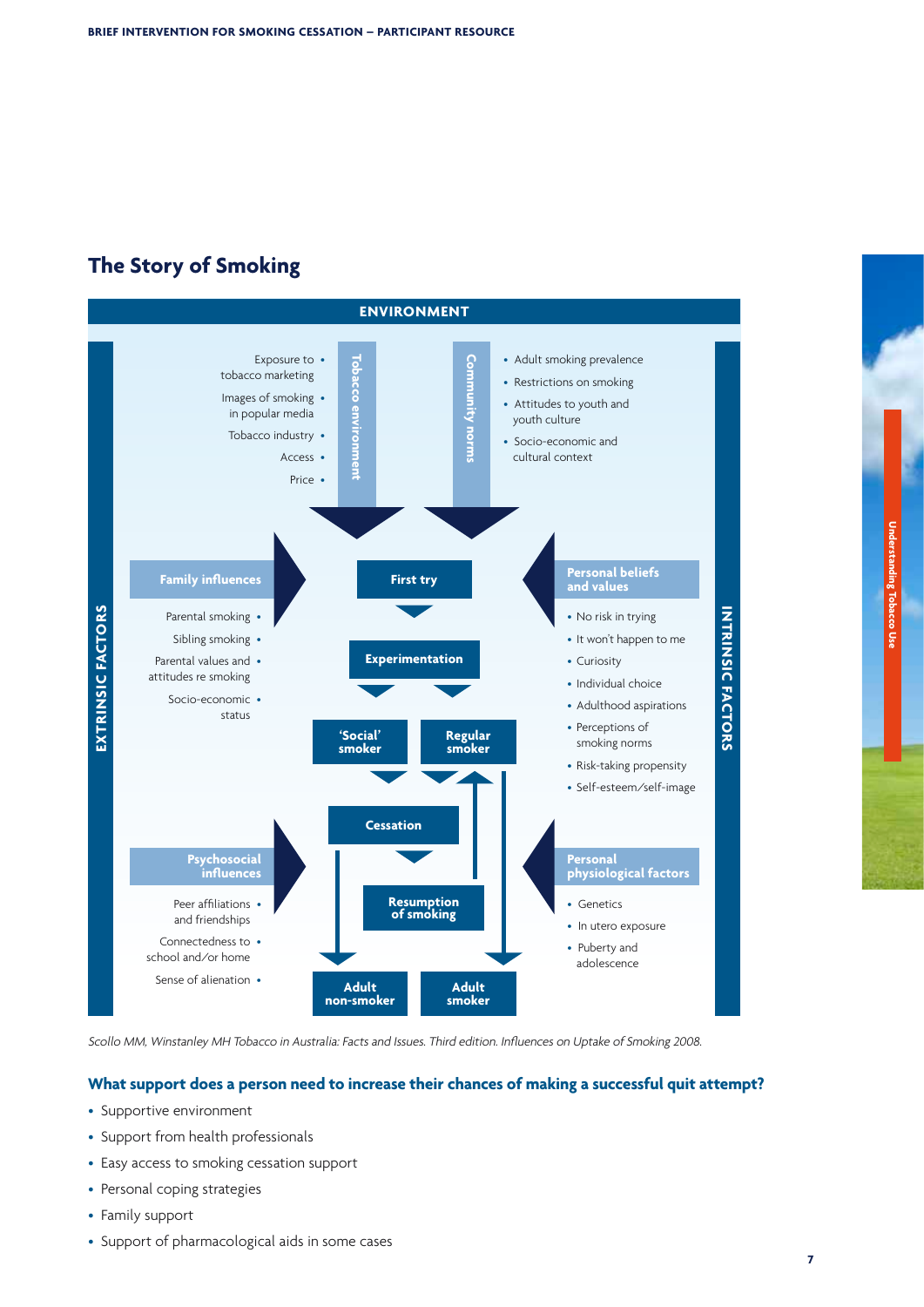## <span id="page-9-0"></span>**Tobacco Quiz**

| $\mathbb{L}$ | How many chemicals in tobacco smoke?                                                    |
|--------------|-----------------------------------------------------------------------------------------|
|              | b) $4,000+$<br>a) $2,000+$<br>c) 7,000+                                                 |
| 2.           | How many of these chemicals are known to be cancer causing?                             |
|              | b) $35$<br>c) 69<br>a) None                                                             |
| 3.           | On average, by how many minutes does every cigarette shorten a smoker's life?           |
|              | a) 30 minutes<br>b) 11 minutes<br>c) Not at all                                         |
| 4.           | What percentage of men in Ireland smoke?                                                |
|              | a) $16%$<br>b) $25%$<br>c) $31%$                                                        |
| 5.           | What percentage of women in Ireland smoke?                                              |
|              | a) $14%$<br>$b)$ 21%<br>c) $27%$                                                        |
|              | 6. How many people die in Ireland, on average each year, from tobacco related diseases? |
|              | a) 3,000<br>b) 5,500<br>c) 7,000                                                        |
| 7.           | How many people are diagnosed with lung cancer in Ireland each year?                    |
|              | b) 900<br>c) 1,910<br>a) 700                                                            |
| 8.           | Which type of cancer has the highest death rates among women in Ireland?                |
|              | b) Lung<br>c) Cervical<br>a) Breast                                                     |
| 9.           | Women who smoke in pregnancy increase the risk of? (choose one or more)                 |
|              | a) Ectopic pregnancy                                                                    |
|              | b) Low birth weight babies                                                              |
|              | c) Babies which are slower to develop                                                   |
|              | 10. Smoking has no effect on fertility?                                                 |

a) True **b) False**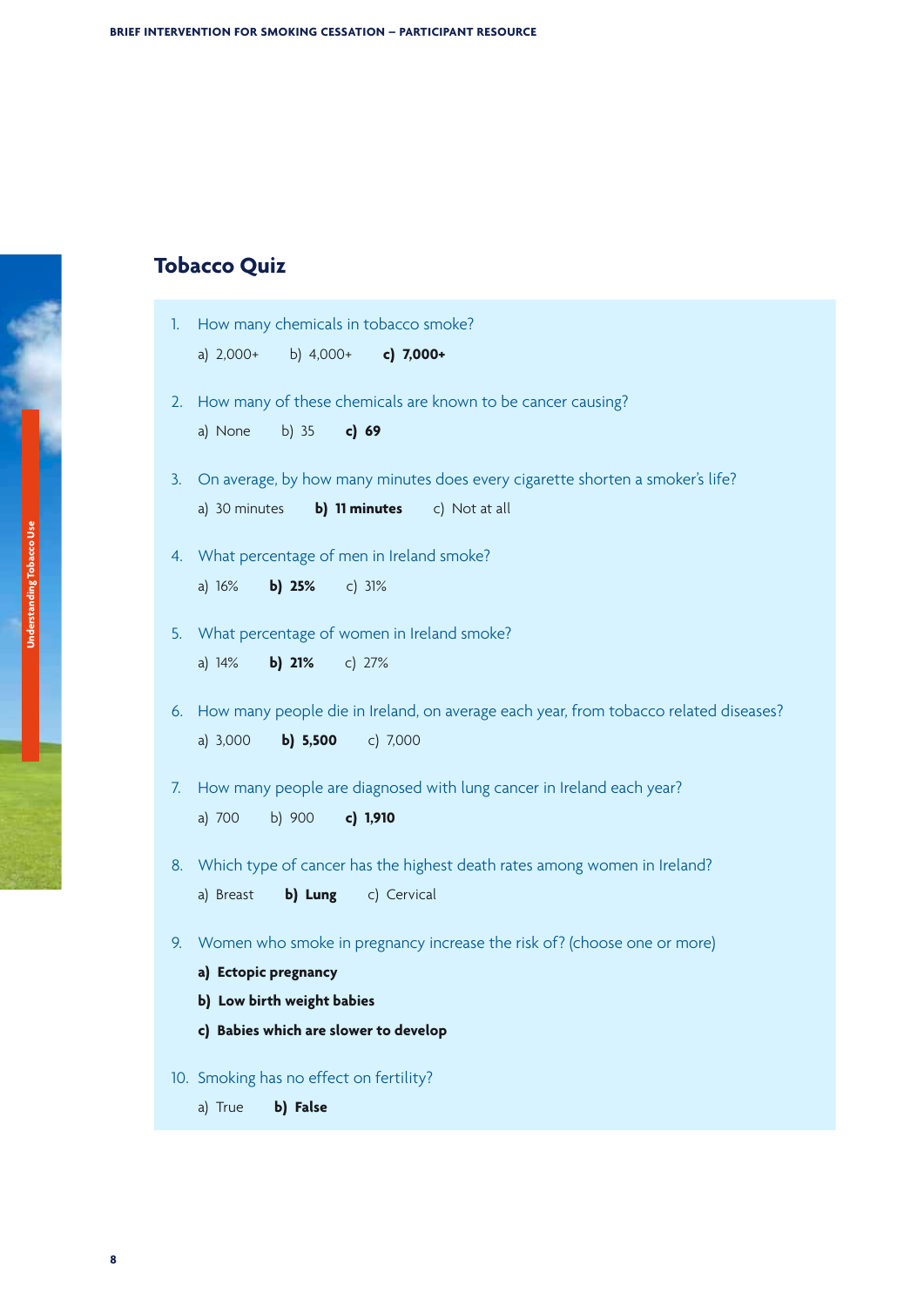| 11. Children are more likely to smoke if their parents and/or friends smoke?             |
|------------------------------------------------------------------------------------------|
| a) True<br>b) False                                                                      |
| 12. Young people who smoke can experience the same level of withdrawal as adult smokers? |
| a) True<br>b) False                                                                      |
| 13. It is illegal for under 18s to buy tobacco products?                                 |
| a) True<br>b) False                                                                      |
| 14. Second-hand smoke can cause increased risk of? (choose one or more)                  |
| b) Cancer c) Asthma and Bronchitis<br>a) Heart disease                                   |
| 15. Smokers inhale 85% of tobacco smoke?                                                 |
| b) False<br>a) True                                                                      |
| 16. Children exposed to second-hand smoke have an increased risk of (choose one or more) |
| b) Lower respiratory infections c) Middle ear disease<br>a) Asthma and bronchitis        |
| d) Bacterial meningitis e) Sudden Infant Death Syndrome                                  |
| 17. What does nicotine do? (choose one or more)                                          |
| a) Causes addiction<br>b) Nothing<br>c) Causes increase in heart rate                    |
| 18. How quickly does nicotine reach the brain?                                           |
| a) 10-20 seconds b) 30 seconds c) 60 seconds                                             |
| 19. What does carbon monoxide do? (choose one or more)                                   |
| a) Displaces oxygen when you inhale                                                      |
| b) Nothing                                                                               |
| c) Aids hardening of the arteries (Atherosclerosis)                                      |
| 20. Quitting smoking raises the level of HDL (the good cholesterol) in the body?         |
| a) True<br>b) False                                                                      |

**Understanding Tobacco Use**

**Understanding Tobacco Use**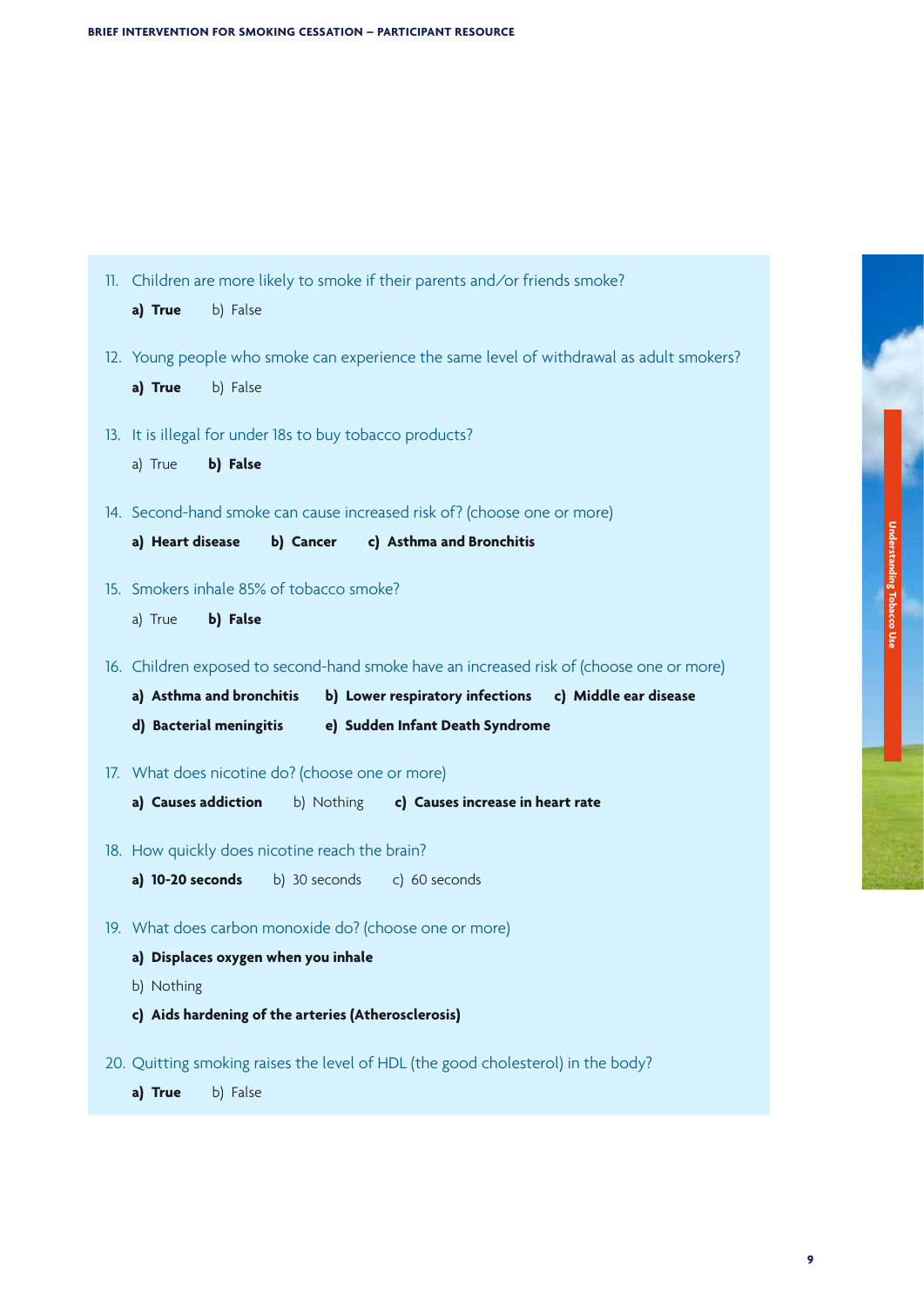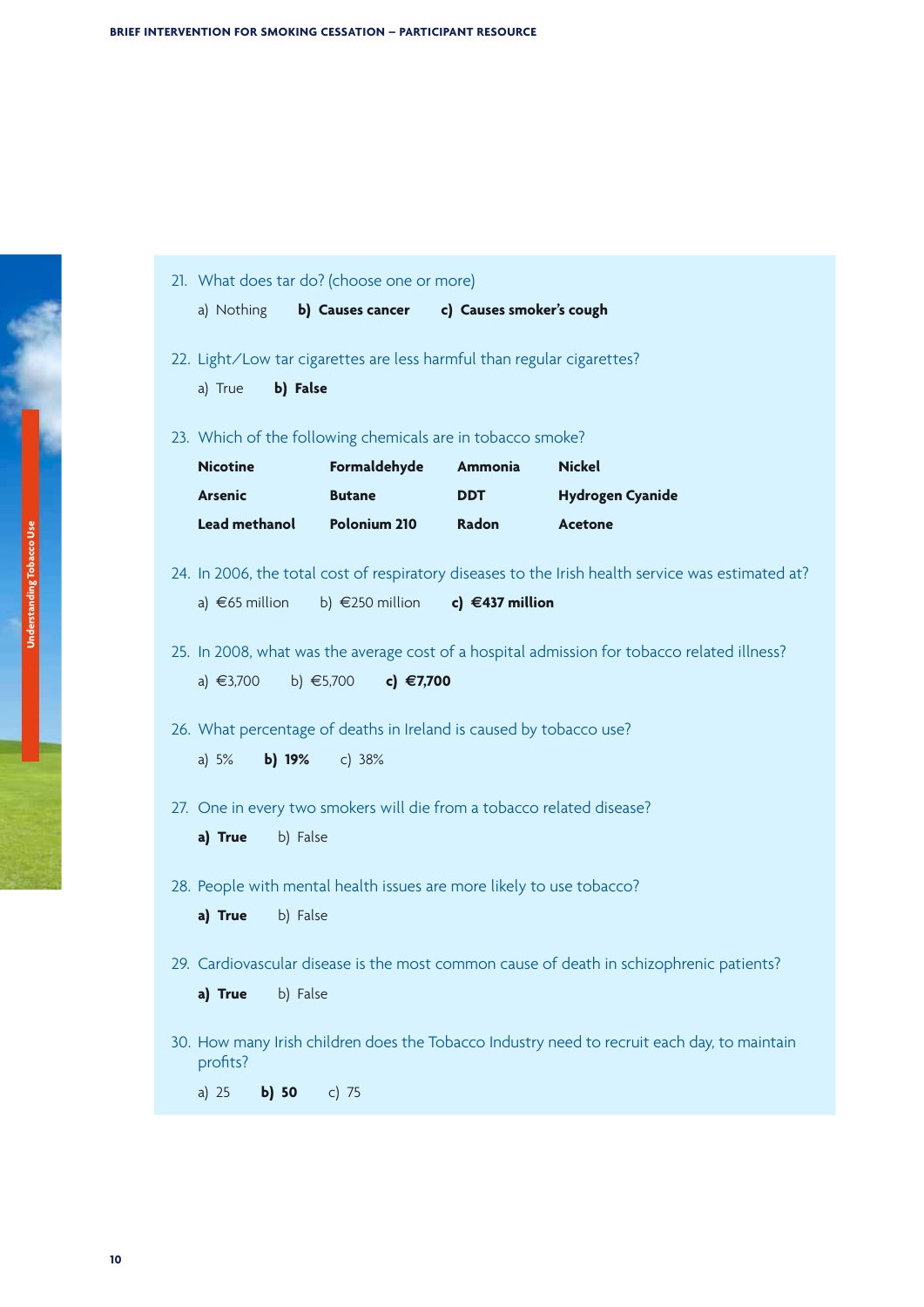# <span id="page-12-0"></span>**3.** Brief Intervention for Smoking Cessation

### **Brief Intervention Definition**

Brief Interventions involve opportunistic advice, discussion, negotiation or encouragement… For smoking cessation, brief interventions typically take between 5 and 10 minutes

*(NICE Guidelines, Brief Interventions and Referral for Smoking Cessation in Primary Care and Other Settings, 2006)*

- Unassisted quit rate = 2-3%
- Brief advice intervention increases quit rate by 1 to 3 percentage points

*(Cochrane Review, Physician Advice for Smoking Cessation, 2008)*

### **Brief Intervention – The Evidence**

- • Intervention from health professionals has been shown repeatedly, in randomised controlled trials, to increase the percentage of smokers who stop and remain abstinent for 6 months or more
- It is a highly cost effective intervention

*(West et al, Smoking Cessation Guidelines for Health Professionals: An Update, 2000)*

### **Missed Opportunities**

**10 11**

• Only 38% of current smokers who attended a GP or other health professional in the last year reported that the health professional had discussed quitting smoking with them during their consultation.

*(Brugha et al, SLÁN 2007 Survey of Lifestyle, Attitudes and Nutrition in Ireland: Implications for Policy and Services, 2009)*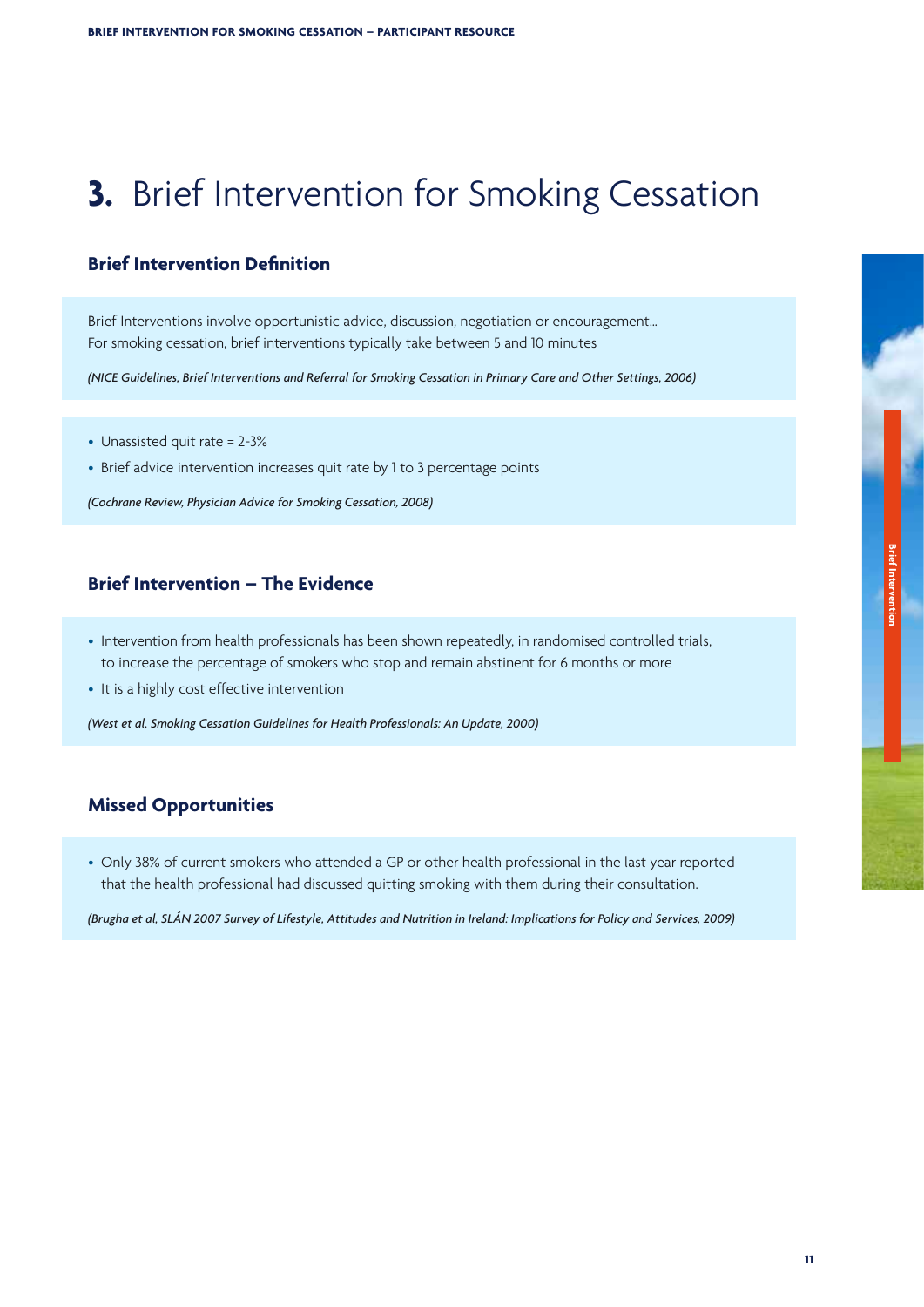<span id="page-13-0"></span>

Adapted from Fiore MC, Jaén CR, Baker TB, et al. Treating Tobacco Use and Dependence: <sup>2008</sup> Update. Quick Reference Guide for Clinicians. Rockville, MD: U.S. Department of Health and Human Services. Public Health Service. April 2009.

**Brief Intervention**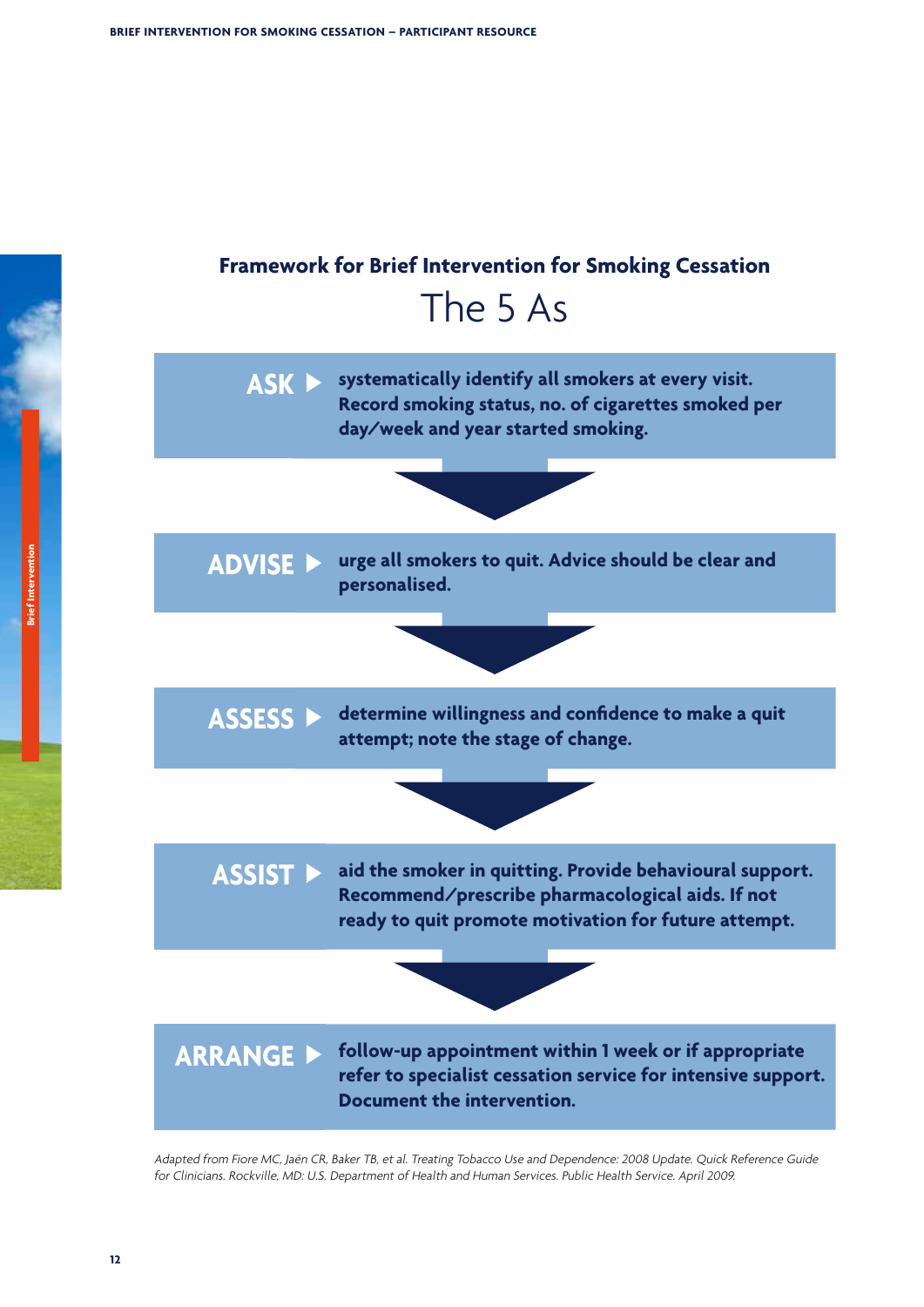# <span id="page-14-0"></span>**4.** Stages of Change

Prochaska and DiClemente (1983) described a series of stages through which people pass when making behaviour change. At each stage a person is thinking and feeling differently about the problem behaviour and will find different processes and interventions helpful in moving on. This model is most often pictured diagrammatically as a circle.

### **The Wheel of Change (Trans-Theoretical Model of Behaviour Change)**

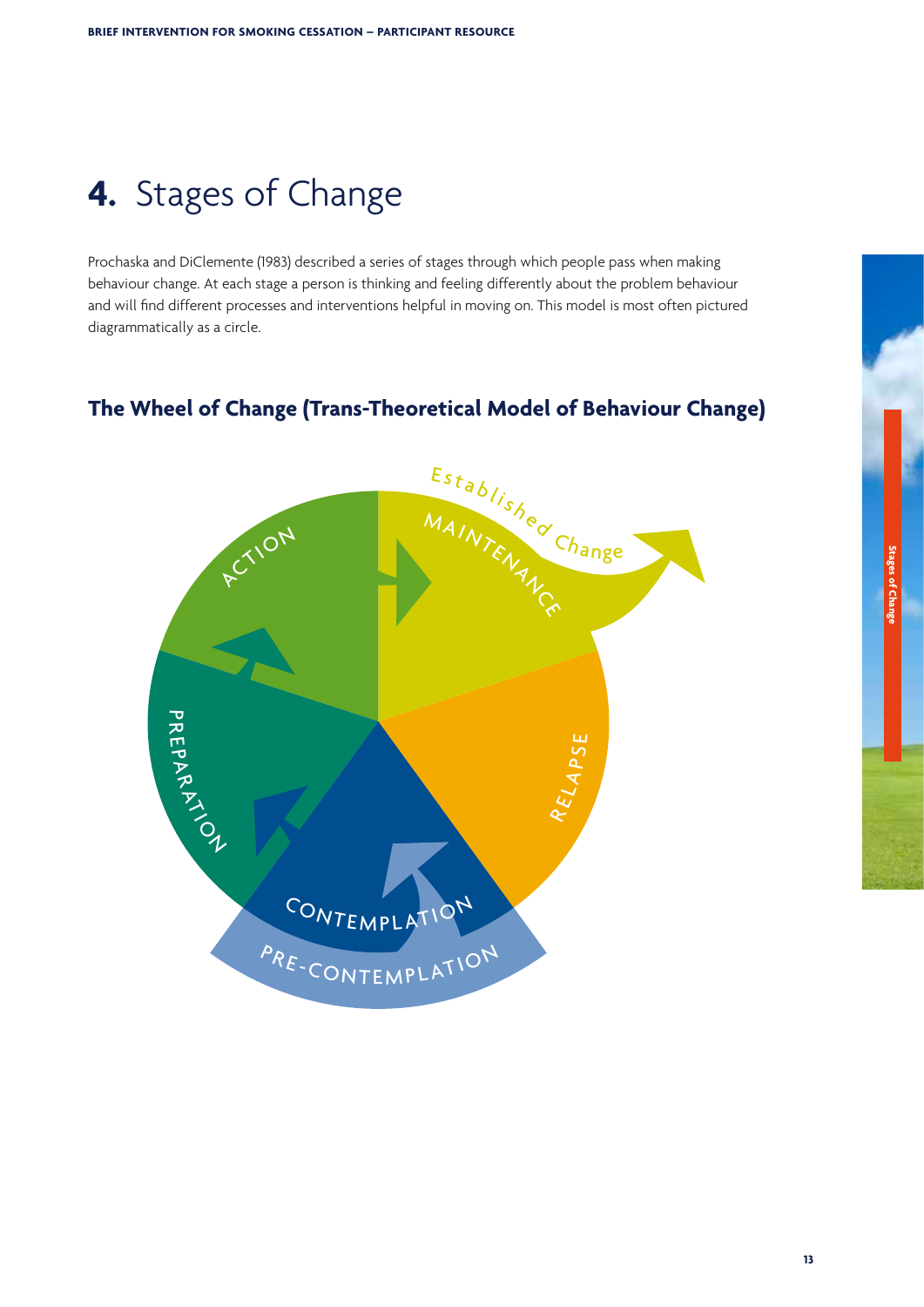

### **Pre-contemplation Stage**

- No interest at all in changing behaviour
- Sees many personal advantages in it
- Has mostly positive thoughts about the behaviour

## **Contemplation Stage Contemplation Stage**<br>re of some personal disadvan<br>oout changing some aspects c

- Aware of some personal disadvantages
- Has thought about changing some aspects of the behaviour
	- Still has many reasons for continuing

### **Preparation Stage Preparation Stage**<br>• Intending to make a change

- 
- Intending to make a change<br>• Knows why they want to change
- $\bullet$  Planning when and how to do it

### **Action**

- Believing that change is possible
- Actually making a quit attempt

#### **Maintenance**

- The behaviour change is ongoing
- Able to cope without relapsing
- Support and encouragement needed

### **Relapse**

- This attempt unsuccessful
- Returns to one of the above stages

It is common to go around the model 3-4 times before reaching the maintenance stage, hence its name – the cycle of change/wheel of change. Passing through this cycle will take time, which can be months or years depending on individual circumstances.

**Stages of Change**

**Stages of Change** 

**14**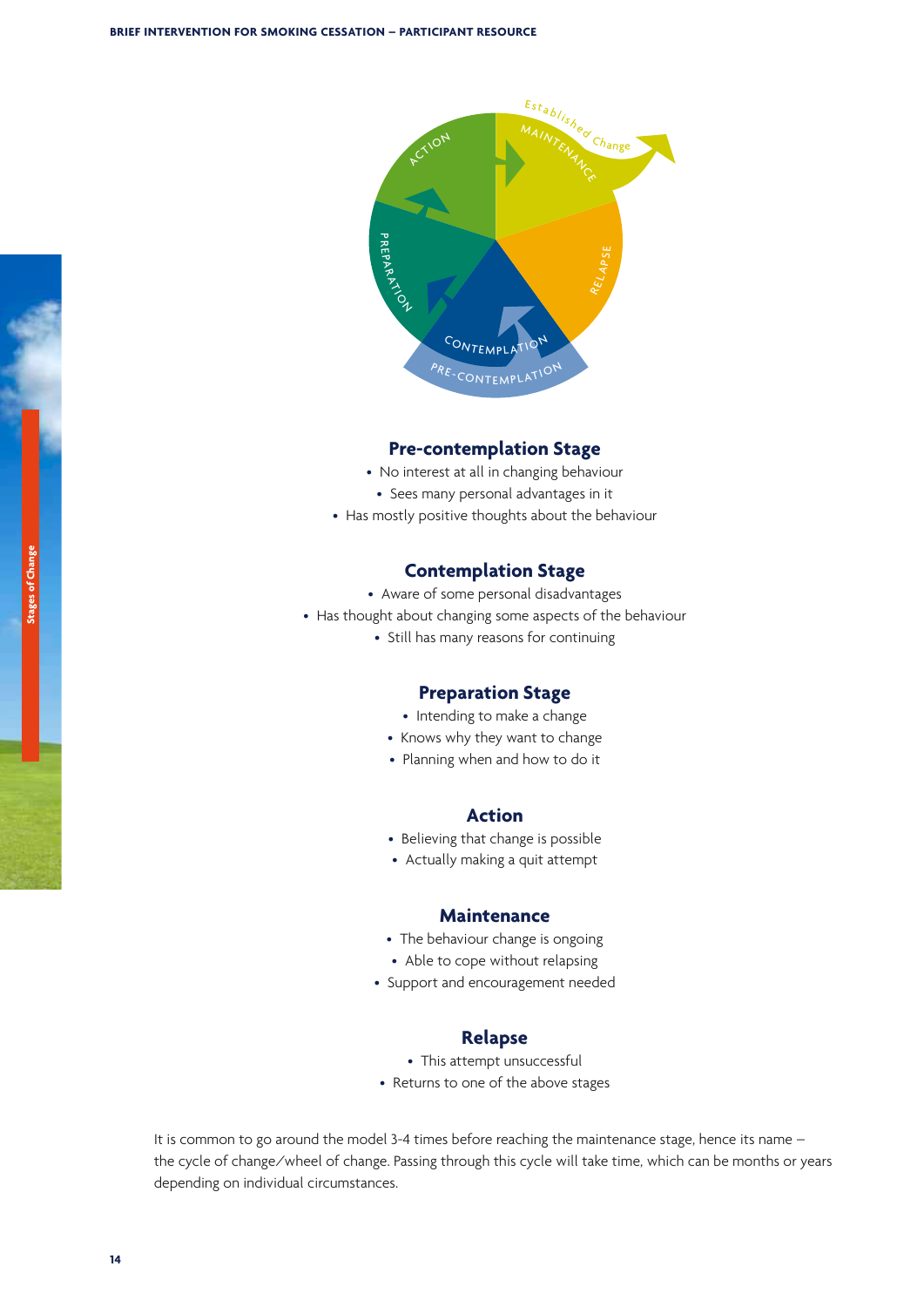# <span id="page-16-0"></span>**5.** Effecting Change

### **Client Centred Approach**

The client-centred approach considers the client holistically. It is a non-directive behaviour change approach which enhances rapport building. This approach allows the client to accept responsibility for their own health and therefore to set their own goals. The health professional's role is more focussed on listening with emphasis on **how** to say things rather than **what** to say.

#### **Core conditions of client-centred approach**

- Acceptance
- Empathy
- • Genuineness

#### **While using the client-centred approach, the client:**

- Is the expert about themselves and their situation
- • Is the decision maker
- Has the right not to change
- Has the capacity to find their own answers, with possible assistance from the health professional

### **Motivational Interviewing**

Motivational Interviewing (MI) is an evidence based clinical method for helping people to make change, first proposed in 1983 by William Miller and further developed in the 1990s by Miller and Rollnick. It is a client-centred, directive, behaviour change approach which resolves ambivalence and resistance. Ambivalence is acknowledged as a significant factor in the change process. Readiness to change is also a central concept as readiness can vary constantly throughout the cycle of change. Recognising where the client is at is the starting point in any consultation and is key to an effective outcome.

The underlying spirit of MI is that change comes from within the individual, not from some outside force. It is the client's place (not the health professional's) to state and resolve their ambivalence. The health professional's role is to draw on and enhance the client's internal motivation to make changes, based on their own decisions and choice. The client is allowed to do their own self persuading and problem solving and is encouraged to state their uncertainty in a clear and complete way. Self motivational statements (change talk) are elicited; this is where the client begins to talk about their need for change, advantages of changing, their ability and intention to change. 'Change talk' leads to commitment and an increased probability of behaviour change.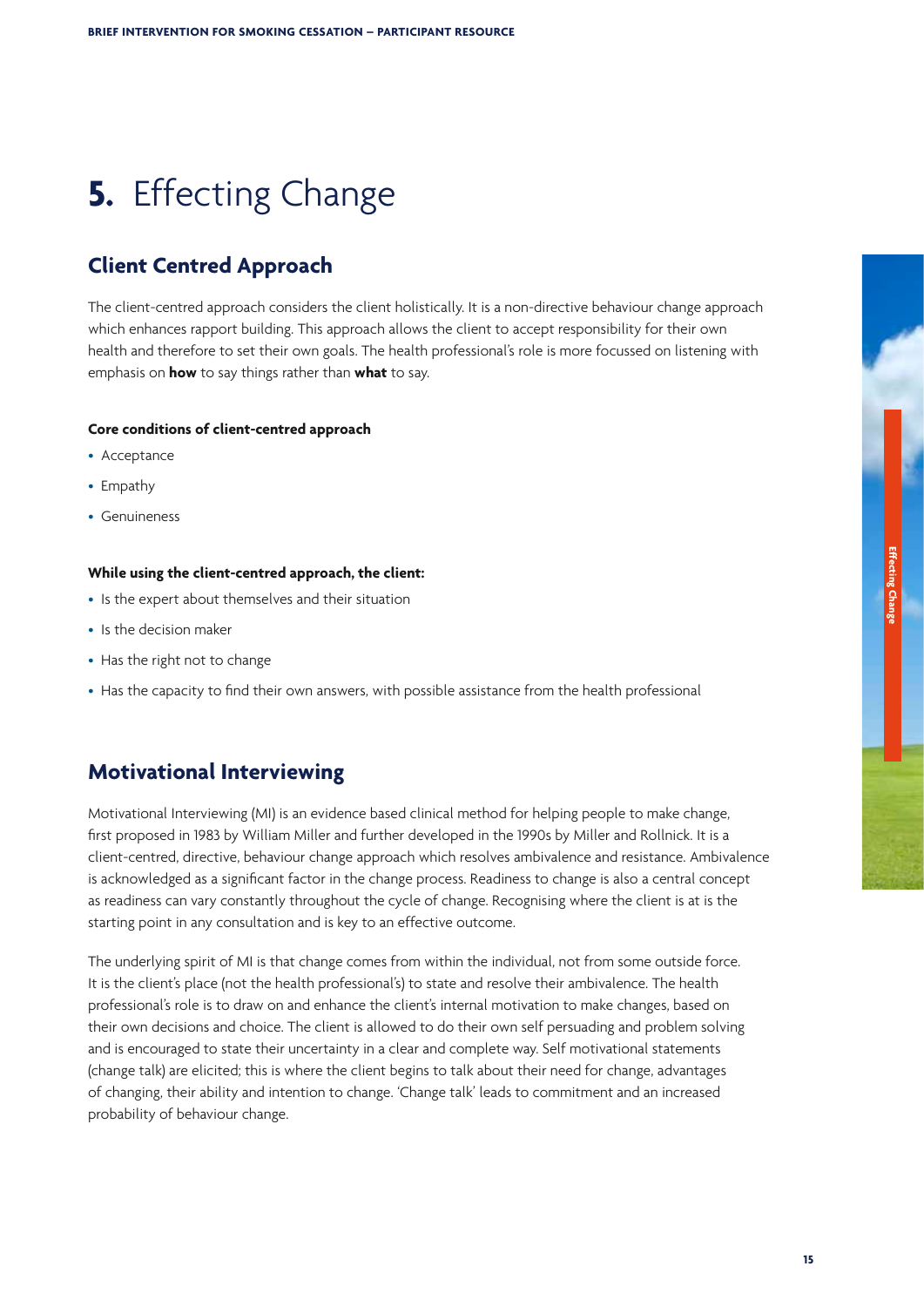### **Five general principles of Motivational Interviewing:**

- **1. Express Empathy**  see the world through client's eyes. Be non-judgemental; leave aside one's own views and values.
- **2. Develop Discrepancy**  facilitate client to identify the discrepancy between current behaviour and future goals.
- **3. Avoid Argumentation**  it's counterproductive. Look for inconsistencies and consequences that conflict with important goals.
- **4. Roll with Resistance**  defuse the resistance. Be empathetic and non-judgemental and encourage client to develop their own solutions and examine new perspectives.
- **5. Support Self-Efficacy** client is responsible for choosing and carrying out personal change. Belief in the possibility of change is a good motivator and previous efforts and successes can be elicited to build self-confidence.

Effective motivational interviewing encompasses the following communication techniques commonly referenced by the acronym **OARS**:

- **O**pen ended questions allows client to express their perspective and provides insights for the consultation.
- **A**ffirmations shows appreciation and support for the client's statements. They can be verbal or non-verbal.
- **R**eflective listening adds direction to the consultation and helps focus on change statements.
- **S**ummarising draws a number of strands together and clarifies and reflects the client's own thoughts back to them.

**Asking permission** has also been shown to be a powerful tool. It communicates respect for the client and results in increased likelihood of discussing change.

In motivational interviewing the focus shifts from giving information and advice, to helping clients explore concerns, uncertainties, reasons for change, and ideas and strategies to make change happen.

### **Examples of how to raise the issue of smoking using non-threatening language**

#### **What questions could you ask someone who would like to quit?**

- Tell me a little bit about your smoking?
- You've told me you are a smoker. What do you most enjoy about smoking?
- What's not so good about your smoking?
- What do you remember about your previous quit attempts?
- Why do you want to stop smoking now?
- Have you thought about it before? Yes how long have you been thinking about quitting?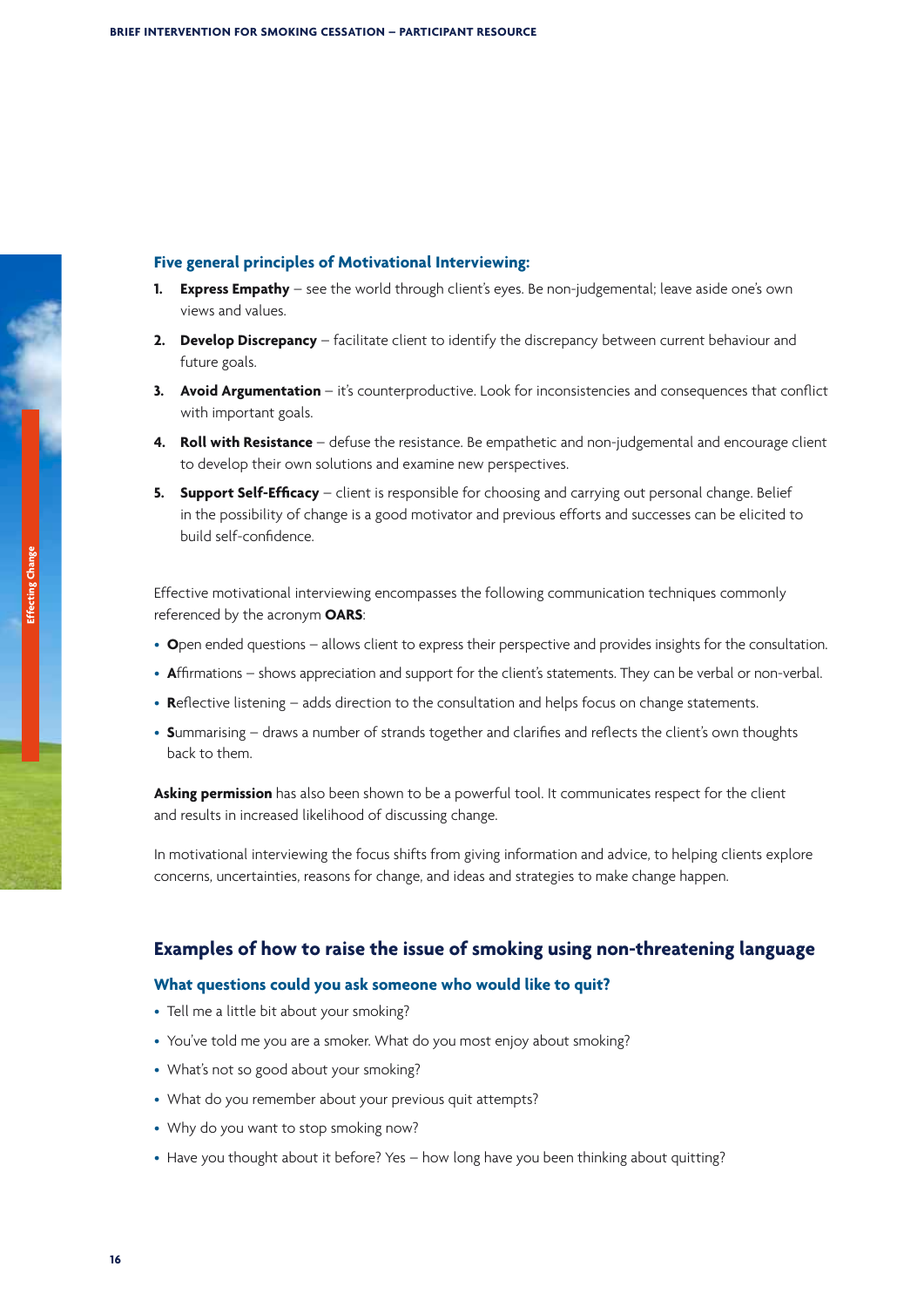- What is your understanding of the benefits of quitting?
- What supports do you have in helping you quit?
- How important is this to you (on a scale of 1-10)?
- How confident do you feel that you can quit? (on a scale of 1-10)?
- If you were to set a quit date, when would be a good time to quit?
- How do you think you can be supported?
- What would you like to do with the money you save?

### **What questions can you ask someone who tried to quit before but didn't succeed?**

- What is it that makes you think you couldn't manage this time?
- Why do you want to stop again?
- What did you use to help you last time?
- How long did you stop for?
- What did you find difficult?
- What do you mean by tried?
- What support did you have?
- What do you think you would or could do differently this time?
- How important is it for you to try and stop again (on a scale of 1-10)?
- What strategies do you think you could use to be more prepared this time?
- How confident do you feel this time (on a scale of 1-10)?

#### **What questions can you ask someone who says "I've cut down"?**

- What prompted you to cut down?
- What differences have you noticed since cutting down?
- How many have you cut down from to?
- How are you coping with the reduction?
- Are your family supportive? In what way?
- What further changes do you feel you could make?
- How have you changed your lifestyle/social circle?
- What is the next step for you? Where do you want to go from here?
- What rewards would help to keep you motivated while you are quitting?
- Let's talk about how tobacco dependence treatments could help you to quit completely.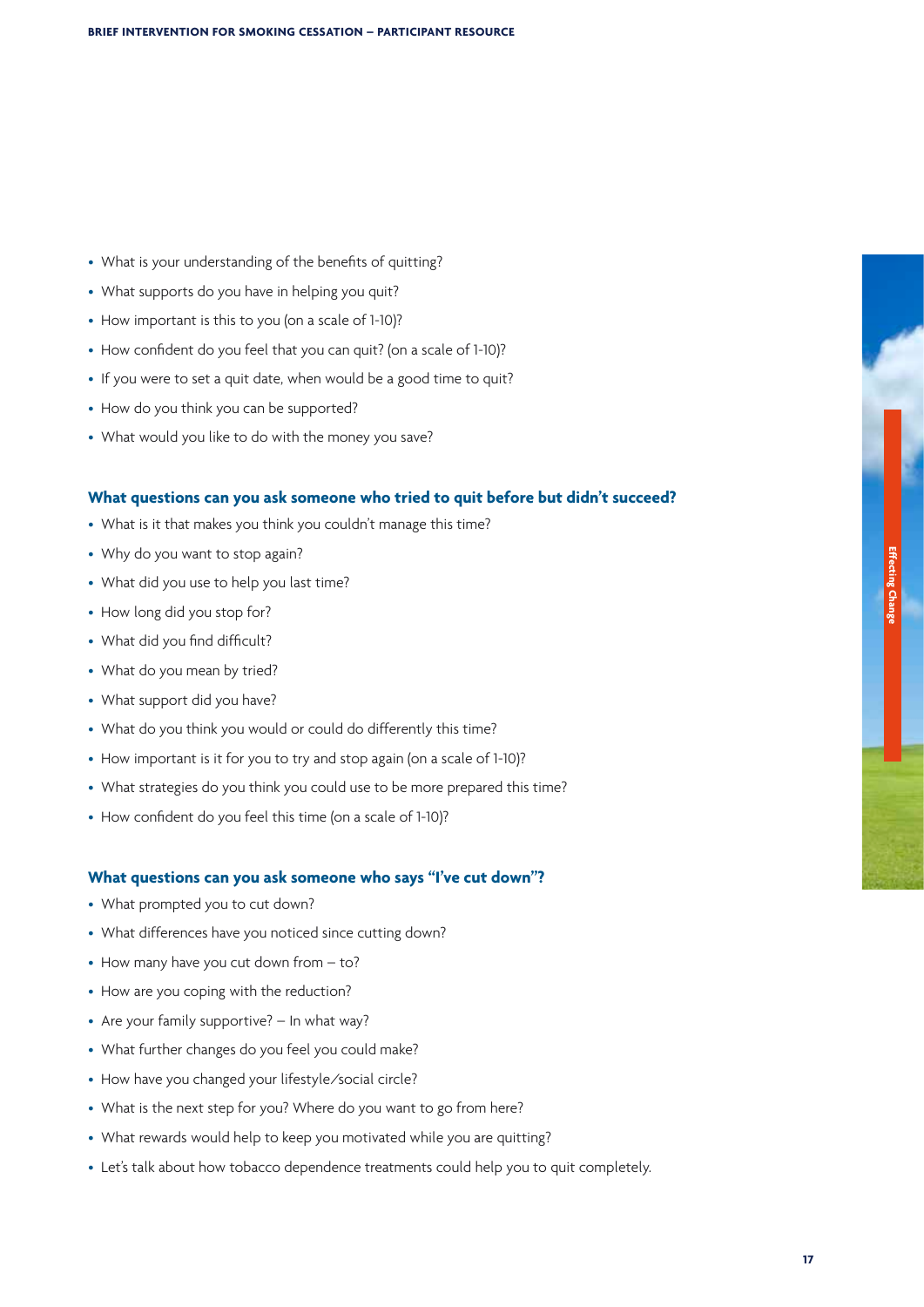### <span id="page-19-0"></span>**What questions can you ask someone who says they have stopped?**

- Well done. How did you do it?
- What is the next step for you?
- How are you coping with it?
- What strategies do you use?
- What support do you have?
- Do you feel better now? In what way?
- How have you managed around other smokers?

### **Responses for Challenging Statements**

### **Statement 1**

"My granny smoked <sup>40</sup> <sup>a</sup> day and she lived well into her eighties."

#### **Response:**

Sounds like your granny was one of the lucky ones! What was her health like for the latter part of her life? Did she ever try to stop? Why do you think that was?

### **Statement 2**

"Well, <sup>I</sup> have cut down and changed to <sup>a</sup> 'lighter' brand."

### **Response:**

What made you decide to do that? How do you feel now that you have done that? Where do you want to go from here? Why do you feel that smoking 'light' cigarettes will protect you?

### **Statement 3**

"I've tried to stop so many times in the past and it just doesn't work".

#### **Response:**

Why do you think it hasn't worked before? What do you think you could do differently this time?

**18**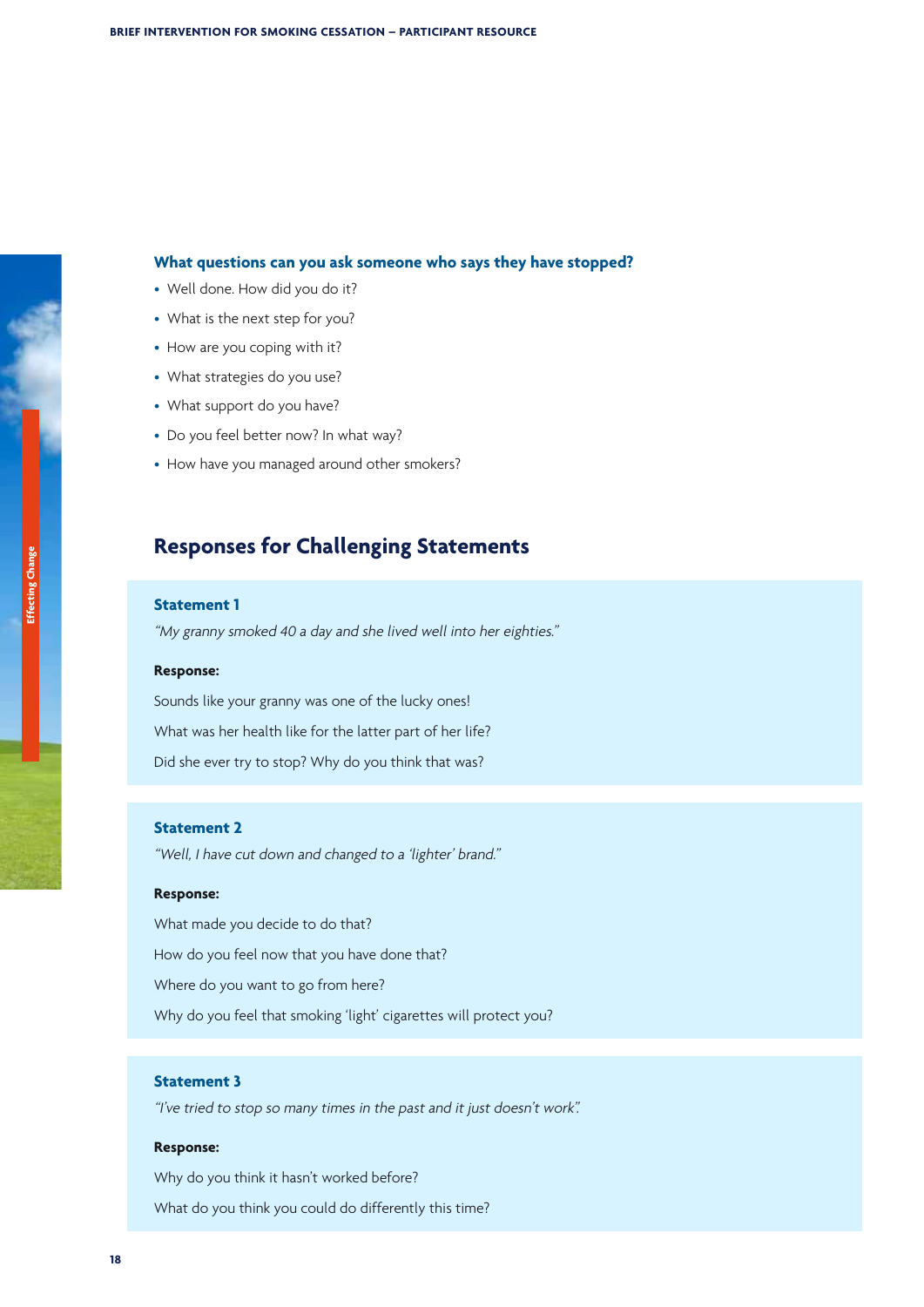### **Statement 4**

"I have almost managed to stop, but my partner smokes and <sup>I</sup> keep having the odd one with him."

### **Response:**

How does that make you feel? What would you like to do? How does your partner feel about you smoking? What support would you need to make that final effort to quit?

### **Statement 5**

"What's the point – the damage is done already."

#### **Response:**

What do you think will happen now if you continue to smoke? How do you think you would feel if you did stop? Did you ever stop before? How did you feel then?

### **Statement 6**

"It's not like <sup>I</sup>'m hurting anyone else by smoking."

### **Response:**

Have you ever heard about risks/harm from second hand smoke? Tell me why you believe your smoking doesn't affect anyone else. In what way do you think your smoking might be affecting yourself?

### **Statement 7**

"Sure <sup>I</sup>'m only smoking, it could be worse, <sup>I</sup> could be doing drugs or something else."

### **Response:**

It sounds like you think smoking is safer than doing drugs? You seem to believe that 'only smoking' is okay for your health – is that right?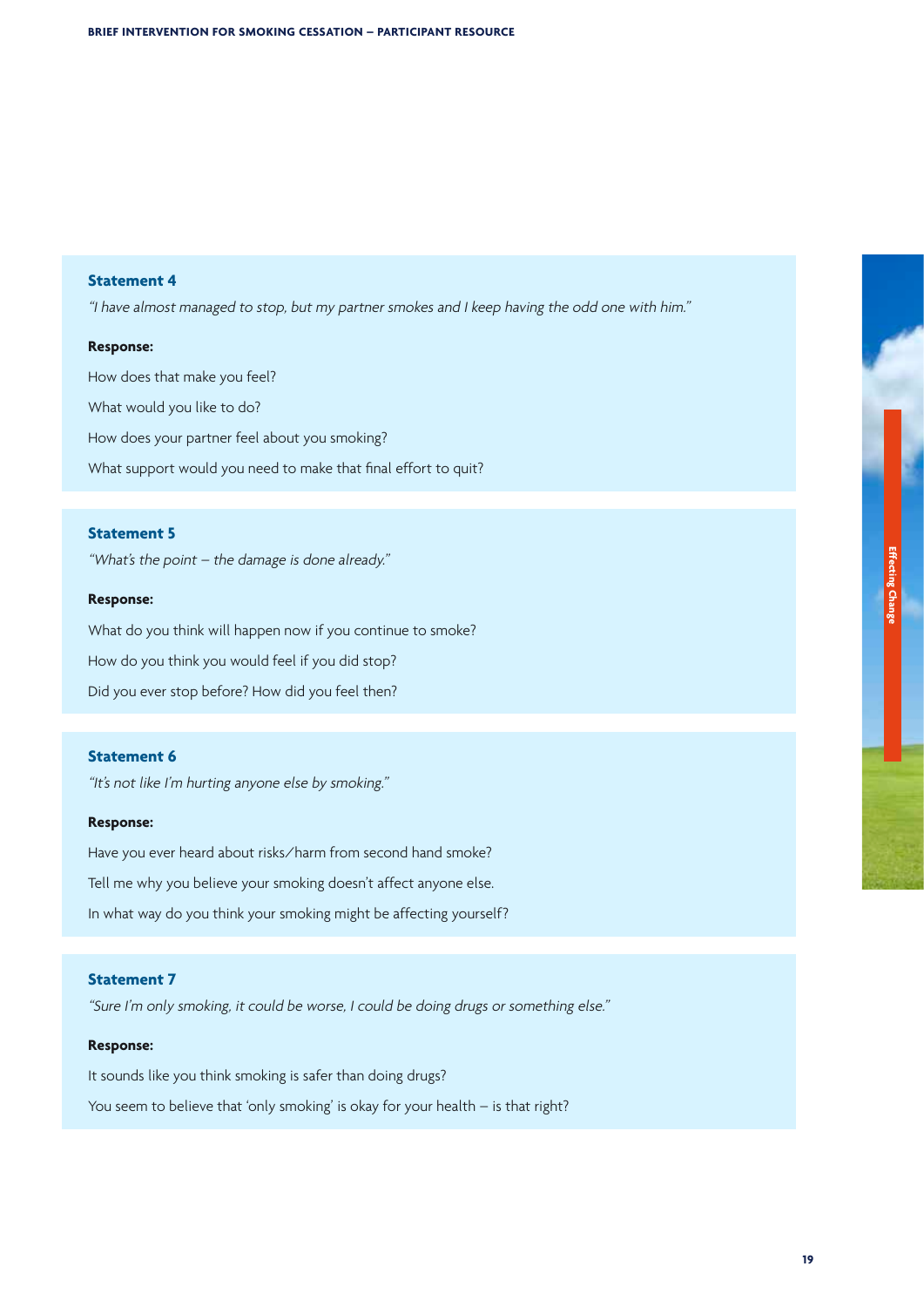# <span id="page-21-0"></span>**6.** Tools and Techniques to Support Quitting

### **Top 10 Tips for Successful Quitting**

### **1. Prepare to Quit Smoking**

Write down your reasons for stopping and keep them close at hand. Weigh up the pros and cons.

### **2. Make a Date to Quit**

Some smokers cut down gradually with a plan for a quit date. However, most people who successfully quit smoking do so by stopping altogether and not by gradually cutting down. Pick your day to quit and stick to it.

#### **3. Support**

Seek the support of family or friends.

#### **4. Change Your Routine and Plan Ahead**

Smoking is often linked to certain times and situations such as the first smoke in the morning, drinking coffee or alcohol. These are called your triggers. Replace triggers with new activities that you don't associate with smoking. For example, if you always had a cigarette with a cup of coffee, switch to tea for a while; or for two weeks before your quit date have your coffee but practice delaying by five minutes one day, six minutes the next day and so on until you break the association between coffee and smoking.

#### **5. Exercise Regularly**

Regular exercise contributes to good health; helps to manage your weight and can also improve the body's ability to meet the demands and stresses of daily living.

### **6. Think Positive**

You may find you experience withdrawal symptoms once you stop smoking. These are very positive signs that your body is recovering from the effects of tobacco. Coughing, irritability and sleep disturbance are some common symptoms. Don't worry, they are all perfectly normal and should disappear within a few weeks.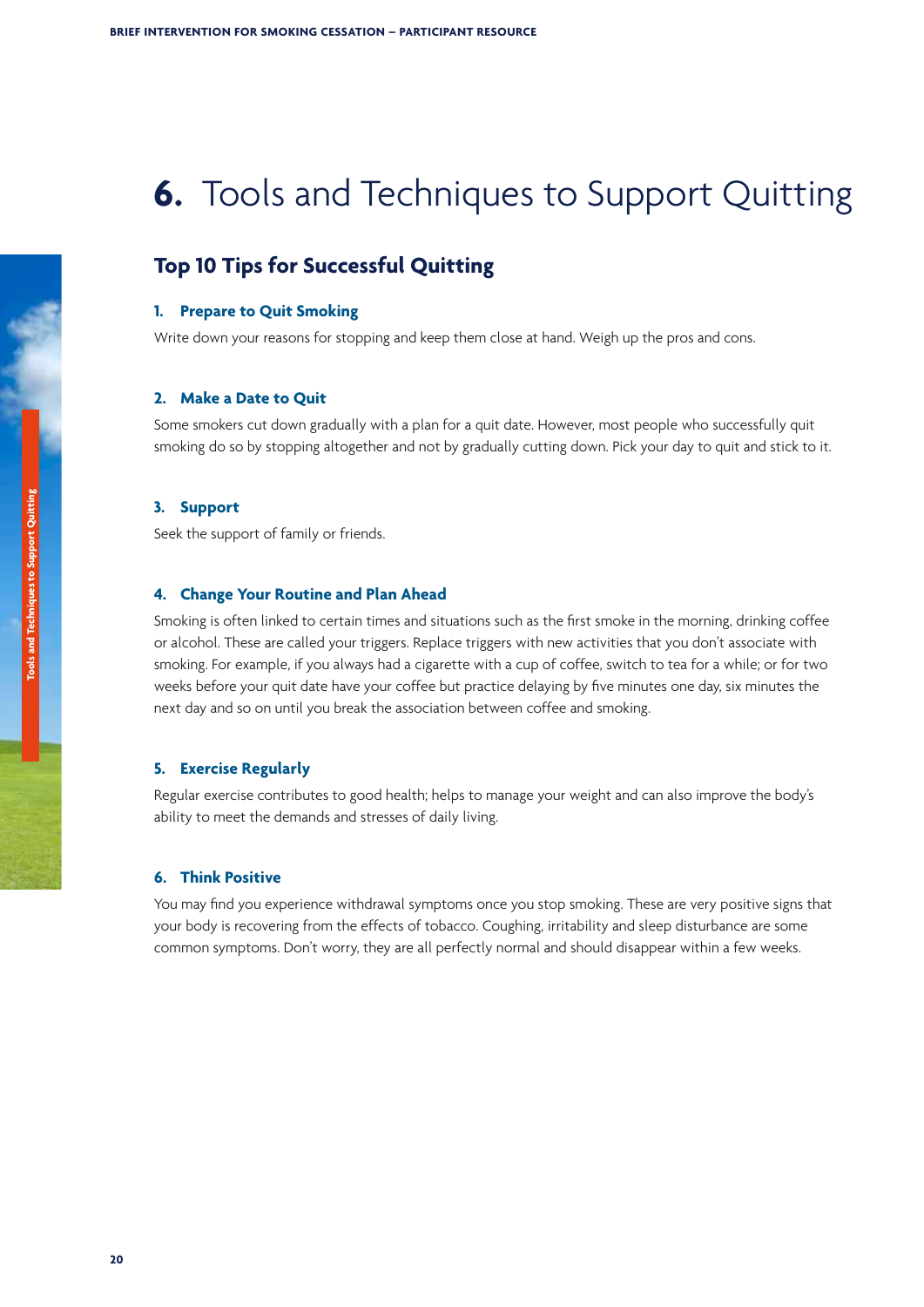### **7. Learn to Deal with Cravings**

Cravings can occur frequently during the first few days after stopping. A craving increases in intensity over a period of 3-5 minutes and then begins to subside.

### **Tips for dealing with cravings – The 4 Ds:**

- **Delay** at least 3 minutes and the urge will pass.
- **Drink** a glass of water or fruit juice.
- **Distract** yourself. Move away from the situation.
- **Deep** breaths. Breathe slowly and deeply.

### **8. Save Money**

Start saving the money you would normally spend on tobacco. Work out how much you spend on cigarettes per week, month and year. Then watch your savings grow.

### **9. Watch What You Eat**

If you are worried about gaining weight, be extra careful with your diet. Avoid snacking on chocolate bars and biscuits, try some fruit or chew sugar free gum instead.

### **10. Take One Day at a Time**

Remember, every day without a cigarette is good news for your health, your family and your pocket.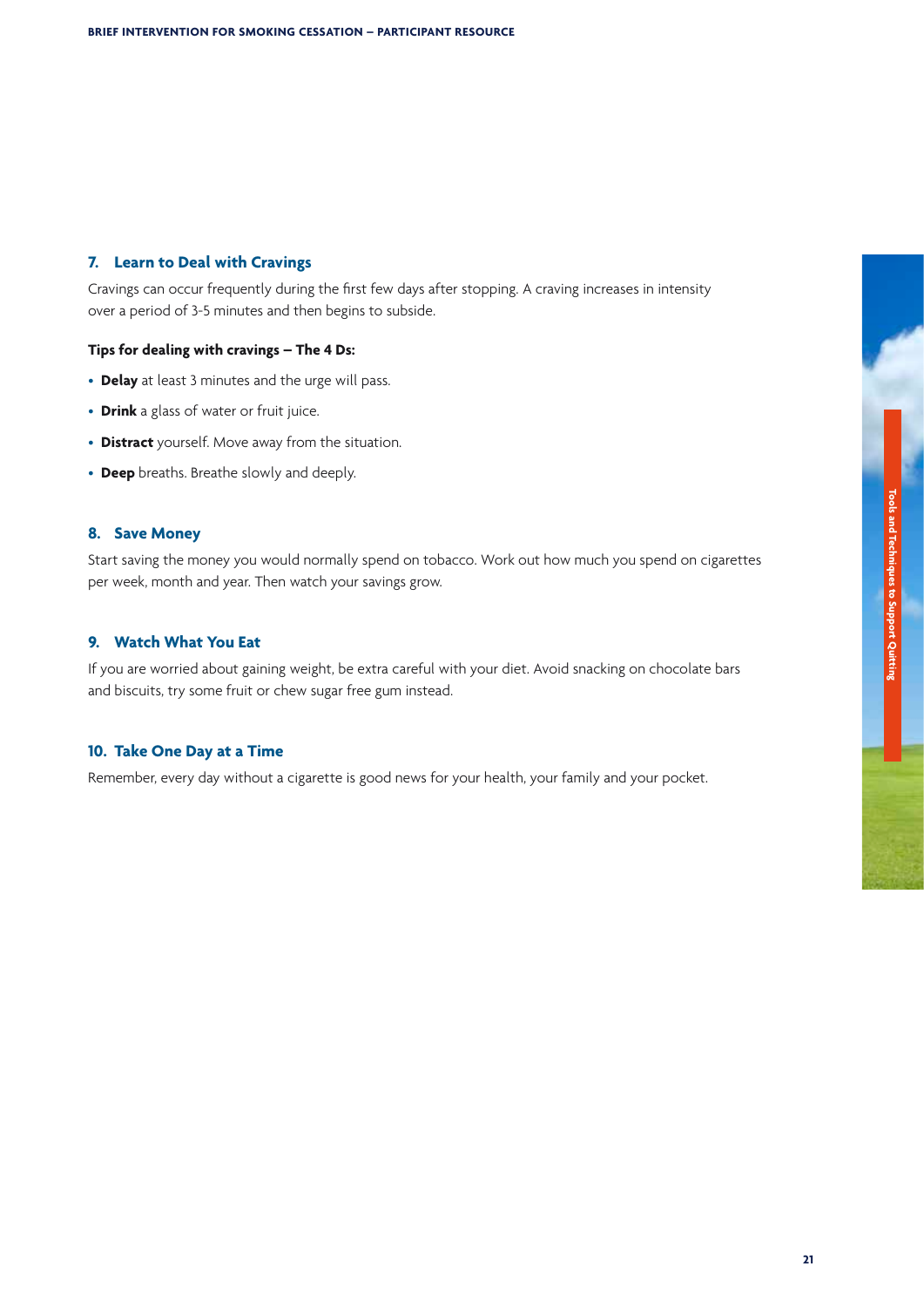### <span id="page-23-0"></span>**Withdrawal Symptoms**

Quitting smoking brings about a variety of physical and psychological withdrawal symptoms. For some people, coping with withdrawal symptoms is like riding a roller coaster – there may be sharp turns, slow climbs, and unexpected plunges. Most physical symptoms manifest within the first one to two days, peak within the first week, and subside within two to four weeks. Any new symptoms should be notified to a health professional, especially if severe. Recent medication changes and caffeine intake can have an impact on symptoms. It may take longer to break the psychological dependence caused by constant triggers and social cues associated with smoking.

| <b>SYMPTOM</b>                               | <b>CAUSE</b>                                                                                                                       | <b>DURATION</b>                                                                                                                         | <b>RELIEF</b>                                                                                                                                                                                                           |
|----------------------------------------------|------------------------------------------------------------------------------------------------------------------------------------|-----------------------------------------------------------------------------------------------------------------------------------------|-------------------------------------------------------------------------------------------------------------------------------------------------------------------------------------------------------------------------|
| <b>Craving for</b><br>a cigarette            | Nicotine is a strongly addictive<br>drug, and withdrawal causes<br>cravings                                                        | A craving for a<br>cigarette can<br>last for between<br>3-5 minutes<br>frequently for 2-3<br>days; can happen<br>for months or<br>years | Wait out the urge, which<br>lasts only a few minutes<br>Distract yourself<br>Exercise (take walks)<br>Drink a glass of water or<br>fruit juice<br>Breathe slowly and deeply<br>Use of a nicotine medication<br>may help |
| <b>Irritability</b>                          | The body's craving for nicotine<br>can produce irritability                                                                        | 2-4 weeks                                                                                                                               | Take walks<br>Try hot baths<br>Use relaxation techniques                                                                                                                                                                |
| <b>Dizziness</b>                             | The body is getting extra oxygen                                                                                                   | 1-2 days                                                                                                                                | Use extra caution<br>Change positions slowly                                                                                                                                                                            |
| <b>Chest tightness</b>                       | Tightness is likely due to tension<br>created by the body's need for<br>nicotine or may be caused by<br>sore muscles from coughing | A few days                                                                                                                              | Use relaxation techniques<br>Try deep breathing<br>Use of NRT may help                                                                                                                                                  |
| <b>Constipation,</b><br>stomach pain,<br>gas | Intestinal movement decreases<br>for a brief period                                                                                | 1-2 weeks                                                                                                                               | Drink plenty of fluids<br>Add fruit, vegetables, and<br>whole-grain cereals to diet                                                                                                                                     |
| Cough,<br>dry throat,<br>nasal drip          | The body is getting rid of<br>mucus, which has blocked<br>airways and restricted breathing                                         | A few days                                                                                                                              | Drink plenty of fluids<br>Avoid additional stress<br>during first few weeks                                                                                                                                             |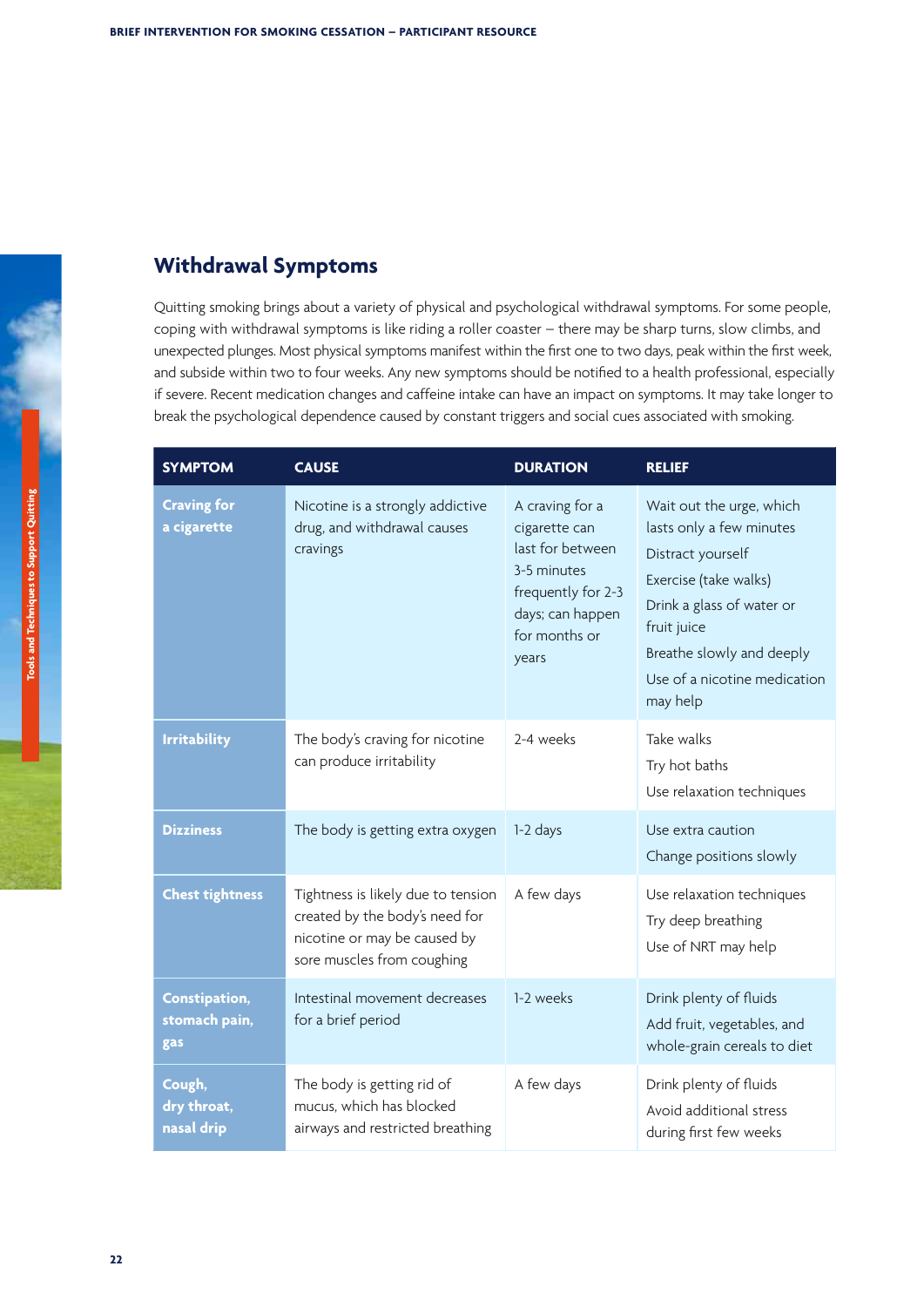| <b>SYMPTOM</b>                     | <b>CAUSE</b>                                                                                                                                             | <b>DURATION</b>        | <b>RELIEF</b>                                                                                                                                                 |
|------------------------------------|----------------------------------------------------------------------------------------------------------------------------------------------------------|------------------------|---------------------------------------------------------------------------------------------------------------------------------------------------------------|
| <b>Depressed</b><br>mood           | It is normal to feel sad for a<br>period of time after you first<br>quit smoking. Many people have<br>a strong urge to smoke when<br>they feel depressed | 1-2 weeks              | Increase pleasurable<br>activities<br>Talk with your clinician<br>about changes in your mood<br>when quitting<br>Get extra support from<br>friends and family |
| <b>Difficulty</b><br>concentrating | The body needs time to<br>adjust to not having constant<br>stimulation from nicotine                                                                     | A few weeks            | Plan workload accordingly<br>Avoid additional stress<br>during first few weeks                                                                                |
| <b>Fatigue</b>                     | Nicotine is a stimulant                                                                                                                                  | 2-4 weeks              | Take naps<br>Do not push yourself<br>Use of a nicotine medication<br>may help                                                                                 |
| <b>Hunger</b>                      | Cravings for a cigarette can be<br>confused with hunger pangs;<br>sensation may result from<br>oral cravings or the desire for<br>something in the mouth | Up to several<br>weeks | Drink water or low-calorie<br>liquids<br>Be prepared with low-<br>calorie snacks                                                                              |
| <b>Insomnia</b>                    | Nicotine affects brain wave<br>function and influences sleep<br>patterns; coughing and dreams<br>about smoking are common                                | 2-4 weeks              | Limit caffeine intake because<br>its effects will increase with<br>quitting smoking<br>Use relaxation techniques                                              |

Adapted from Materials from the National Cancer Institute, U.S. National Institutes of Health.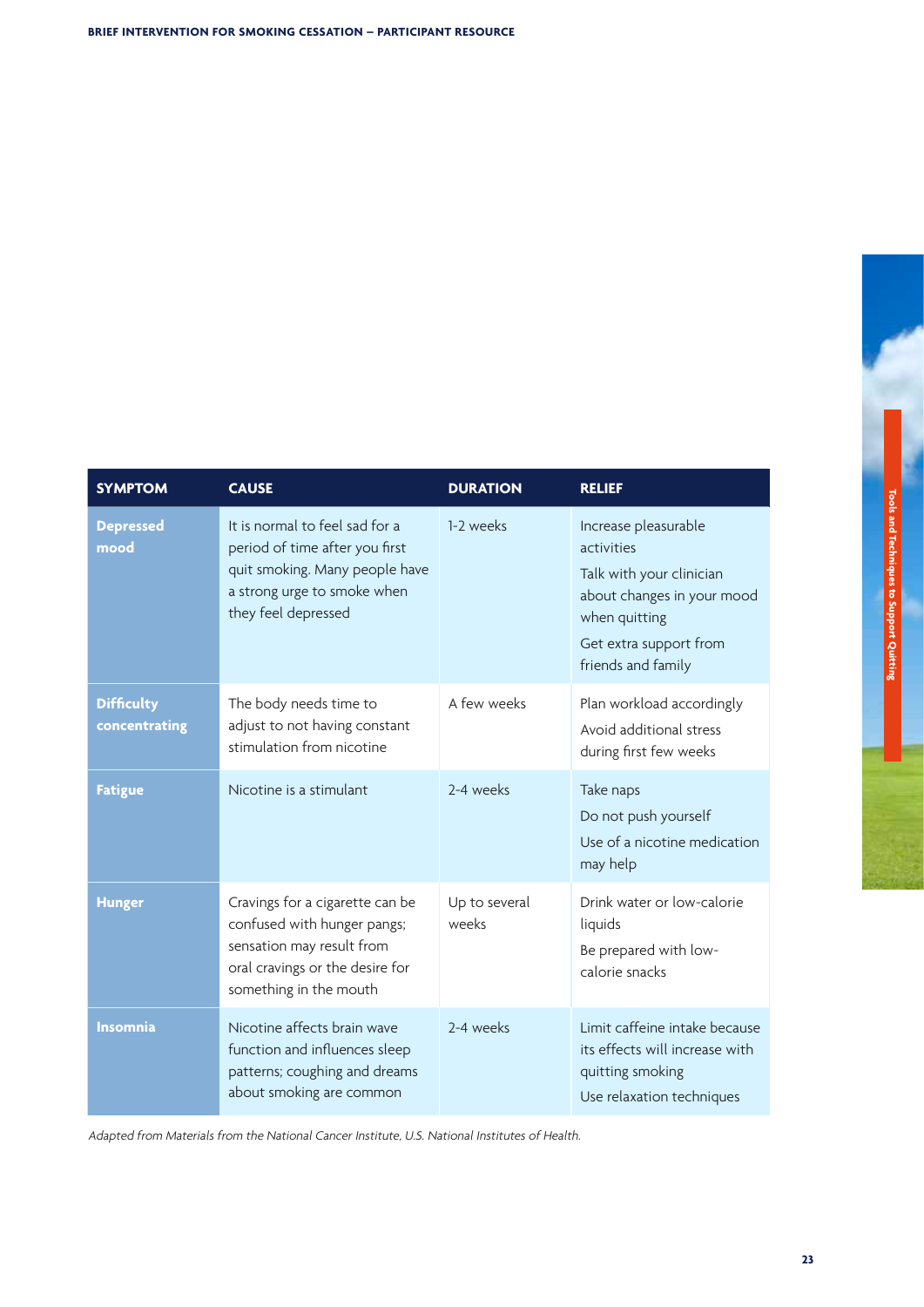## <span id="page-25-0"></span>**Medications for the Treatment of Tobacco Dependence**

## **Long Acting Medications**

| <b>PRODUCT</b>                                                             | <b>USE</b>                                                                                                                                                                                                                                                                                                                                                             | <b>ADVANTAGES</b>                                                                           |
|----------------------------------------------------------------------------|------------------------------------------------------------------------------------------------------------------------------------------------------------------------------------------------------------------------------------------------------------------------------------------------------------------------------------------------------------------------|---------------------------------------------------------------------------------------------|
| Nicotine Patch*                                                            | Apply each day to clean, dry hairless skin                                                                                                                                                                                                                                                                                                                             | Place and forget                                                                            |
|                                                                            | If using 24hr patch, start with 21mg patch daily if smokes<br>more than 10 cigs/day; can taper to 14mg at week 6 to 8;<br>then 7mg for week 9, 10 if no cravings<br>If using the 16hr patch, start with 25mg patch daily<br>if smokes more than 15-20 cigs/day until week 8<br>completed, taper to 15mg for week 9, 10 and then 10mg<br>for week 11, 12 if no cravings | Over the counter, can<br>decrease morning cravings<br>if worn at night (24hr patch<br>only) |
| Champix/<br>Varenicline*                                                   | 0.5mg once daily days 1-3<br>0.5mg twice daily days 4-7<br>Then Img twice daily.<br>Use up to 12 weeks. Extra 12 weeks if required                                                                                                                                                                                                                                     | Reduces withdrawal and<br>may prevent relapse                                               |
| Zyban*<br><b>Wellbutrin SR</b><br><b>Wellbutrin XL</b><br><b>Bupropion</b> | 150mg each morning for 3-7 days, then 300mg/day<br>Start prior to quit date<br>Doses must be at least 8 hours apart; take second pill<br>in early evening to reduce insomnia                                                                                                                                                                                           | Less weight gain while using<br>Safe to smoke while taking                                  |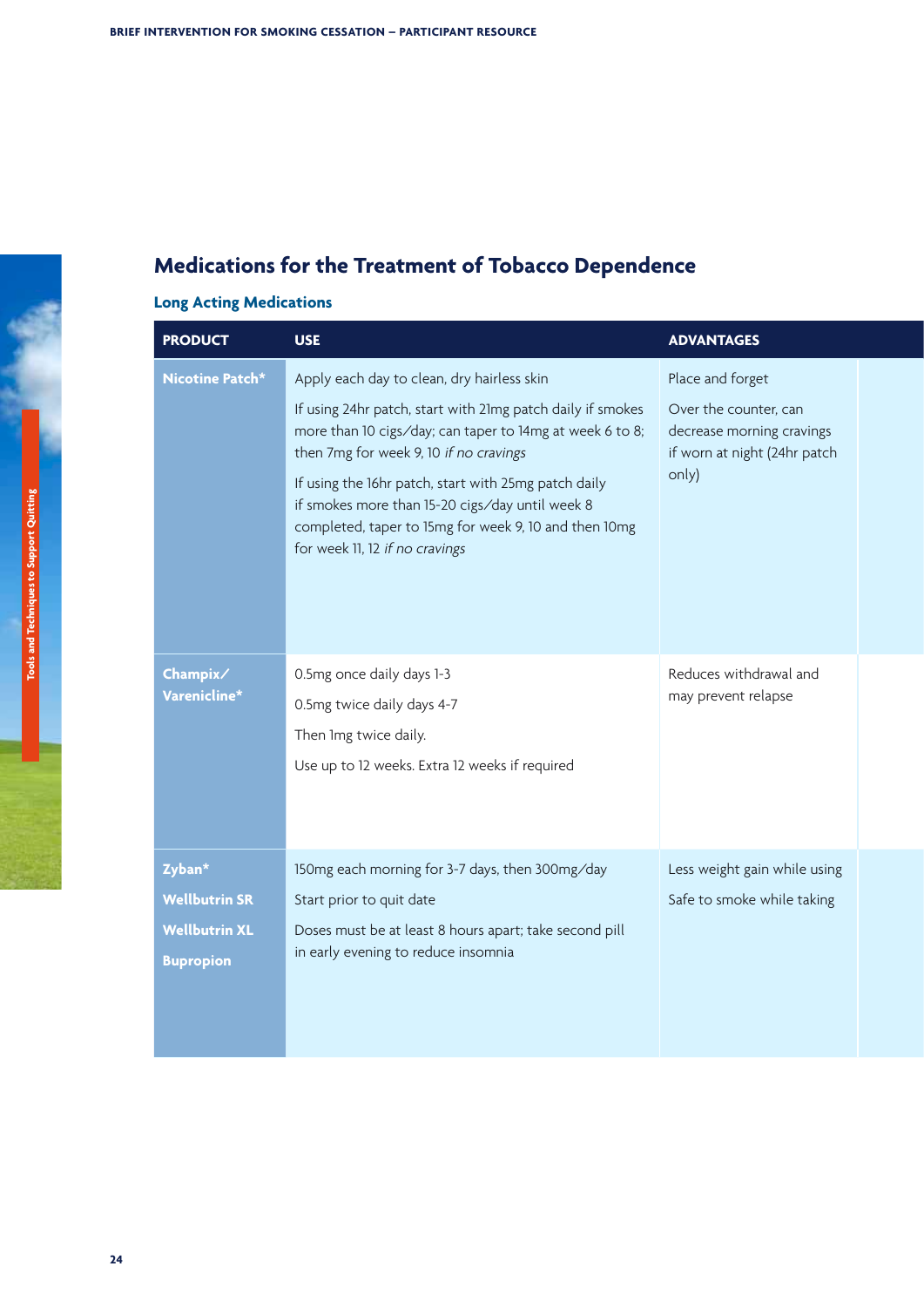| <b>DISADVANTAGES</b>                                                                                   | <b>PRECAUTIONS</b>                                                                                                                                                                                                                                                                                          | <b>SIDE EFFECTS</b>                                                                                                                                          | <b>EST COST (AUG 2012)</b>                                                                                                                                                                                                                         |
|--------------------------------------------------------------------------------------------------------|-------------------------------------------------------------------------------------------------------------------------------------------------------------------------------------------------------------------------------------------------------------------------------------------------------------|--------------------------------------------------------------------------------------------------------------------------------------------------------------|----------------------------------------------------------------------------------------------------------------------------------------------------------------------------------------------------------------------------------------------------|
| Passive – no<br>action to take<br>when craving<br><b>OCCUIS</b>                                        | Not recommended to use while<br>smoking. Use only with doctor's<br>prescription within 4 weeks of<br>heart attack, in patients with<br>serious underlying arrhythmias<br>and worsening angina<br>Not recommended in pregnancy<br>and breastfeeding - use short<br>acting medication with GP<br>prescription | Skin reaction - 50% of<br>patients, usually mild.<br><i>*Rotate sites</i><br>Can experience vivid dreams<br>or sleep disturbance at<br>night with 24hr patch | <b>Nic CQ</b><br>€27 for 1/52 of 21mg,<br>14mg, and 7mg.<br>€47 for 2/52 of 21mg.<br><b>Nicotinell</b><br>For $1/52 = €26/21mg$ ,<br>€25/14mg and €24/7mg.<br>$3/52$ of $21mg = 61$<br><b>Nicorette</b><br>€24 for 1/52 of 25mg,<br>15mg and 10mg. |
| Passive $-$ no<br>action to take<br>with cravings.<br>Prescription<br>required                         | Do not use if you have severe<br>kidney disease<br>Not licensed in pregnancy<br>or breast feeding<br>Acute Depressive Disease<br>Black boxed warning for<br>neuropsychiatric symptoms                                                                                                                       | Nausea (30%) usually mild<br>- can reduce to 0.5mg<br>level. Take with food.<br>Insomnia                                                                     | €132 on DPS per 1 month<br>supply<br>4/52 starter pack €131<br>4/52 1mg bd pack €131                                                                                                                                                               |
| Side effects<br>common<br>Passive – no<br>action to take<br>with cravings.<br>Prescription<br>required | Do Not Use with: Seizure<br>disorders; current use of<br>Wellbutrin or MAO inhibitors;<br>electrolyte abnormalities;<br>eating disorders<br>Monitor blood pressure<br>Not licensed in pregnancy<br>or breast feeding                                                                                        | Insomnia (40%)<br>Dry mouth<br>Headache<br>Anxiety<br>Rash<br>Flexible dosing (keeping at<br>150mg/day) helpful with<br>side effects                         | €110 on DPS per 1 month<br>supply                                                                                                                                                                                                                  |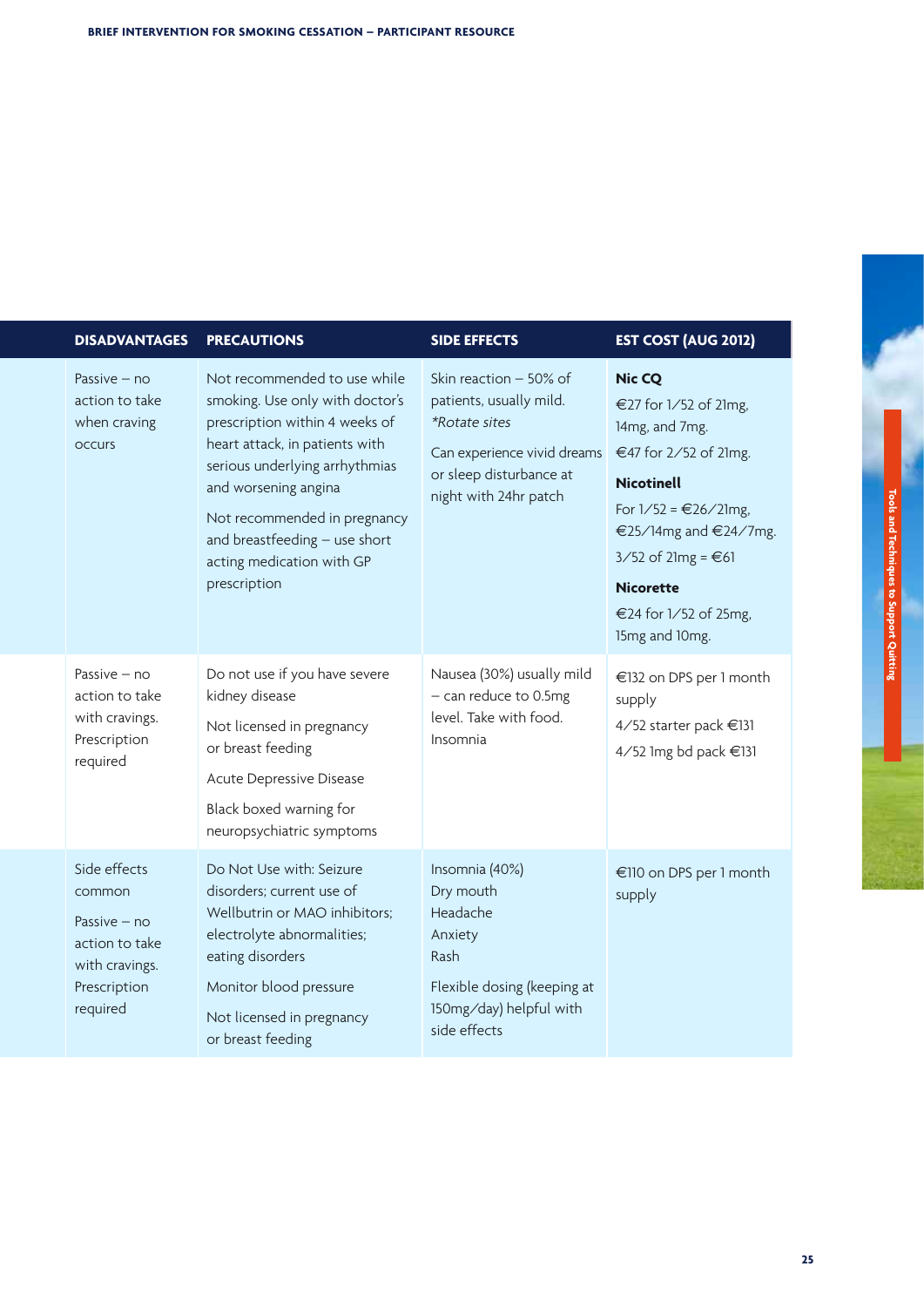### **Short Acting Medications**

| <b>PRODUCT</b>                                   | <b>USE</b>                                                                                                                                                                                                              | <b>ADVANTAGES</b>                                                                                        |  |
|--------------------------------------------------|-------------------------------------------------------------------------------------------------------------------------------------------------------------------------------------------------------------------------|----------------------------------------------------------------------------------------------------------|--|
| <b>Nicotine Gum*</b><br>2mg and 4mg              | 2mg and 4mg (4mg if smokes more than 20 cigs/day)<br>Take every 1-2 hrs as needed. Chew and park                                                                                                                        | Use as needed<br>Can self dose<br>Available over the counter                                             |  |
| Nicotine Inhaler*<br>15mg                        | Puff as needed. Use up to 6 cartridges/day, less needed if<br>using combination therapy. Oral absorbed - no need to<br>inhale deeply. Each cartridge lasts for 20-40 minutes of<br>inhaling                             | Use as needed<br>Mimics hand to mouth<br>action of smoking<br>Advise to use non smoking<br>hand to hold. |  |
| <b>Nicotine</b><br>Lozenge*<br>2mg and 4mg       | 2 and 4mg (4mg if smokes within 30 mins of waking)<br>Take 1 lozenge every 1-2 hours. Park between cheek<br>and gum - dissolves in mouth. Do not chew or swallow.<br>Use approx 9 per day for first 6 weeks then taper. | Ease of use<br>Over the counter<br>Flexible dosing                                                       |  |
| <b>Nicotine</b><br>Microtab*<br>2 <sub>mg</sub>  | Place under the tongue and leave to dissolve.<br>Do not chew. Use every 1-2 hours if smokes more<br>than 20 cigs/day                                                                                                    | Use as needed<br>Over the counter<br>Flexible dosing<br>Discrete                                         |  |
| <b>Nicotine Mini</b><br>Lozenge 1.5mg<br>and 4mg | 1.5 and 4mg (4mg if smokes within 30 mins of waking)<br>Take 1 lozenge every 1-2 hours. Park between cheek and<br>gum - dissolves in mouth. Do not chew or swallow                                                      | Use as needed<br>Over the counter<br>Flexible dosing<br><b>Discrete</b>                                  |  |

\* Available on GMS.

Adapted with permission from Dr Michael Steinberg MD, MPH – Tobacco Dependence Program, UMDNJ. Disclaimer – The above list is meant as <sup>a</sup> guide only and the manufacturers' instructions should always be adhered to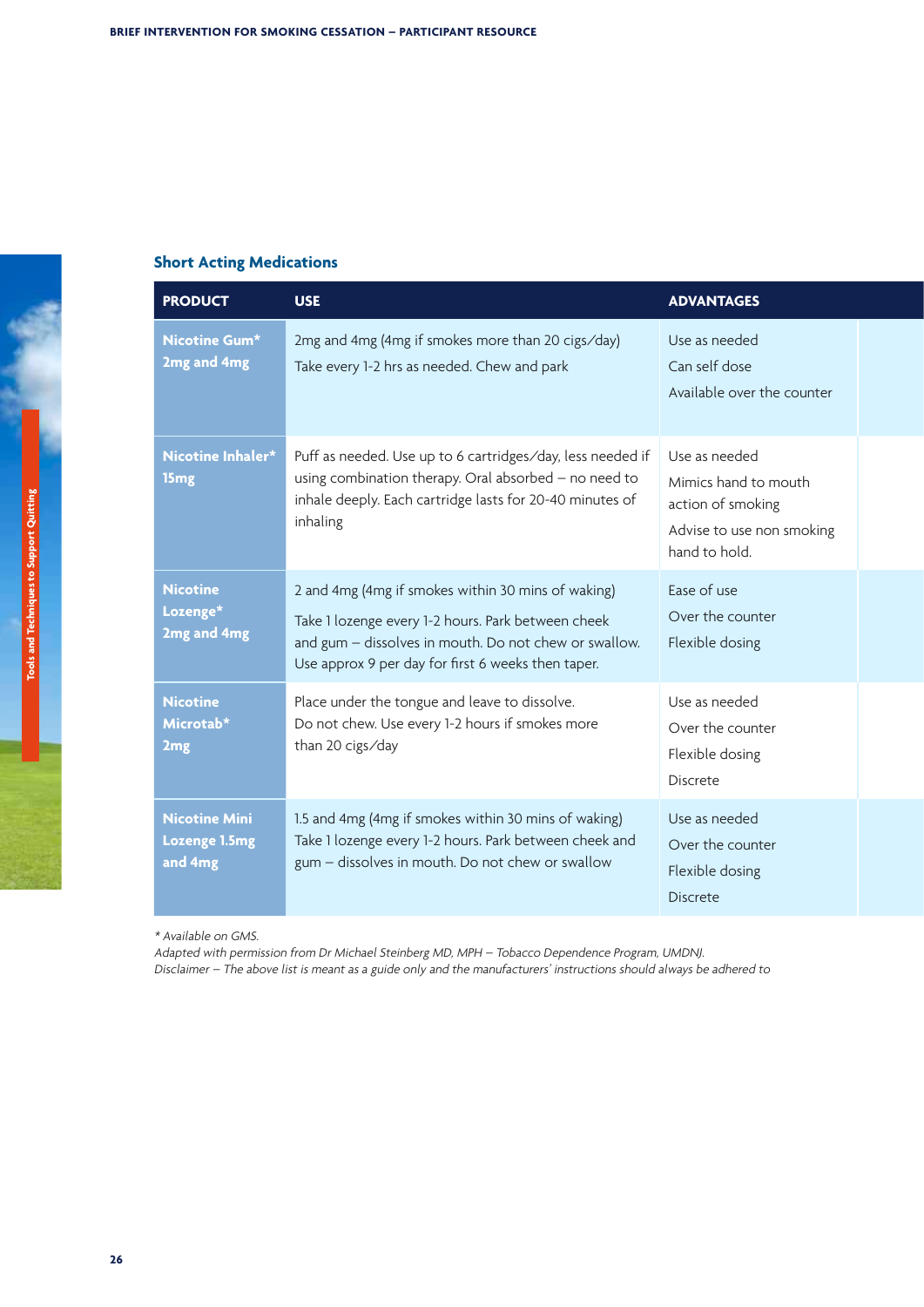|  | <b>DISADVANTAGES</b> | <b>PRECAUTIONS</b>                                                                                                 | <b>SIDE EFFECTS</b>                                  | <b>EST COST (AUG 2012)</b>                                        |
|--|----------------------|--------------------------------------------------------------------------------------------------------------------|------------------------------------------------------|-------------------------------------------------------------------|
|  | Difficult to chew    | Avoid food and acidic drinks<br>15 minutes before and while<br>using $*(decreased absorption -$<br>reduced effect) | Jaw pain<br>Nausea/heartburn<br>if swallowing saliva | 2mg €9/30; €28/105;<br>€44/210<br>4mg €11/30; €34/105;<br>€55/210 |
|  | Visible in hand      | Avoid food and acidic drinks<br>before and while using. Caution<br>use in asthmatic clients                        | Cough; throat irritation<br>(usually mild)           | €12 for 18 cartridges<br>€29 for 42 cartridges                    |
|  |                      | Avoid food and acidic drinks<br>before and while using                                                             | Hiccups<br>Nausea/heartburn<br>if swallowing saliva  | 2mg €14/36 €26/72<br>4mg €14/36 €26/72                            |
|  |                      | Avoid food and acidic drinks<br>before and while using                                                             | Nausea/heartburn<br>if swallowing saliva             | €11 for 30<br>€25 for 100                                         |
|  |                      | Avoid food and acidic drinks<br>before and while using                                                             | Hiccups<br>Nausea/heartburn<br>if swallowing saliva  | 1.5mg €7/20 €20/60<br>4mg €7/20 €20/60                            |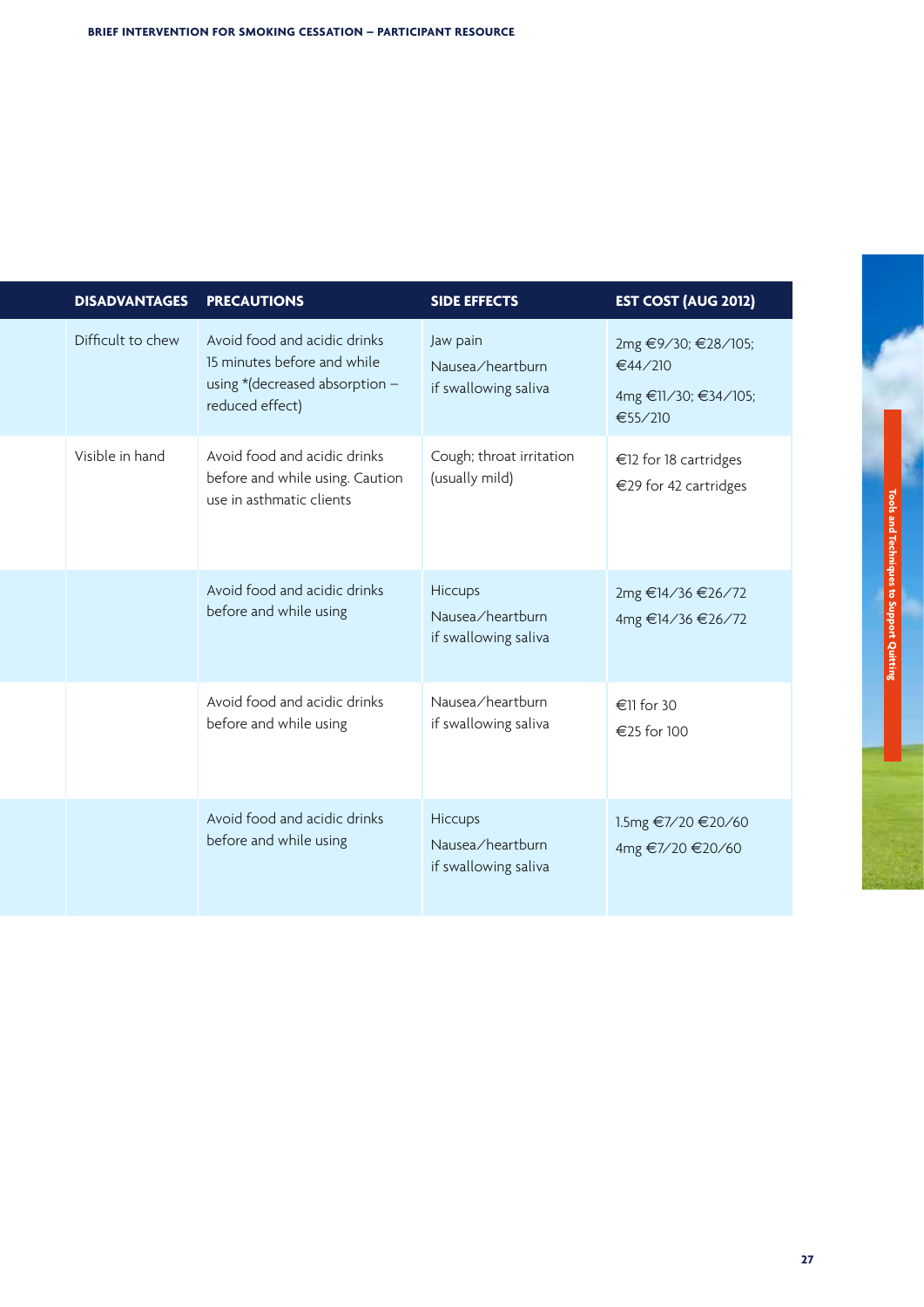## <span id="page-29-0"></span>**Comparison of Nicotine Delivery Devices**

### **TOBACCO PRODUCTS**

| <b>NICOTINE</b><br><b>DELIVERY DEVICE</b> | <b>NICOTINE</b><br><b>IN PRODUCT</b> | <b>APPROX AMOUNT OF</b><br><b>NICOTINE DELIVERED</b> | <b>COMMENTS</b>                          |
|-------------------------------------------|--------------------------------------|------------------------------------------------------|------------------------------------------|
| <b>Marlboro Gold</b>                      | 13 <sub>mg</sub>                     | $1-3mg$                                              | Also delivers a wide                     |
| <b>Marlboro Red</b>                       | 13 <sub>mg</sub>                     | $1-3mg$                                              | range of carcinogens<br>and other toxins |
| <b>Cigars</b>                             | $10-40$ mg                           | Highly variable                                      |                                          |
| <b>Moist Snuff</b>                        | $3-12mg$                             | Varies depending on ph<br>and other characteristics  |                                          |

### **NICOTINE REPLACEMENT PRODUCTS**

| <b>NICOTINE</b><br><b>DELIVERY DEVICE</b>                                | <b>NICOTINE</b><br><b>IN PRODUCT</b> | <b>APPROX AMOUNT OF</b><br><b>NICOTINE DELIVERED</b> | <b>COMMENTS</b>  |
|--------------------------------------------------------------------------|--------------------------------------|------------------------------------------------------|------------------|
| <b>Nicotine Gum</b>                                                      | 2mg piece                            | Up to 0.8mg                                          | Only delivers    |
| <b>Nicotine Gum</b>                                                      | 4mg piece                            | Up to 1.5mg                                          | nicotine to user |
| <b>Nicotine Patch</b><br><b>Step 1</b><br><b>Step 2</b><br><b>Step 3</b> |                                      | 10mg/16 hours<br>15mg/16 hours<br>25mg/16 hours      |                  |
| <b>Nicotine Patch</b><br><b>Step 1</b><br><b>Step 2</b><br><b>Step 3</b> |                                      | 7mg/24 hours<br>14mg/24 hours<br>21mg/24 hours       |                  |
| <b>Nicotine Inhaler</b>                                                  | 15mg/cartridge                       | Up to 3mg/cartridge                                  |                  |
| <b>Nicotine Microtabs</b>                                                | 2 <sub>mg</sub>                      | Approx 1mg                                           |                  |
| <b>Nicotine Lozenge</b>                                                  | 2 <sub>mg</sub>                      | Approx 1mg                                           |                  |
| <b>Nicotine Lozenge</b>                                                  | 4 <sub>mg</sub>                      | Approx 2mg                                           |                  |
| <b>Nicotine Mini Lozenge</b>                                             | 1.5mg                                | Up to 0.8mg                                          |                  |
| <b>Nicotine Mini Lozenge</b>                                             | 4 <sub>mg</sub>                      | Approx 2mg                                           |                  |

Adapted with permission from Dr Michael Steinberg MD, MPH – Tobacco Dependence Program, UMDNJ.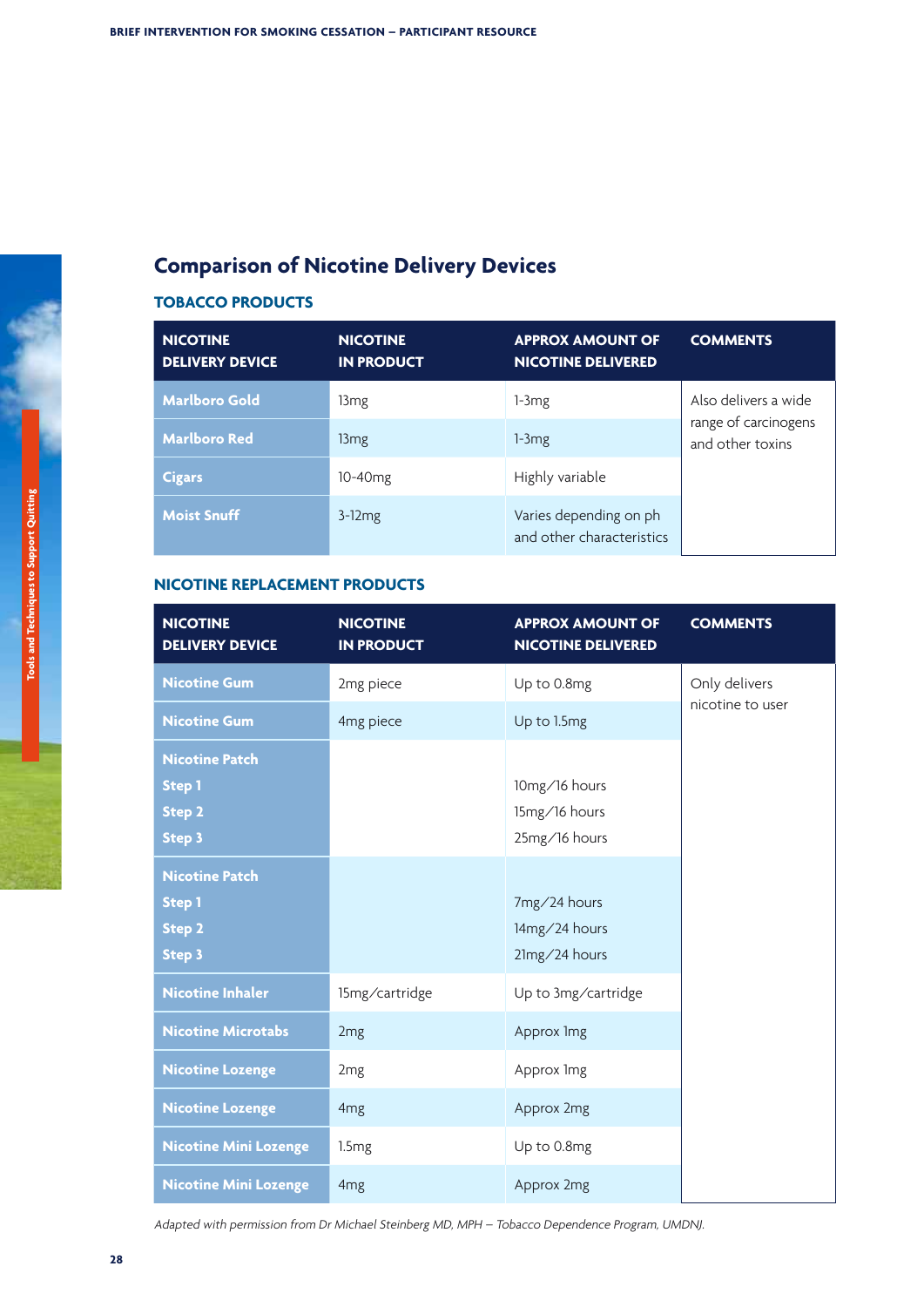### <span id="page-30-0"></span>**Drug Interactions with Smoking**

Many interactions between tobacco smoke and medications have been identified. Tobacco smoke may interact with medications through pharmacokinetic or pharmacodynamic mechanisms. Pharmacokinetic interactions affect the absorption, distribution, metabolism, or elimination of other drugs, potentially causing an altered pharmacologic response. The majority of pharmacokinetic interactions are the result of induction of hepatic cytochrome P450 enzymes (primarily CYP1A2). Pharmacodynamic interactions alter the expected response or actions of other drugs. The most clinically significant interactions are depicted in the shaded areas of the table.

| <b>DRUG/CLASS</b>                              | <b>MECHANISM OF INTERACTION AND EFFECTS</b>                                                                                                                                                                               |
|------------------------------------------------|---------------------------------------------------------------------------------------------------------------------------------------------------------------------------------------------------------------------------|
| Benzodiazepines<br>(diazepam, chlordiazepoxide | • Pharmacodynamic interaction: decreased sedation and drowsiness.<br>• May be caused by central nervous system stimulation by nicotine.                                                                                   |
| Beta-blockers                                  | • Pharmacodynamic interaction: less effective antihypertensive and rate<br>control effects.<br>• May be caused by nicotine-mediated sympathetic activation.                                                               |
| Caffeine                                       | • Increased metabolism (induction of CYPIA2); clearance increased by 56%.<br>• Caffeine levels may increase after cessation.                                                                                              |
| Chlorpromazine (Thorazine)                     | • Decreased area under the curve (AUC) (36%) and serum concentrations<br>$(24%)$ .<br>• Smokers may experience less sedation and hypotension and require<br>higher dosages than nonsmokers.                               |
| Clozapine (Clozaril)                           | • Increased metabolism (induction of CYPIA2); plasma concentrations<br>decreased by 28%.                                                                                                                                  |
| Flecainide (Tambocor)                          | • Clearance increased by 61%; trough serum concentrations decreased<br>by 25%.<br>• Smokers may require higher dosages.                                                                                                   |
| Fluvoxamine (Luvox)                            | • Increased metabolism (induction of CYPIA2); clearance increased by 25%;<br>decreased plasma concentrations (47%).<br>• Dosage modifications not routinely recommended but smokers may<br>require higher dosages.        |
| Haloperidol (Haldol)                           | • Clearance increased by 44%; serum concentrations decreased by 70%.                                                                                                                                                      |
| Heparin                                        | • Mechanism unknown but increased clearance and decreased half-life<br>are observed.<br>• Smokers may require higher dosages.                                                                                             |
| Insulin                                        | • Insulin absorption may be decreased secondary to peripheral<br>vasoconstriction; smoking may cause release of endogenous substances<br>that antagonise the effects of insulin.<br>• Smokers may require higher dosages. |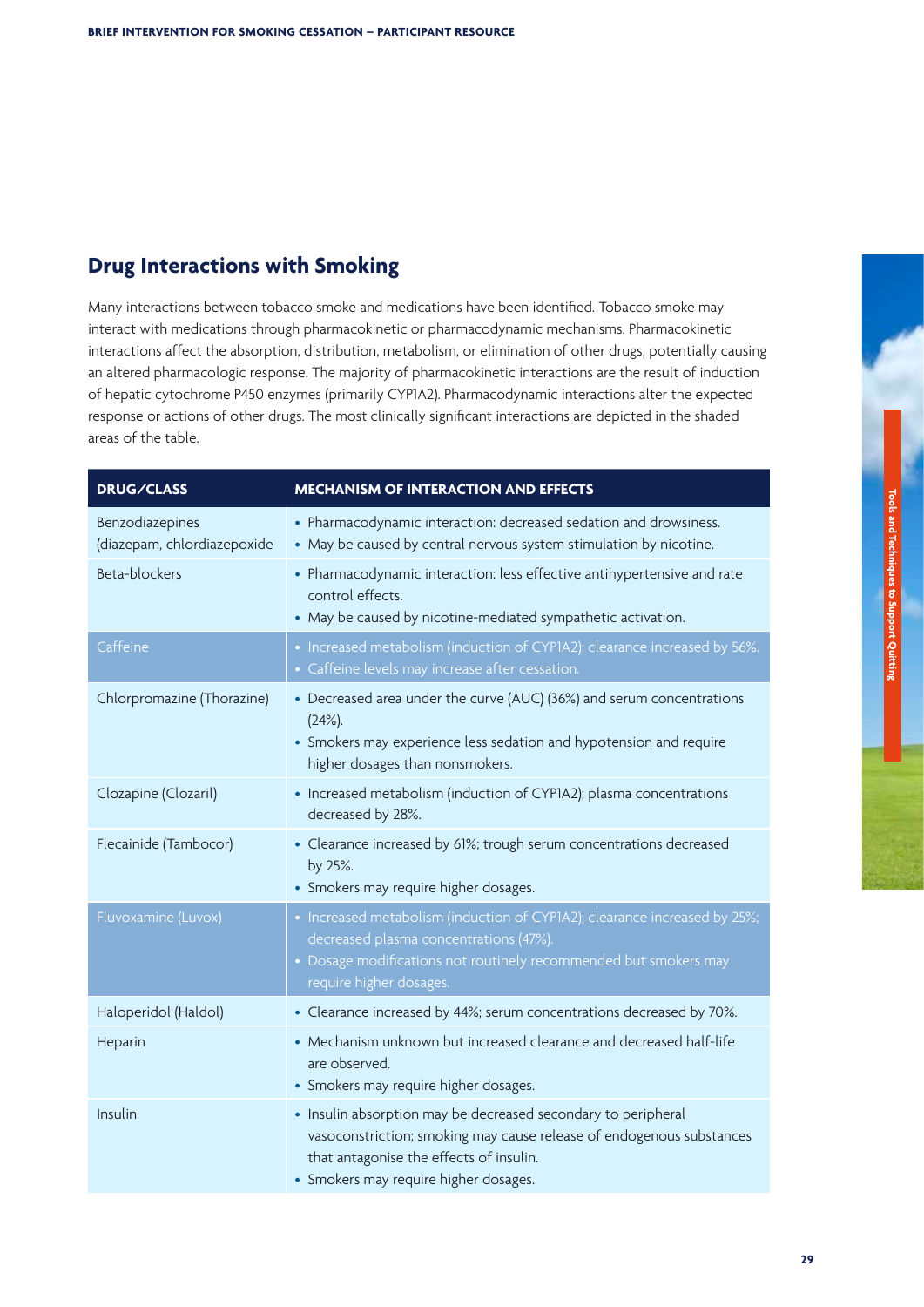| <b>DRUG/CLASS</b>                      | <b>MECHANISM OF INTERACTION AND EFFECTS</b>                                                                                                                                                                                                                                                                                         |
|----------------------------------------|-------------------------------------------------------------------------------------------------------------------------------------------------------------------------------------------------------------------------------------------------------------------------------------------------------------------------------------|
| Mexiletine (Mexitil)                   | • Clearance (via oxidation and glucuronidation) increased by 25%; half-life<br>decreased by 36%.                                                                                                                                                                                                                                    |
| Olanzapine (Zyprexa)                   | • Increased metabolism (induction of CYPIA2); clearance increased by<br>40-98%.<br>· Dosage modifications not routinely recommended but smokers may<br>require higher dosages.                                                                                                                                                      |
| Opioids (propoxyphene,<br>pentazocine) | • Pharmacodynamic interaction: decreased analgesic effect; higher<br>dosages necessary in smokers.<br>• Mechanism unknown.                                                                                                                                                                                                          |
| Propranolol (Inderal)                  | • Clearance (via side chain oxidation and glucuronidation) increased by 77%.                                                                                                                                                                                                                                                        |
| Oral contraceptives                    | • Pharmacodynamic interaction: increased risk of cardiovascular adverse<br>effects (e.g., stroke, myocardial infarction, thromboembolism) in women<br>who smoke and use oral contraceptives.<br>• Risk increases with age and with heavy smoking (15 or more cigarettes<br>per day) and is quite marked in women over age 35 years. |
| Tacrine (Cognex)                       | • Increased metabolism (induction of CYPIA2); half-life decreased by 50%;<br>serum concentrations threefold lower.<br>• Smokers may require higher dosages.                                                                                                                                                                         |
| Theophylline (Theo Dur, etc)           | • Increased metabolism (induction of CYPIA2); clearance increased<br>by 58-100%; half-life decreased by 63%.<br>• Theophylline levels should be monitored if smoking is initiated,<br>discontinued, or changed.<br>• Maintenance doses are considerably higher in smokers.                                                          |

Rxforchange UCSF, adapted from Zevin S, Benowitz NL. Drug interactions with tobacco smoking. Clin Pharmacokinet 1999; 36: 425-438.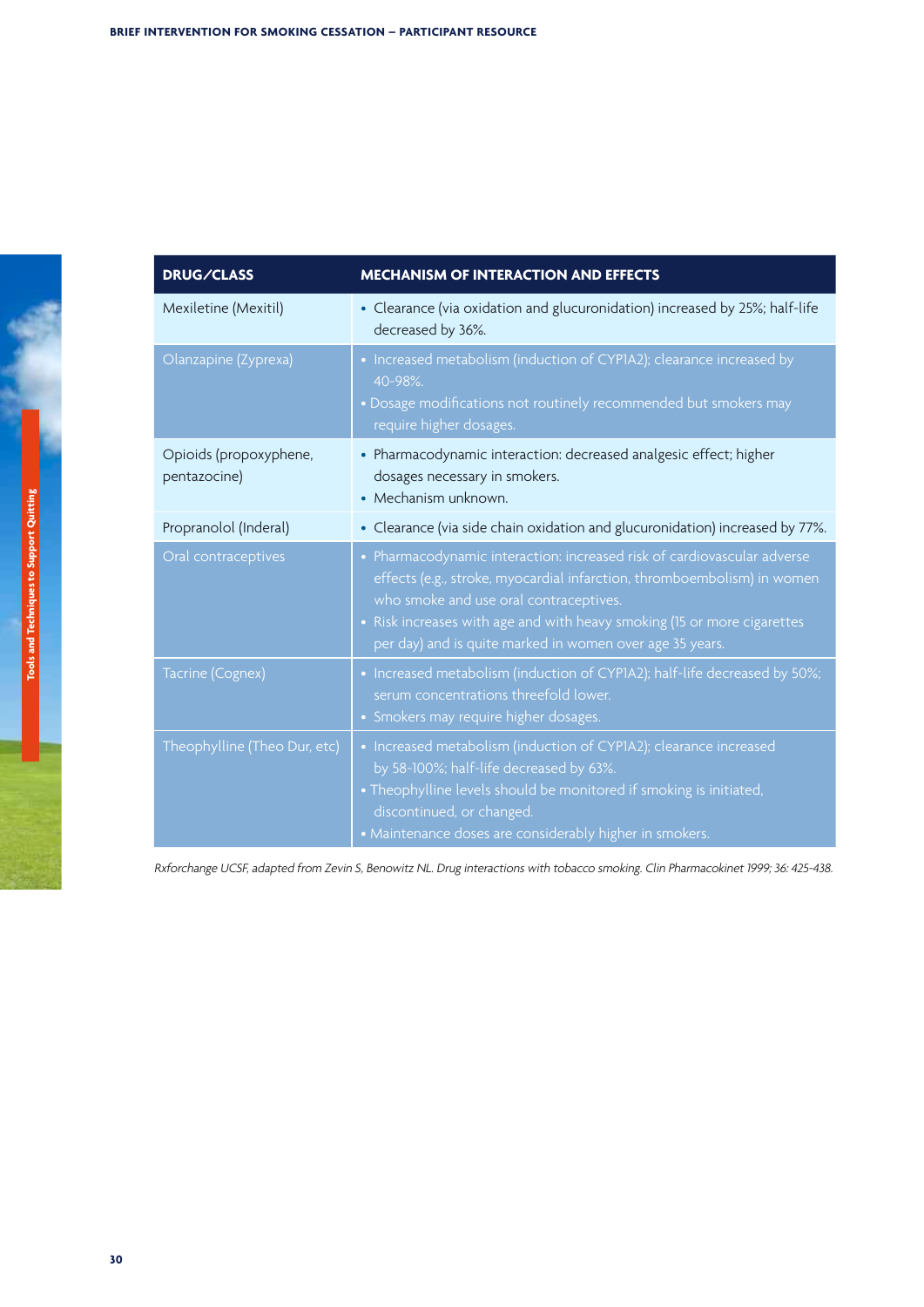# <span id="page-32-0"></span>**7.** Benefits of Quitting

| <b>Within 20 minutes</b>  | Blood pressure drops, pulse rates drops to normal, body temperature<br>of hands and feet return to normal                                                                                                                            |
|---------------------------|--------------------------------------------------------------------------------------------------------------------------------------------------------------------------------------------------------------------------------------|
| <b>Within 8-12 hours</b>  | Carbon monoxide levels in the blood start returning to normal and within<br>a few days are the same as non smokers                                                                                                                   |
| <b>Within 24-48 hours</b> | Risk of heart attack begins to decrease                                                                                                                                                                                              |
| Within 48 hours           | Ability to smell and taste improves                                                                                                                                                                                                  |
| <b>Within 72 hours</b>    | Breathing gets easier as bronchial tubes relax, lung capacity increases                                                                                                                                                              |
| <b>Within 3 weeks</b>     | Mucus in the lungs loosen, lung function and circulation improves                                                                                                                                                                    |
| Within 2-3 months         | Blood flows more easily to arms and legs, lung function begins to increase                                                                                                                                                           |
| After 1 year              | Risk of sudden death from heart attack is almost cut in half                                                                                                                                                                         |
| After 5 years             | The risk of smoking related cancers and stroke is greatly reduced.                                                                                                                                                                   |
| Within 10-15 years        | Risk of heart attack falls to the same as someone who has never smoked. Risk<br>of lung cancer falls to half that of a non smoker and the risk of cancer of the<br>mouth, throat, esophagus, bladder, cervix and pancreas decreases. |

Adapted from Burnside, G. Spiers, A., Winckles, W. Help Smokers Quit Kit. Ulster Cancer Foundation, Northern Ireland; WHO Fact Sheet About Health Benefits of Smoking Cessation; NHS SmokeFree 'Why Quit Timeline'; American Cancer Society When Smokers Quit – What Are The Benefits Over Time?

## **What is Smoking Costing You?**

| <b>NUMBER OF</b><br><b>CIGARETTES</b><br><b>SMOKED</b> | <b>NUMBER OF</b><br><b>CIGARETTES</b><br><b>SMOKED IN</b> | <b>WASTED</b><br><b>HOURS</b> | <b>COST</b><br>PER DAY<br>€ | <b>COST</b><br><b>PER WEEK</b><br>€ | <b>COST</b><br><b>PER MONTH</b><br>€ | <b>COST</b><br><b>PER YEAR</b><br>€ |
|--------------------------------------------------------|-----------------------------------------------------------|-------------------------------|-----------------------------|-------------------------------------|--------------------------------------|-------------------------------------|
| <b>EACH DAY</b>                                        | <b>A YEAR</b>                                             |                               |                             |                                     |                                      |                                     |
|                                                        |                                                           |                               |                             |                                     |                                      |                                     |
| 5                                                      | 1,825                                                     | 122                           | 2.28                        | 15.93                               | 69.20                                | 830.38                              |
| 10 <sup>°</sup>                                        | 3,650                                                     | 243                           | 4.55                        | 31.85                               | 138.40                               | 1,660.75                            |
| 15                                                     | 5,475                                                     | 365                           | 6.83                        | 47.78                               | 207.59                               | 2,491.13                            |
| 20                                                     | 7,300                                                     | 487                           | 9.10                        | 63.70                               | 276.79                               | 3,321.50                            |
| 40                                                     | 14,600                                                    | 973                           | 18.20                       | 127.40                              | 553.58                               | 6,643.00                            |
| 60                                                     | 21,900                                                    | 1,460                         | 27.30                       | 191.10                              | 830.38                               | 9,964.56                            |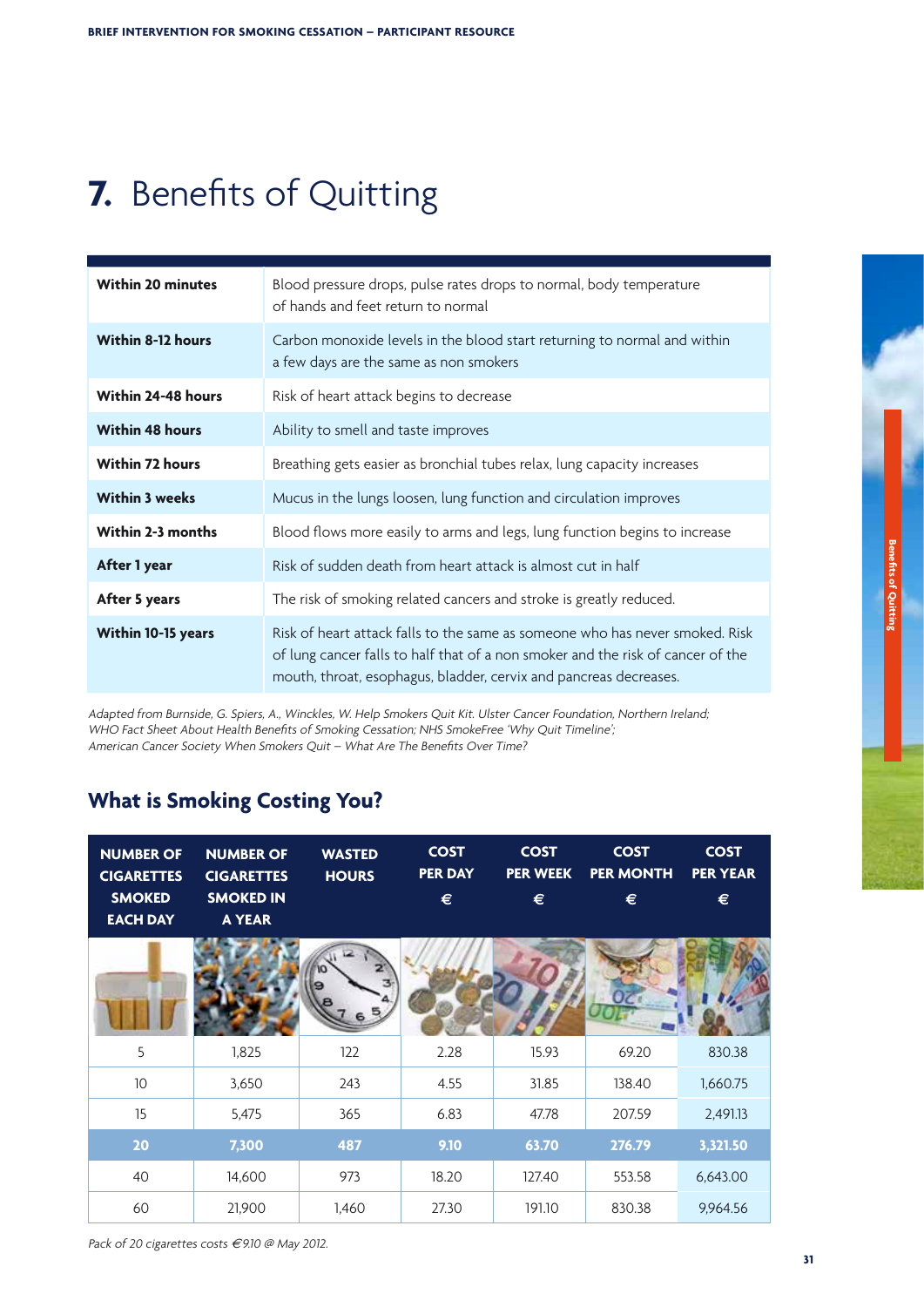# <span id="page-33-0"></span>**8.** Bibliography

A Report of the Surgeon General: How Tobacco Smoke Causes Disease: What it Means to You (2010). Available at [http://www.cdc.gov/tobacco/data\\_statistics/sgr/2010/consumer\\_booklet/pdfs/consumer.pdf](http://www.cdc.gov/tobacco/data_statistics/sgr/2010/consumer_booklet/pdfs/consumer.pdf)

A Report of the Surgeon General: How Tobacco Smoke Causes Disease 2010 – The Biology and Behavioral Basis for Smoking-Attributable Disease Fact Sheet. Available at [http://www.surgeongeneral.gov/library/](http://www.surgeongeneral.gov/library/reports/tobaccosmoke/factsheet.html) [reports/tobaccosmoke/factsheet.html](http://www.surgeongeneral.gov/library/reports/tobaccosmoke/factsheet.html)

Babor TF, Higgins-Biddle JC (2001) Brief Intervention for Hazardous and Harmful Drinking, A Manual for Use in Primary Care. Geneva: World Health Organisation.

Brugha R, Tully N, Dicker P, Shelley E, Ward M, McGee H (2009) SLÁN 2007 Survey of Lifestyle, Attitudes and Nutrition in Ireland. Smoking Patterns in Ireland: Implications for Policy and Services. Department of Health and Children. Dublin: The Stationery Office.

Button TMM, Thapar A, McGuffin P (2005) Relationship between Antisocial Behaviour, Attention-Deficit Hyperactivity Disorder and Maternal Prenatal Smoking. British Journal of Psychiatry. Vol. 187: 155-60.

Campaign for Tobacco-Free Kids (2012). Available at [http://www.tobaccofreekids.org/research/factsheets/](http://www.tobaccofreekids.org/research/factsheets/pdf/0001.pdf) [pdf/0001.pdf](http://www.tobaccofreekids.org/research/factsheets/pdf/0001.pdf)

Cancer in Ireland 2011: Annual Report of the National Cancer Registry (2011). Available at [http://www.ncri.ie/](http://www.ncri.ie/pubs/pubfiles/AnnualReport2011.pdf) [pubs/pubfiles/AnnualReport2011.pdf](http://www.ncri.ie/pubs/pubfiles/AnnualReport2011.pdf)

Fiore MC, Jaén CR, Baker TB, et al. (April 2009) Treating Tobacco Use and Dependence: 2008 Update. Quick Reference Guide for Clinicians. Rockville, MD: U.S. Department of Health and Human Services. Public Health Service.

Grant BF, Hasin DS, Chou SP, Stinson FS, Dawson DA (2004) Nicotine Dependence and Psychiatric Disorders in the United States: Results from the National Epidemiologic Survey on Alcohol and Related Conditions. Archives of General Psychiatry. Vol. 61(11): 1107-15. Available at [http://archpsyc.jamanetwork.com/article.](http://archpsyc.jamanetwork.com/article.aspx?articleid=482090) [aspx?articleid=482090](http://archpsyc.jamanetwork.com/article.aspx?articleid=482090)

Health Service Executive QUIT Campaign (2011). Available at [http://www.quit.ie/en/1\\_in\\_every\\_2\\_smokers](http://www.quit.ie/en/1_in_every_2_smokers)

Howe G, Westhoff C, Vessey M, and Yeates D (1985) Effects of Age, Cigarette Smoking and Other Factors on Fertility: Findings in <sup>a</sup> Large Prospective Study. British Medical Journal (Clin Res Ed). Vol. 290: 1697-700.

Howell F (2011) Smoking Related Discharges, Bed Days and Costs in the Acute Hospital Sector, Proceedings of the Faculty of Public Health Medicine RCPI Summer Meeting, page 21. Dublin. Available at <http://www.rcpi.ie/Documents/SSM%20final%20programme%20for%20web%20170511.pdf>

International Agency for Research on Cancer (2004) IARC Monographs on the Evaluation of Carcinogenic Risks to Humans: Tobacco Smoke and Involuntary Smoking. Vol. 83. Lyon (France): International Agency for Research on Cancer.

Irish Thoracic Society (2008) INHALE Report, 2nd Ed. Dublin: Irish Thoracic Society.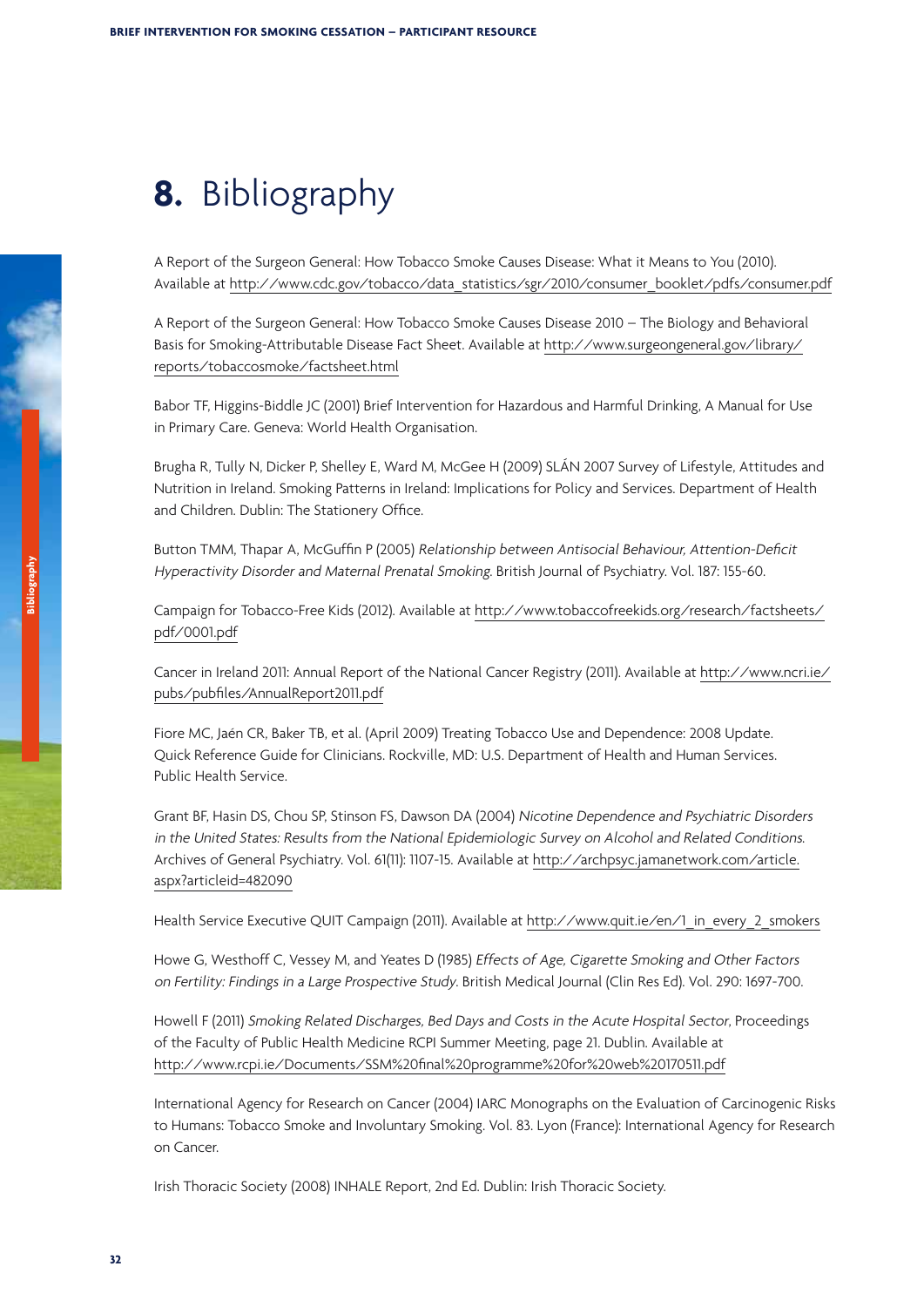Le Houezec J (2003) Role of Nicotine Pharmacokinetics in Nicotine Addiction and Nicotine Replacement Therapy: <sup>A</sup> Review. The International Journal of Tuberculosis and Lung Disease Vol. 7(9): 811–9. Available at <http://www.ncbi.nlm.nih.gov/pubmed/12971663>

Miller BJ, Paschall CB 3rd, Svendsen DP (2006) Mortality and Medical Co-Morbidity among Patients with Serious Mental Illness. Psychiatris Services Vol. 57 (10): 1482-7. Available at [http://www.ncbi.nlm.nih.gov/](http://www.ncbi.nlm.nih.gov/pubmed/17035569) [pubmed/17035569](http://www.ncbi.nlm.nih.gov/pubmed/17035569)

Miller WR, Rollnick S (1991) Motivational Interviewing: Preparing People to Change Addictive Behaviour. New York: Guilford Press.

Miller WR, Rollnick S (2002) Motivational Interviewing, Preparing People for Change (2nd ed). New York: The Guilford Press.

National Institute for Health and Clinical Excellence (2006) Brief Interventions for Smoking Cessation in Primary Care and Other Settings, Public Health Intervention Guidance 1: Quick Reference Guide. London: National Institute for Health and Clinical Excellence.

Nilsen P, Kaner E, Barbor TF (2008) Brief Intervention Three Decades On: An Overview of Research Findings and Strategies for More Widespread Implementation. Nordic Studies on Alcohol and Drugs Vol. 25: 453-67.

Office of Tobacco Control (2004) Second Hand Smoke – the Facts. Available at [http://www.ntco.ie/](http://www.ntco.ie/uploads/final.pdf) [uploads/final.pdf](http://www.ntco.ie/uploads/final.pdf)

Office of Tobacco Control (2012). Available at <http://www.otc.ie/research.asp#section1>

Passive Smoking and Children (2010). Available at [http://old.rcplondon.ac.uk/professional-Issues/Public-](http://old.rcplondon.ac.uk/professional-Issues/Public-Health/Documents/Preface-to-passive-smoking-and-children-March-2010.pdf)[Health/Documents/Preface-to-passive-smoking-and-children-March-2010.pdf](http://old.rcplondon.ac.uk/professional-Issues/Public-Health/Documents/Preface-to-passive-smoking-and-children-March-2010.pdf)

Prochaska JO, and DiClemente CC (1983) Stages and Processes of Self Change of Smoking: Toward an Integrative Model of Change. Journal of Consulting and Clinical Psychology. Vol. 51(3): 390-5.

Public Health (Tobacco) Act, 2002. Available at [http://www.irishstatutebook.ie/2002/en/act/pub/0006/](http://www.irishstatutebook.ie/2002/en/act/pub/0006/sec0045.html) [sec0045.html](http://www.irishstatutebook.ie/2002/en/act/pub/0006/sec0045.html)

Risks Associated with Smoking Cigarettes with Low Machine-Measured Yields of Tar and Nicotine. Smoking and Tobacco Control Monograph 13 (2001). Available at [http://cancercontrol.cancer.gov/tcrb/](http://cancercontrol.cancer.gov/tcrb/monographs/13/m13_complete.pdf) [monographs/13/m13\\_complete.pdf](http://cancercontrol.cancer.gov/tcrb/monographs/13/m13_complete.pdf)

Rogers CR (1951) Client-Centered Therapy: Its Current Practice, Implications and Theory. Oxford, England: Houghton Mifflin.

Rollnick S, Mason P, Butler C (1991) Health Behaviour Change: A Guide for Practitioners. Edinburgh: Churchill Livingstone.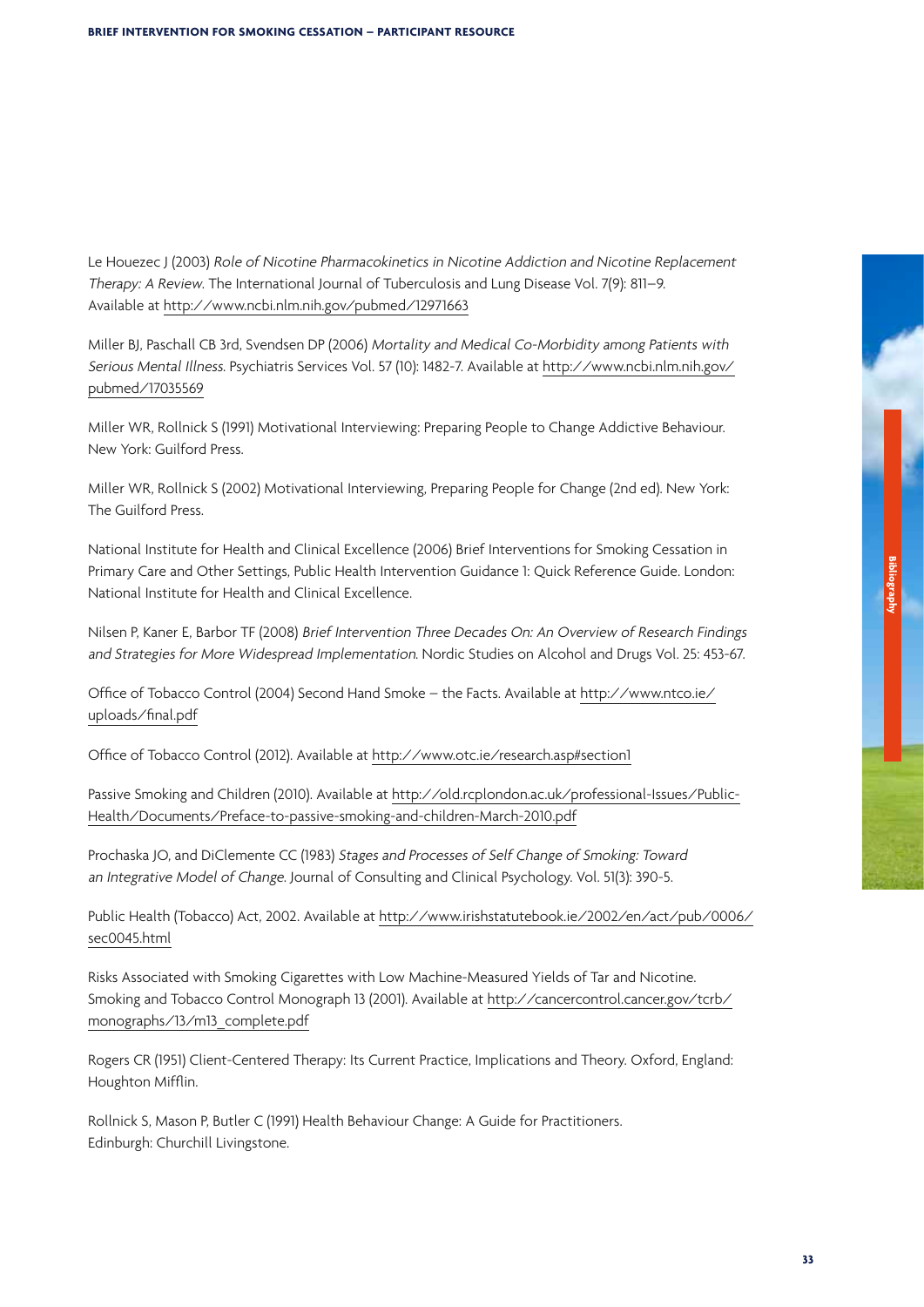Scollo MM, Winstanley MH (2008) Tobacco in Australia: Facts and Issues. Third Edition. Influences on Uptake of Smoking. Available at [http://www.tobaccoinaustralia.org.au/downloads/chapters/Ch5\\_Uptake.pdf](http://www.tobaccoinaustralia.org.au/downloads/chapters/Ch5_Uptake.pdf)

Seltzer V (2003) Smoking as a Risk Factor in the Health of Women. International Journal of Gynecology & Obstetrics. Vol. 82: 393-7. Available at [http://www.ijgo.org/article/S0020-7292\(03\)00227-3/fulltext](http://www.ijgo.org/article/S0020-7292(03)00227-3/fulltext)

Shaw M, Mitchell R, Dorling D (2000) Time for <sup>a</sup> Smoke? One Cigarette Reduces your Life by <sup>11</sup> minutes. BMJ. Vol. 320: 53. Available at <http://www.ncbi.nlm.nih.gov/pmc/articles/PMC1117323/>

Smoking's Immediate Effects on the Body (2009). Available at [http://www.tobaccofreekids.org/research/](http://www.tobaccofreekids.org/research/factsheets/pdf/0264.pdf) [factsheets/pdf/0264.pdf](http://www.tobaccofreekids.org/research/factsheets/pdf/0264.pdf)

Stead LF, Bergson G, Lancaster, T (2008) Physician Advice for Smoking Cessation (Review). The Cochrane Collaboration: John Wiley & Sons Ltd.

The Health Consequences of Involuntary Exposure to Tobacco Smoke: A Report of the Surgeon General – Children are Hurt by Secondhand Smoke (2007). Available at [http://www.surgeongeneral.gov/library/](http://www.surgeongeneral.gov/library/reports/secondhandsmoke/factsheet2.html) [reports/secondhandsmoke/factsheet2.html](http://www.surgeongeneral.gov/library/reports/secondhandsmoke/factsheet2.html)

Tsuang MT, Stone WS, Lyons MJ (2007) Recognition and Prevention of Major Mental and Substance Use Disorders. Washington, DC: American Psychiatric Publishing.

Warner KE (2007) In Search of the Elusive 'Replacement Smoker': Why the Tobacco Industry Hasn't Given Up on Ireland's Kids…and Why You Shouldn't Either. Available at <http://www.otc.ie/article.asp?article=366>

West R, McNeill M, Raw M (2000) Smoking Cessation Guidelines for Health Professionals; An Update. Thorax. Vol. 55: 987-99.

What's in a Cigarette Fact Sheet, (2009). Available at [http://ash.org.uk/files/documents/ASH\\_117.pdf](http://ash.org.uk/files/documents/ASH_117.pdf)

World Health Organisation (1993) The ICD-10 Classification of Mental and Behavioural Disorders – Diagnostic Criteria for Research. Geneva: World Health Organisation.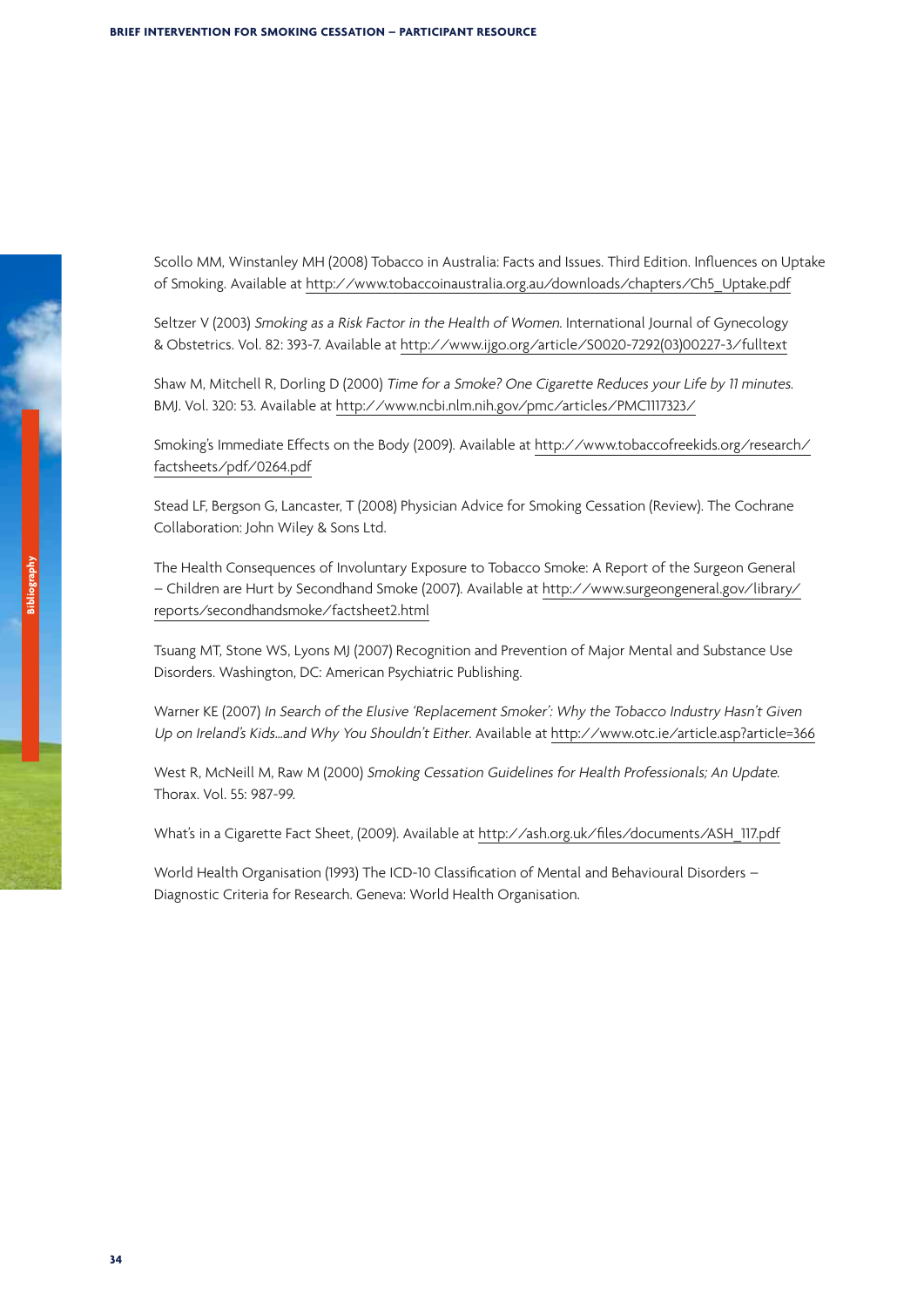# <span id="page-36-0"></span>**Appendices**

## WHO Code of Practice on Tobacco Control for Health Professional Organisations

Preamble: In order to contribute actively to the reduction of tobacco consumption and include tobacco control in the public health agenda at national, regional and global levels, it is hereby agreed that health professional organisations will:

- **1.** Encourage and support their members to be role models by not using tobacco and by promoting a tobacco-free culture.
- **2.** Assess and address the tobacco consumption patterns and tobacco-control attitudes of their members through surveys and the introduction of appropriate policies.
- **3.** Make their own organisations' premises and events tobacco free and encourage their members to do the same.
- **4.** Include tobacco control in the agenda of all relevant health-related congresses and conferences.
- **5.** Advise their members to routinely ask patients and clients about tobacco consumption and exposure to tobacco smoke – using evidence-based approaches and best practices – give advice on how to quit smoking and ensure appropriate follow-up of their cessation goals.
- **6.** Influence health institutions and educational centres to include tobacco control in their health professionals' curricula, through continued education and other training programmes.
- **7.** Actively participate in World No Tobacco Day every 31 May.
- **8.** Refrain from accepting any kind of tobacco industry support financial or otherwise and from investing in the tobacco industry, and encourage their members to do the same.
- **9.** Ensure that their organisation has a stated policy on any commercial or other kind of relationship with partners who interact with or have interests in the tobacco industry through a declaration of interest.
- **10.** Prohibit the sale or promotion of tobacco products on their premises, and encourage their members to do the same.
- **11.** Actively support governments in the process leading to signature, ratification and implementation of the WHO Framework Convention on Tobacco Control.
- **12.** Dedicate financial and/or other resources to tobacco control including dedicating resources to the implementation of this code of practice.
- **13.** Participate in the tobacco-control activities of health professional networks.
- 14. Support campaigns for tobacco free public places.

Adopted and signed by the participants of the WHO Informal Meeting on Health Professionals and Tobacco Control; 28-30 January 2004; Geneva, Switzerland.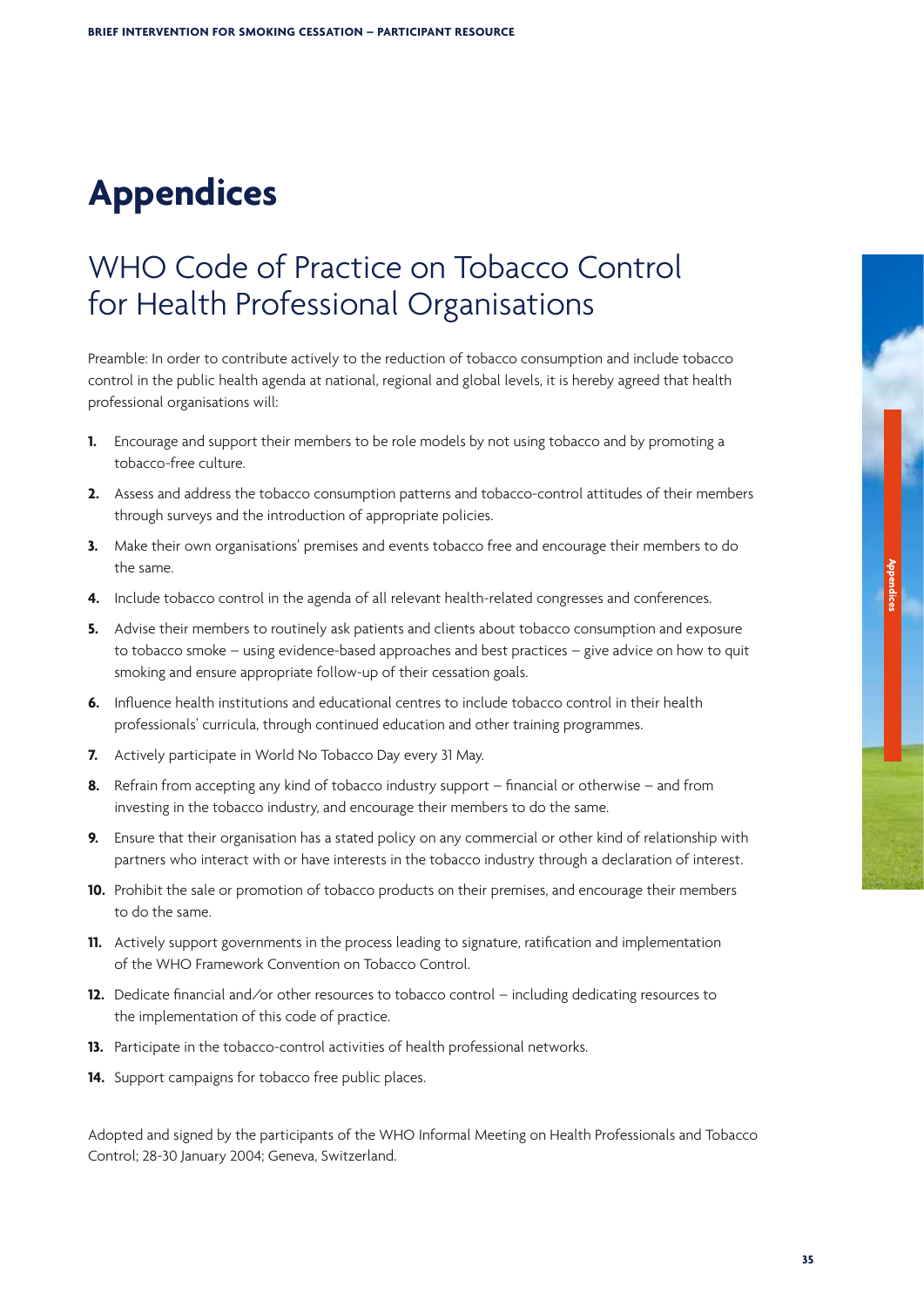## <span id="page-37-0"></span>TFU Charter

### **HPH & ENSH Collaborative Taskforce on Tobacco Tobacco Free United – (TFU)**

### **As Health Personnel (Doctor, Nurse or other):**

- **1. I am conscious of the harmful effects of tobacco**
	- to each smoker/tobacco user
	- to each person who lives with a smoker
	- to society
- **2. I know that exposure to environmental tobacco smoke also called "second hand smoke" and "passive smoking" is a widespread source of morbidity and mortality that imposes a significant cost on society.**
- **3. I am conscious that tobacco is a drug that causes psychological and pharmacological dependence**
- **4. I am ready to motivate tobacco user to quit**

### **5. I am willing to discourage tobacco use of any kind:**

- by presenting myself as a good role model by not smoking or using tobacco
- by promoting the designation and maintenance of healthcare service as tobacco free
- by developing skills to clarify tobacco addiction and motivate tobacco users and relatives to quit
- by promoting tobacco cessation in my social life
- **6. I realise that I have a great responsibility, not only towards patients but also to colleagues and to the general public and, in particular, towards the young generations**
	- I incite managers to approve and take appropriate preventive measures

**We – as Health Personnel (Doctors, Nurses and other) – join our efforts and strength to reduce tobacco consumption in the knowledge that it is the single most important voluntary risk factor and the cause of many early deaths in our communities.**

| Name & Surname   |  |         |  |
|------------------|--|---------|--|
| Profession       |  |         |  |
| Hospital/Service |  |         |  |
| City             |  | Country |  |
| Date             |  |         |  |
| Signature        |  |         |  |

<sup>I</sup> give permission to publish my name in the Charter Register on paper & web (please tick):

### **This Charter is based on the TFU Pact on Tobacco for Hospitals and Health Services and can be found online <http://www.ensh.eu/tfu-form.php>**

**Appendices**

**36**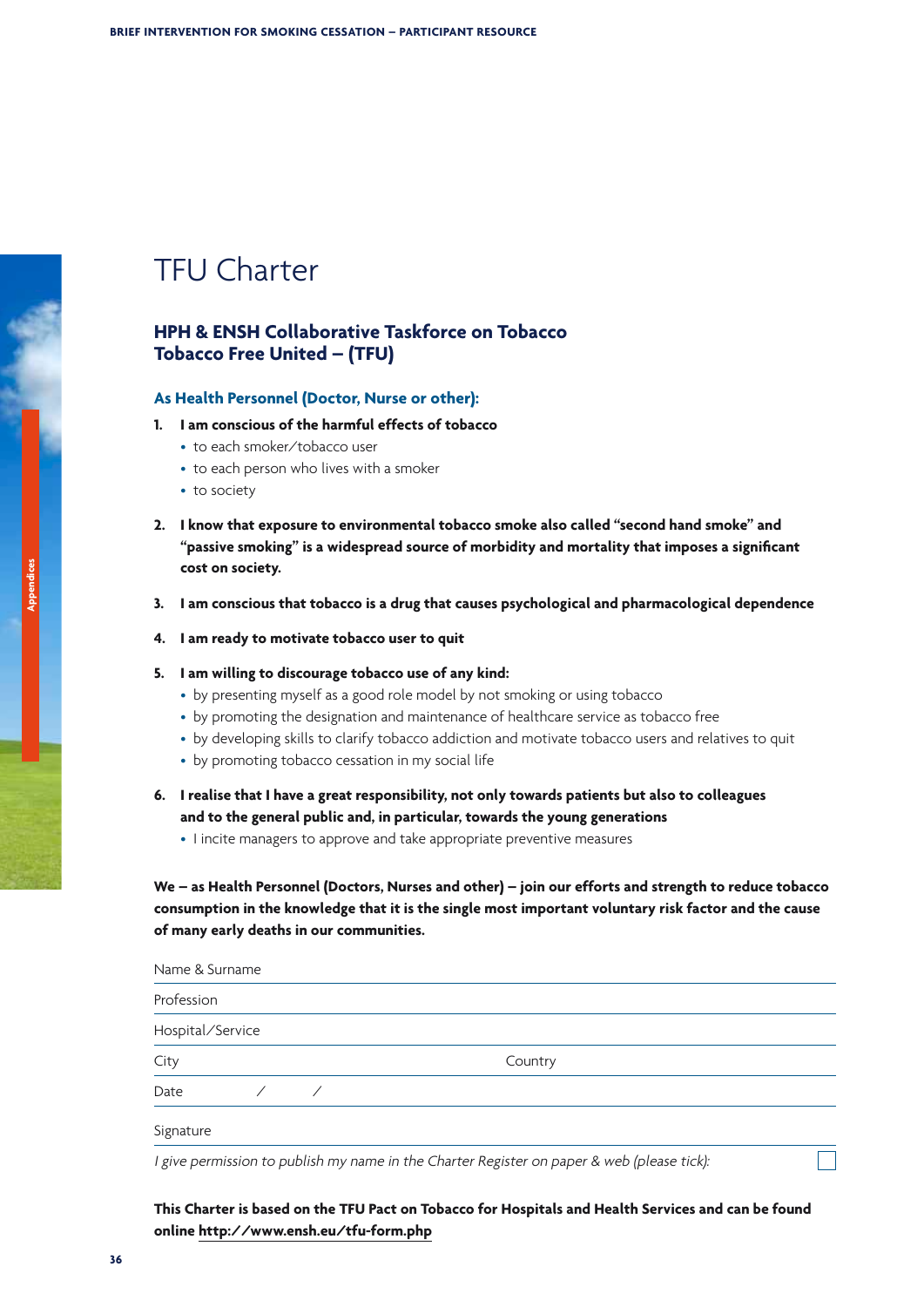<span id="page-38-0"></span>

# **1. Framework for Brief Intervention for Smoking Cessation**  The 5 As



Adapted from Fiore MC, Jaén CR, Baker TB, et al. Treating Tobacco Use and Dependence: <sup>2008</sup> Update. Quick Reference Guide for Clinicians. Rockville, MD: U.S. Department of Health and Human Services. Public Health Service. April 2009.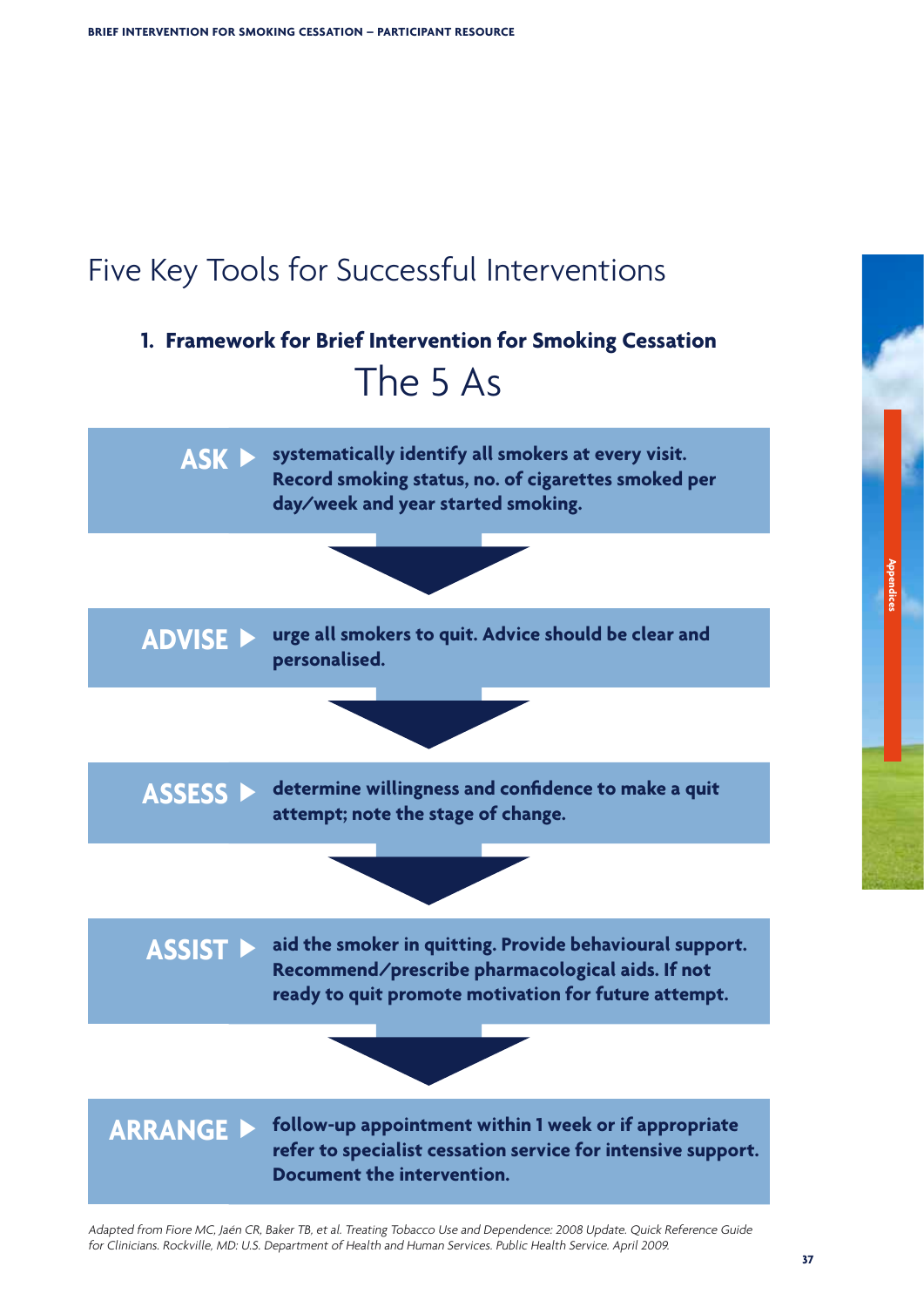### **2. Referral Pathways to National & Local Smoking Cessation Support Services**

There is a wide range of supports available to help smokers to quit. These include:

- **1. [QUIT.ie](http://www.QUIT.ie)** is a HSE health education website aimed at encouraging smokers to quit. It has information on the health impacts of smoking, benefits of quitting, useful tips on how to measure level of addiction and a cost calculator. There is also an option to sign up to a QUITplan and receive ongoing email support during the first six weeks.
- **2. 'You can QUIT'** facebook page **[www.facebook.com/HSEquit](http://www.facebook.com/HSEquit)** is an online community supporting quitters through their quit journey.
- **3.** HSE's **National Smokers' QUITline 1850 201 203** offers a confidential counselling service to anyone seeking support or information about quitting smoking. The service is available 8am-10pm Monday to Saturday.
- **4.** HSE **Smoking Cessation Services** provide specialist support to clients either in community or health service settings (see list). Services vary between areas and can include one-to-one, group or telephone support. Services are available free of charge.

| <b>HSE DUBLIN MID-LEINSTER</b> |              | <b>HSE DUBLIN NORTH EAST</b> |               |
|--------------------------------|--------------|------------------------------|---------------|
| Dublin South East              | 01 274 4297  | Cavan                        | 041 68 50 671 |
| Dublin South Central           | 01 463 2800  | Dublin North City            | 018976184     |
| Dublin South West              | 01 463 2800  | Dublin North County          | 018976184     |
| Dublin West                    | 01 463 2800  | Louth                        | 041 68 50 671 |
| Kildare                        | 01 463 2800  | Meath                        | 041 68 50 671 |
| Longford                       | 1800 242 505 | Monaghan                     | 041 68 50 671 |
| Laois                          | 1800 242 505 |                              |               |
| Offaly                         | 1800 242 505 |                              |               |
| Westmeath                      | 1800 242 505 |                              |               |
| <b>Wicklow East</b>            | 01 274 4297  |                              |               |
| <b>Wicklow West</b>            | 01 463 2800  |                              |               |
|                                |              |                              |               |
| <b>HSE SOUTH</b>               |              | <b>HSE WEST</b>              |               |
| Carlow                         | 056 776 1400 | Clare                        | 065 686 5841  |
| Cork City                      | 021 492 1641 | Donegal                      | 1850 200 687  |
| Cork North                     | 022 58634    | Letterkenny General Hospital | 074 912 3678  |
| Cork West                      | 028 40418    | Galway University Hospital   | 091 542103    |
| Kerry                          | 066 719 5617 | Leitrim                      | 1850 200 687  |
| Kilkenny                       | 056 776 1400 | Limerick                     | 061 301111    |
| <b>Tipperary South</b>         | 052 617 7037 | Mayo                         | 1850 201 203  |
| Waterford                      | 051 846712   | Roscommon                    | 1850 201 203  |
| Wexford                        | 1850 201 203 | Sligo                        | 1850 200 687  |
|                                |              | Sligo General Hospital       | 071 917 4548  |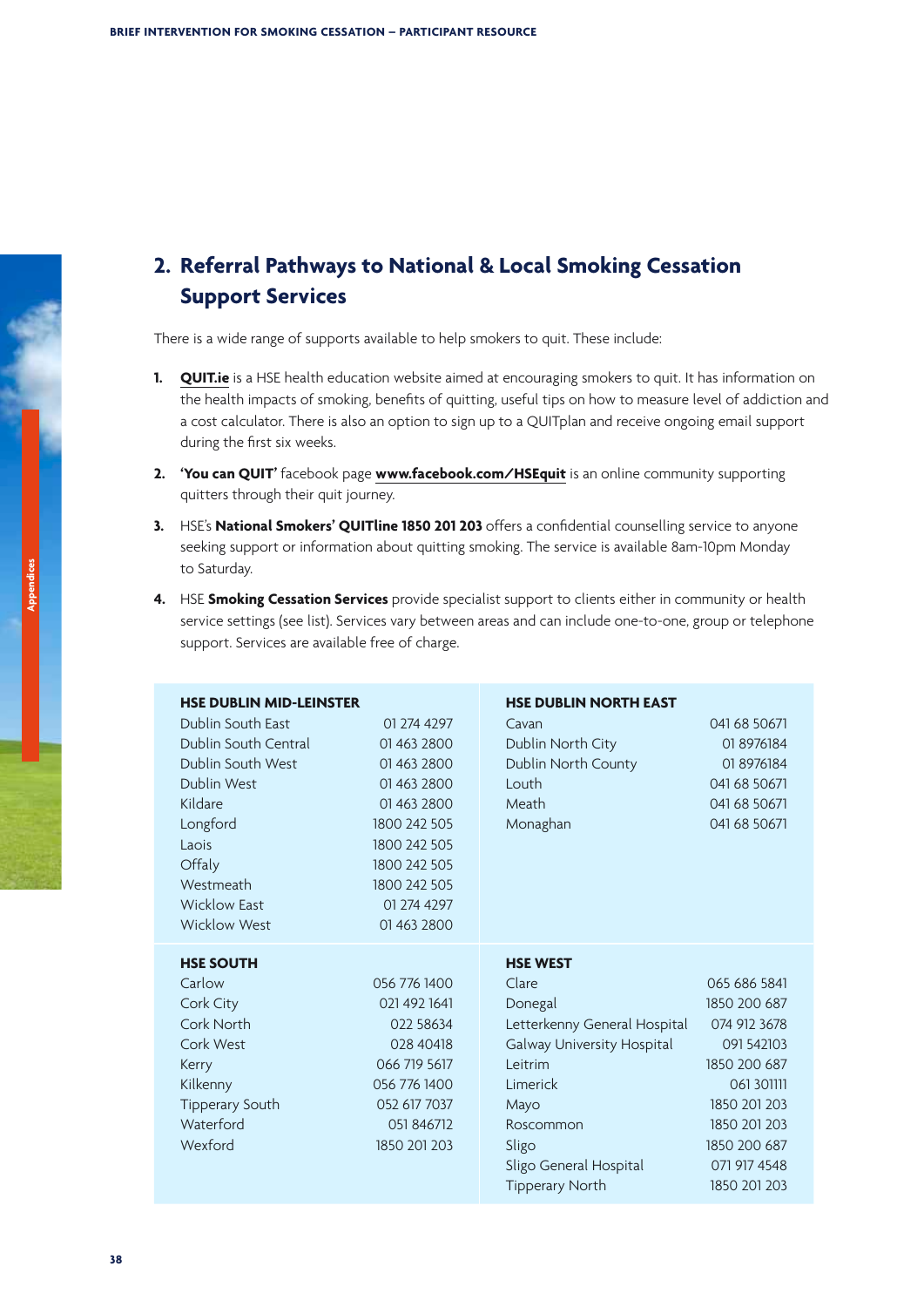## **3. Fagerstrom Test for Nicotine Dependence**

**Score 8+ = high dependence**

**Score 5-7 = moderate dependence**

**Score 3-4 = low to moderate dependence**

**Score 0-2 = low dependence**

|    | <b>QUESTION</b>                                                                                       | <b>RESPONSE</b>                                                       | <b>SCORE</b>                    |
|----|-------------------------------------------------------------------------------------------------------|-----------------------------------------------------------------------|---------------------------------|
| 1. | How soon after you wake up do you smoke your first<br>cigarette?                                      | After 60 minutes<br>31-60 minutes<br>6-30 minutes<br>Within 5 minutes | $\circ$<br>$\overline{2}$<br>3  |
| 2. | Do you find it difficult to refrain from smoking in places<br>where it is forbidden?                  | <b>No</b><br>Yes                                                      | $\Omega$<br>1                   |
| 3. | Which cigarette would you hate most to give up?                                                       | The first in the morning<br>Any other                                 | 1<br>$\Omega$                   |
| 4. | How many cigarettes do you smoke per day?                                                             | 10 or less<br>$11 - 20$<br>$21 - 30$<br>31 or more                    | $\Omega$<br>$\overline{2}$<br>3 |
| 5. | Do you smoke more frequently during the first hours after<br>waking, than during the rest of the day? | <b>No</b><br>Yes                                                      | $\Omega$<br>1                   |
| 6. | Do you smoke even if you are so ill that you are in bed most<br>of the day?                           | <b>No</b><br>Yes                                                      | $\Omega$                        |

Adapted from Heatherton TF, Kozlowski LT, Frecker RC, Fagerstrom KO. The Fagerstrom Test for Nicotine Dependence: <sup>A</sup> revision of the Fagerstrom Tolerance Questionnaire. British Journal of Addictions 1991; 86:1119-27.

The most distinctive indicators of nicotine dependence are:

- Time to first cigarette after waking
- The number of cigarettes smoked per day

**Appendices**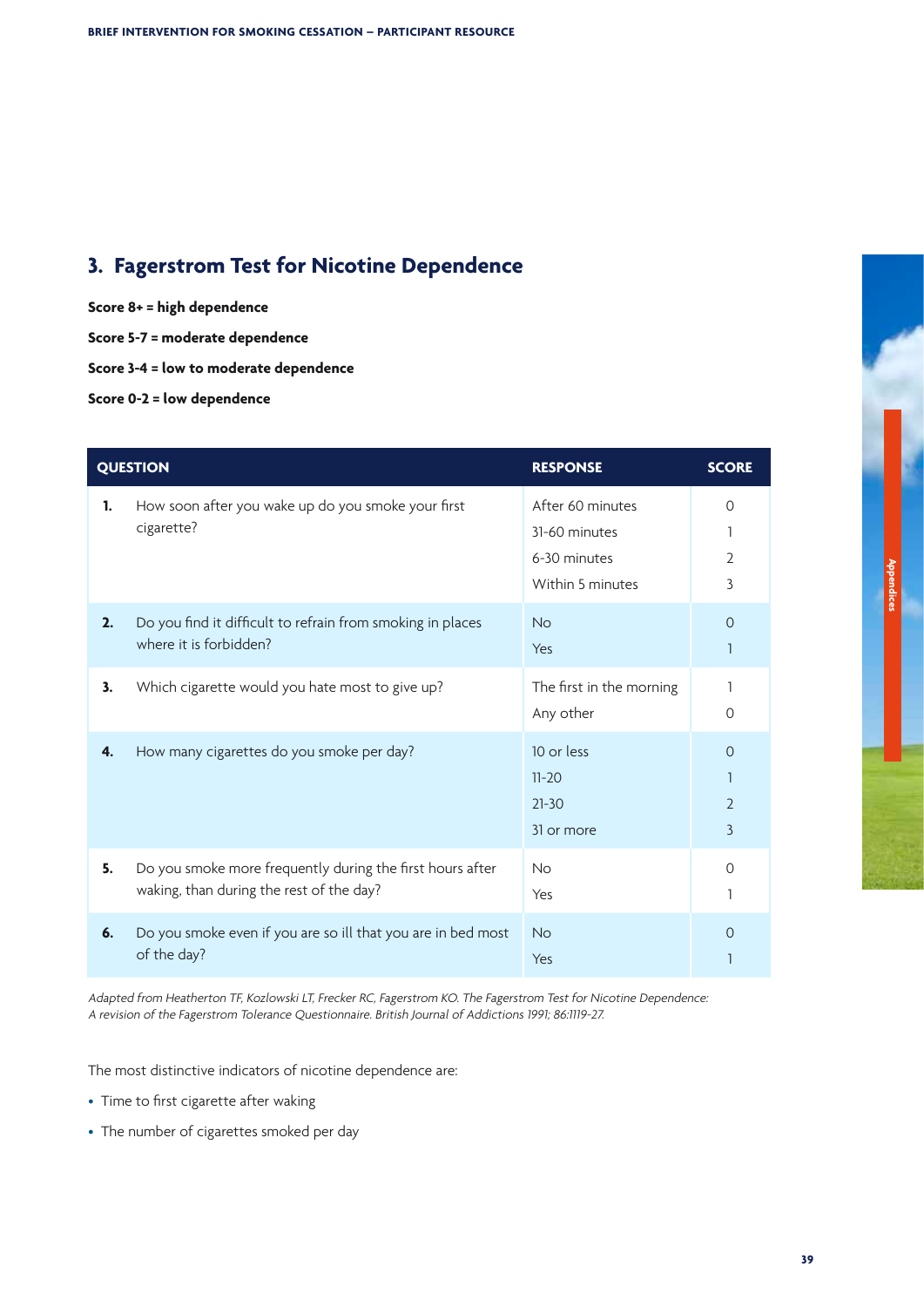### **4. Decisional Balance Tool**

| <b>REASONS TO STAY THE SAME</b>                                       | <b>REASONS TO CHANGE</b>                                            |
|-----------------------------------------------------------------------|---------------------------------------------------------------------|
| <b>Benefits:</b><br>What do you like about smoking?                   | <b>Concerns:</b><br>What concerns you about smoking?<br>$\bullet$   |
| <b>Concerns:</b><br>What concerns would you have if you were to quit? | <b>Benefits:</b><br>What are the benefits of quitting?<br>$\bullet$ |

### **On a scale of 1-10, how ready are you to quit smoking?**

**(1 = not ready; 10 = ready)**

 $1 2 3 4 5 6 7 8 9 10$ 

### **On a scale of 1-10, how confident are you that, if you tried, you could quit for good? (1 = not at all confident; 10 = very confident)**

 $1 7 3 4 5 6 7 8 9 10$ 

### **On a scale of 1-10, how important is quitting smoking to you?**

**(1 = not at all important; 10 = very important)**

 $1 2 3 4 5 6 7 8 9 10$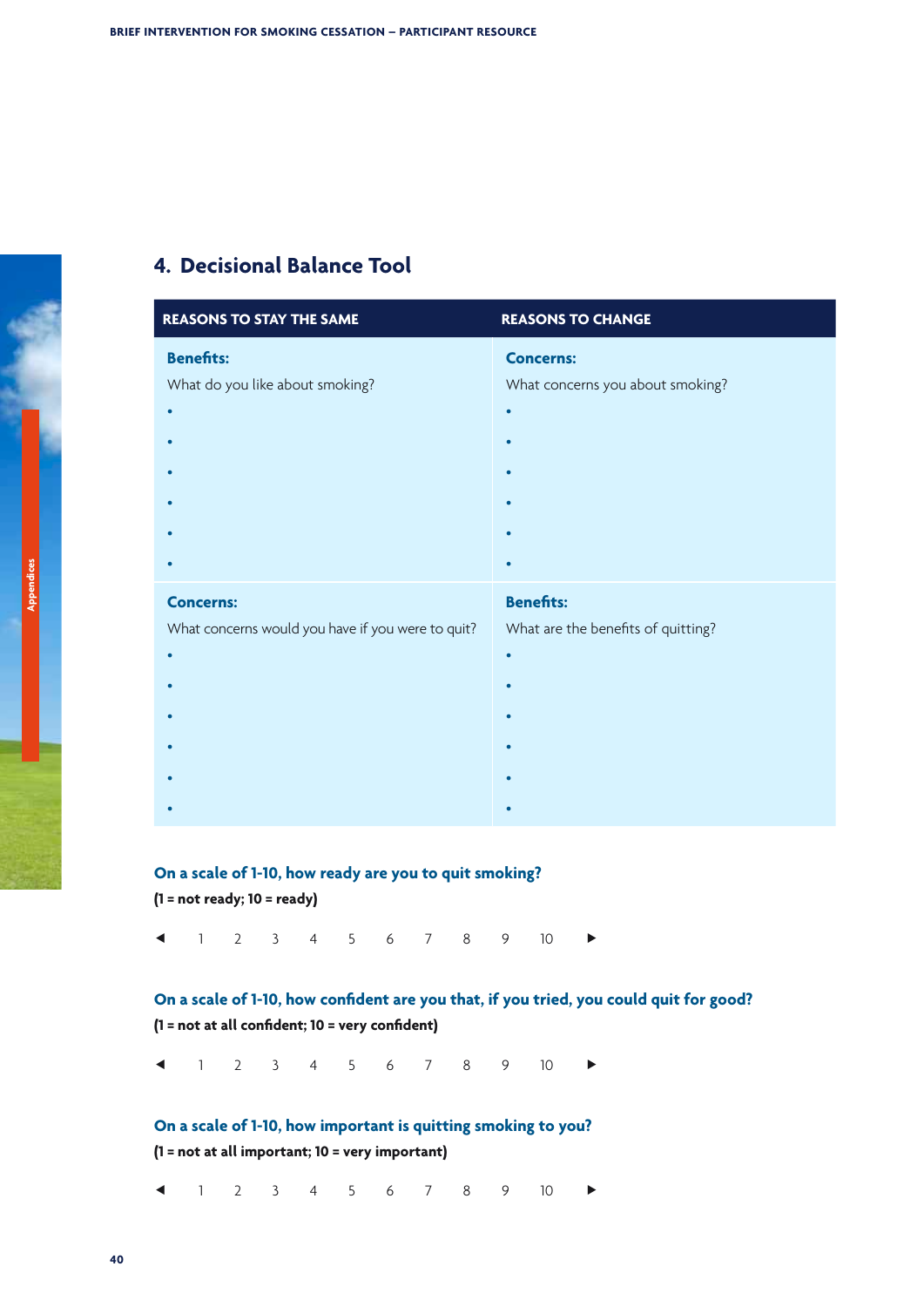## **5. Smoking Diary**

## **1. Number of cigarettes smoked**

|                         | DAY MORNING | <b>AFTERNOON</b> | <b>EVENING</b> | <b>TOTAL</b> |
|-------------------------|-------------|------------------|----------------|--------------|
| 1                       |             |                  |                |              |
| $\overline{2}$          |             |                  |                |              |
| $\overline{\mathbf{3}}$ |             |                  |                |              |
| $\overline{\mathbf{4}}$ |             |                  |                |              |
| $\overline{\mathbf{5}}$ |             |                  |                |              |
| 6                       |             |                  |                |              |
| $\overline{7}$          |             |                  |                |              |

### **2. Other things to consider**

| Why I needed to smoke?     |
|----------------------------|
| Where did I smoke most?    |
| Who with?                  |
| Desire to smoke*           |
| How much did I enjoy it?** |
| How did I feel after?      |

\* <sup>10</sup> is <sup>a</sup> very strong desire to smoke, <sup>1</sup> is no desire at all. \*\* <sup>10</sup> is really enjoyed cigarette, <sup>1</sup> is didn't enjoy at all.

**Appendices**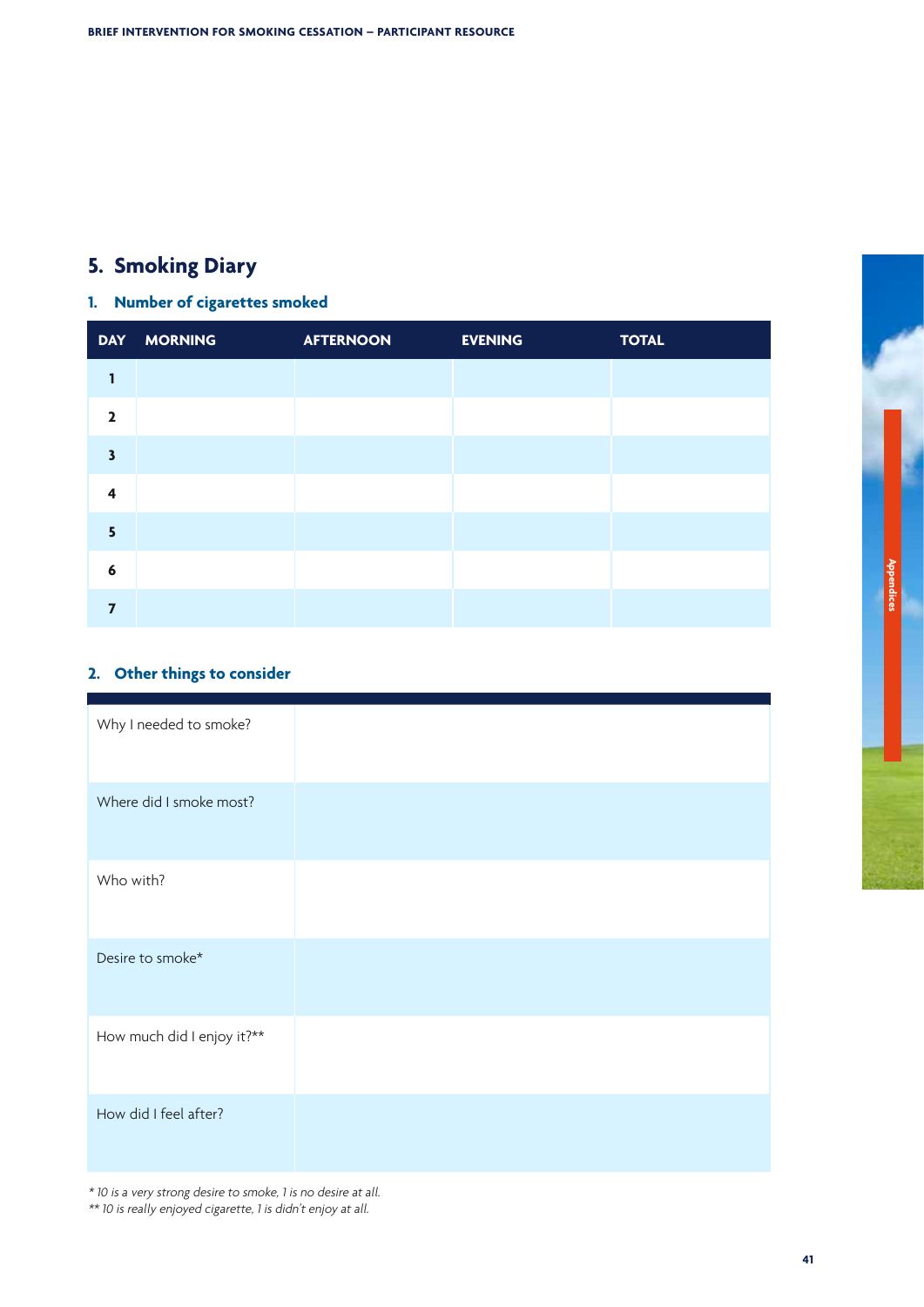# <span id="page-43-0"></span>Useful Resources

| HSE Quit Smoking Website                     | www.quit.ie                                                  |
|----------------------------------------------|--------------------------------------------------------------|
| HSE Tobacco Free Campus Policy               | www.hse.ie/tobaccofreecampus                                 |
| <b>HSE National Tobacco Control Office</b>   | www.ntco.ie                                                  |
| Cochrane Reviews                             | www.cochrane.co.uk                                           |
| Treat Tobacco                                | www.treatobacco.net                                          |
| World Health Organisation                    | www.who.int/tobacco/mpower                                   |
| US Surgeon General                           | http://www.surgeongeneral.gov/initiatives/tobacco/index.html |
| National Institute for Clinical Excellence   | www.nice.org.uk                                              |
| Society for Research on Nicotine and Tobacco | www.srnt.org                                                 |
| Society for the Study of Addiction           | www.addiction-ssa.org                                        |
| Agency for Healthcare Quality Research       | www.ahrq.gov                                                 |

### **Motivational Interviewing: Preparing People to Change Addictive Behaviour**

William R Miller & Stephen Rollnick (1991) Guilford Press: New York

### **Motivational Interviewing: Preparing People for Change**

William R Miller & Stephen Rollnick (2002) Guilford Press: New York

### **Health Behaviour Change: A Guide for Practitioners**

Stephen Rollnick, Pip Mason & Chris Butler (1991) Churchill Livingstone: Edinburgh

### **Group Treatment for Substance Abuse: A Stages-of-Change Therapy Manual**

Mary Marden Velasquez, Gaylyn Gaddy Maurer, Cathy Crouch, Carlo C. DiClemente Guilford Press: New York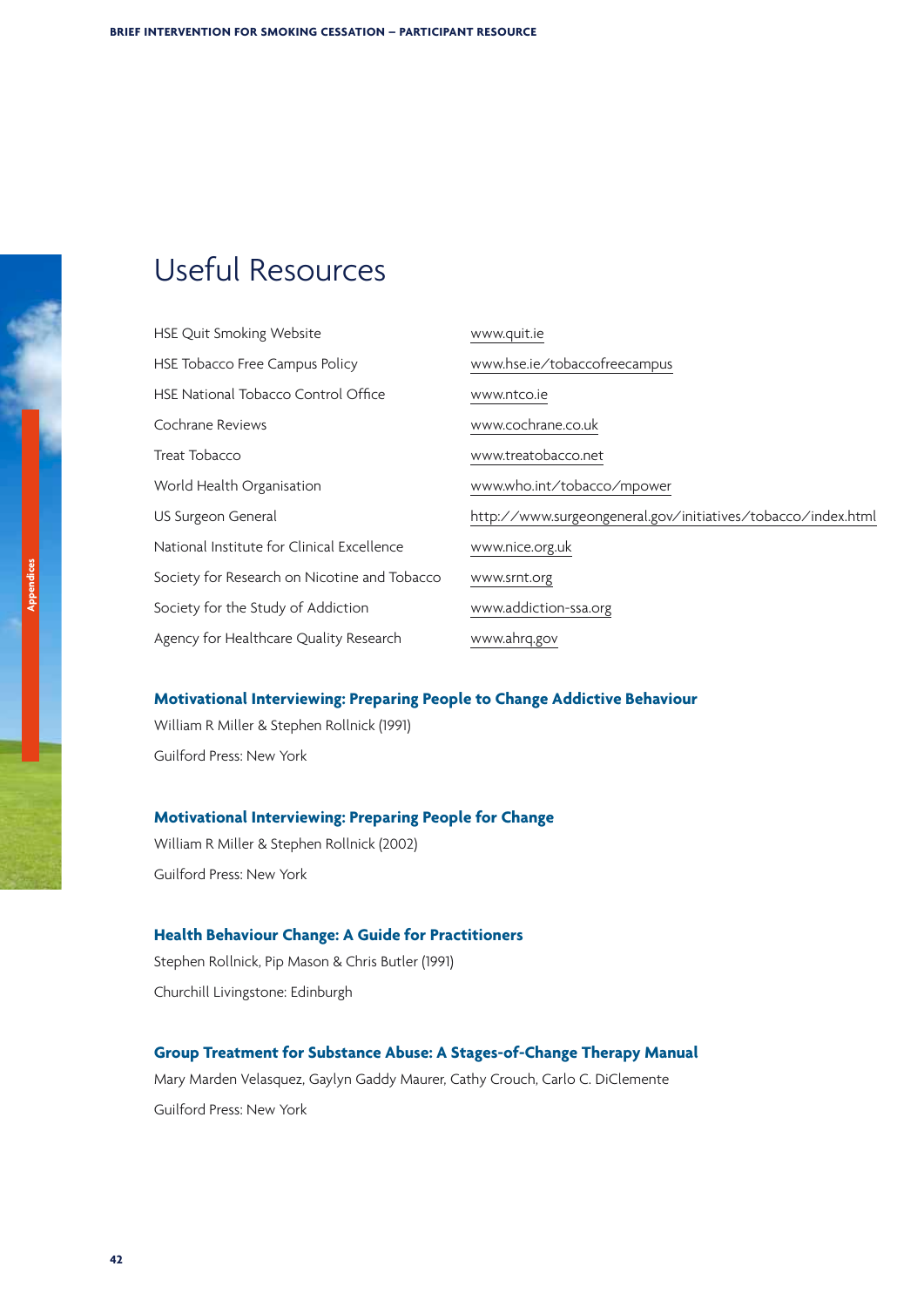# Notes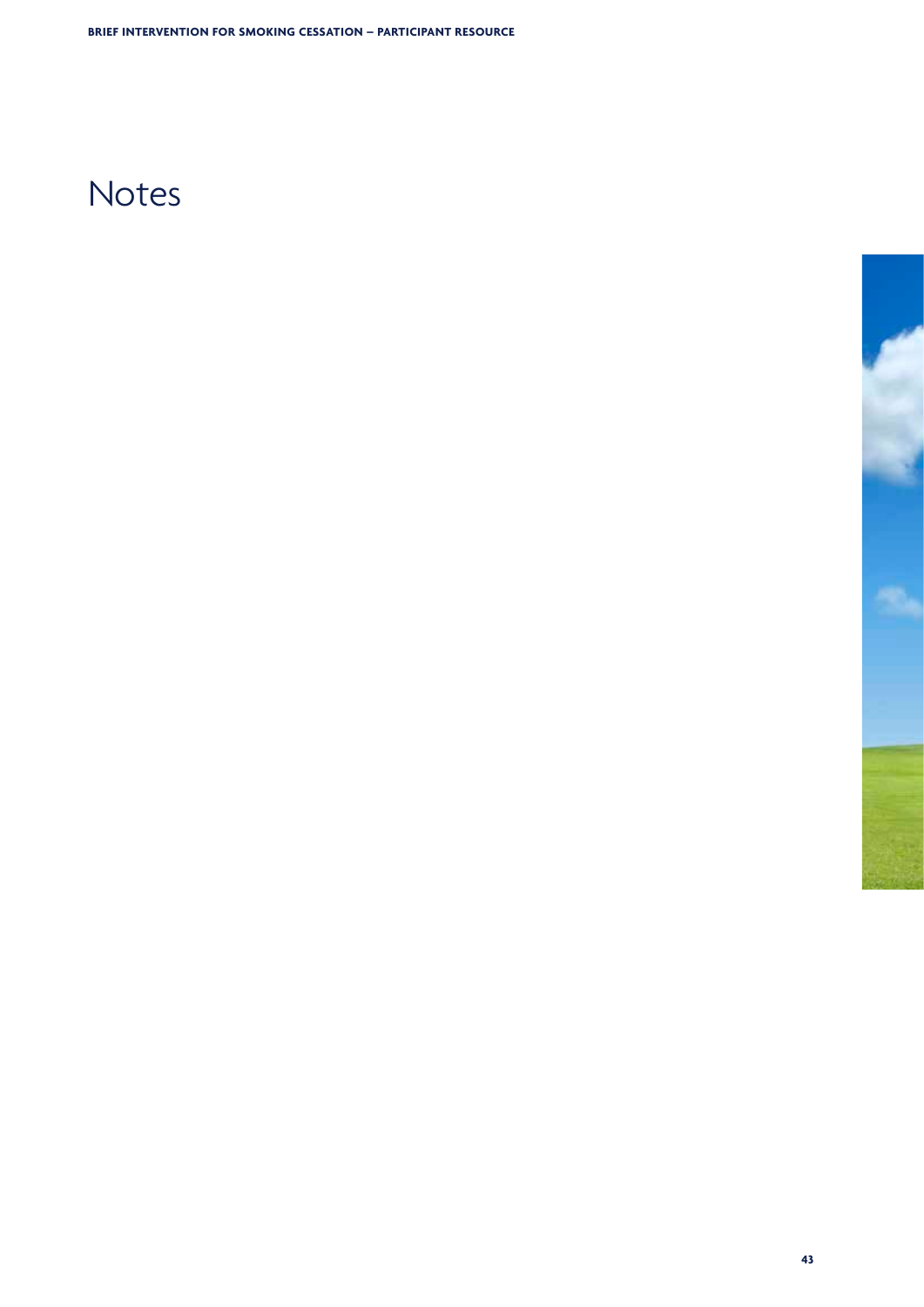# Notes